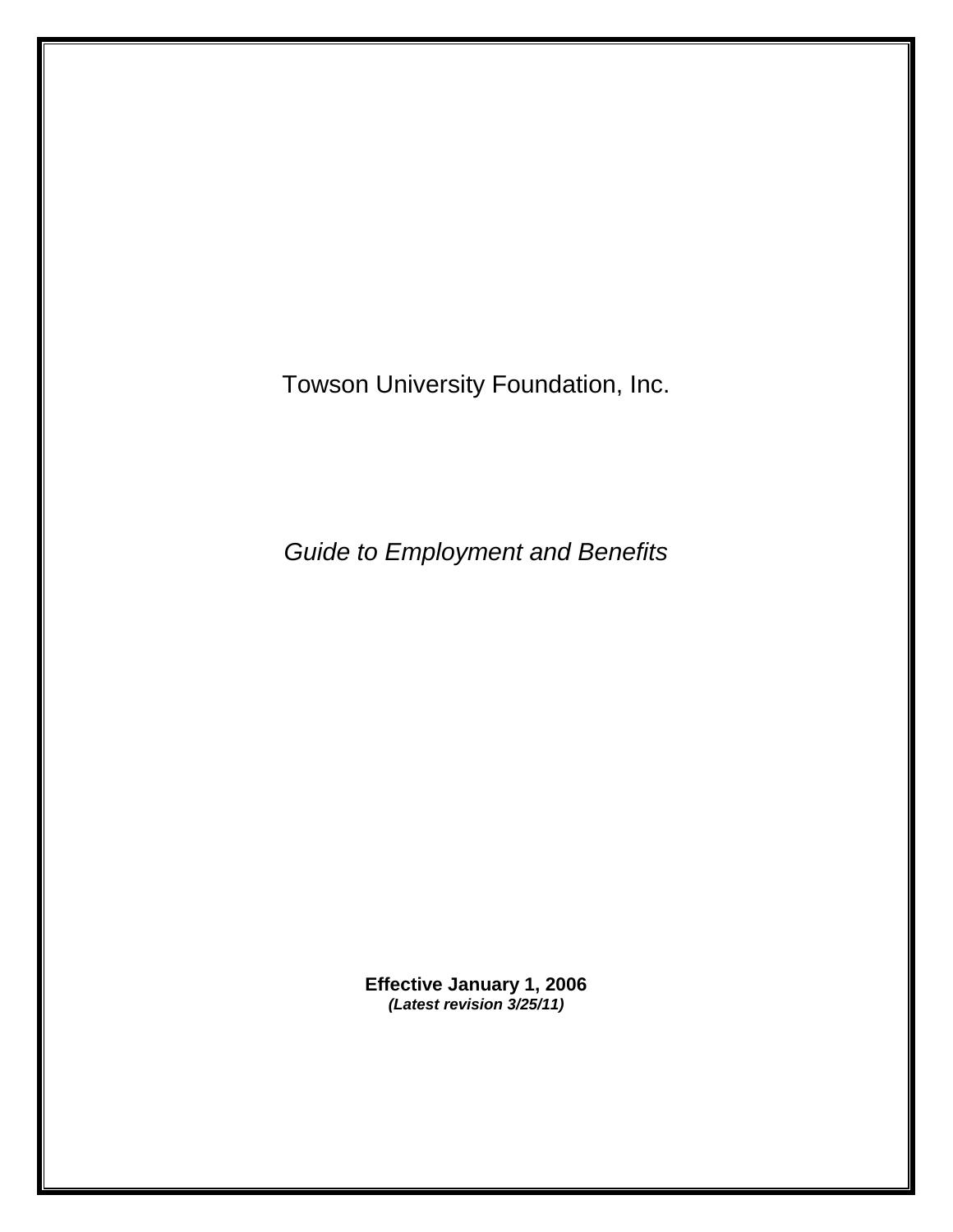# **Table of Contents**

| Page 2 |
|--------|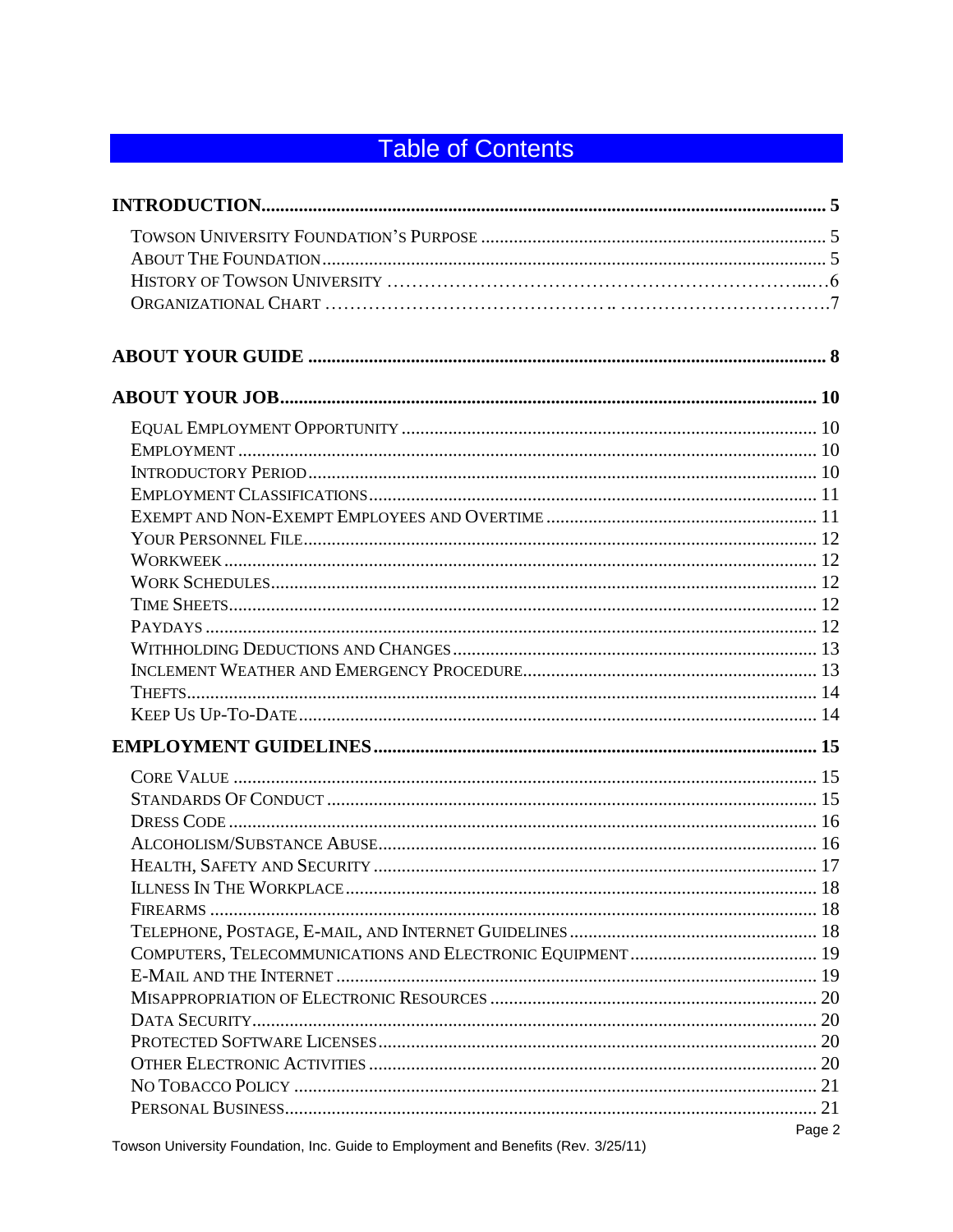| CONFIDENTIAL NATURE OF FOUNDATION RECORDS, LOGS, AND BUSINESS  30 |        |
|-------------------------------------------------------------------|--------|
|                                                                   |        |
|                                                                   |        |
|                                                                   |        |
|                                                                   |        |
|                                                                   |        |
|                                                                   |        |
|                                                                   |        |
|                                                                   |        |
|                                                                   |        |
|                                                                   |        |
|                                                                   |        |
|                                                                   |        |
|                                                                   |        |
|                                                                   |        |
|                                                                   |        |
|                                                                   |        |
|                                                                   |        |
|                                                                   |        |
|                                                                   |        |
|                                                                   |        |
|                                                                   |        |
|                                                                   |        |
|                                                                   |        |
|                                                                   | Page 3 |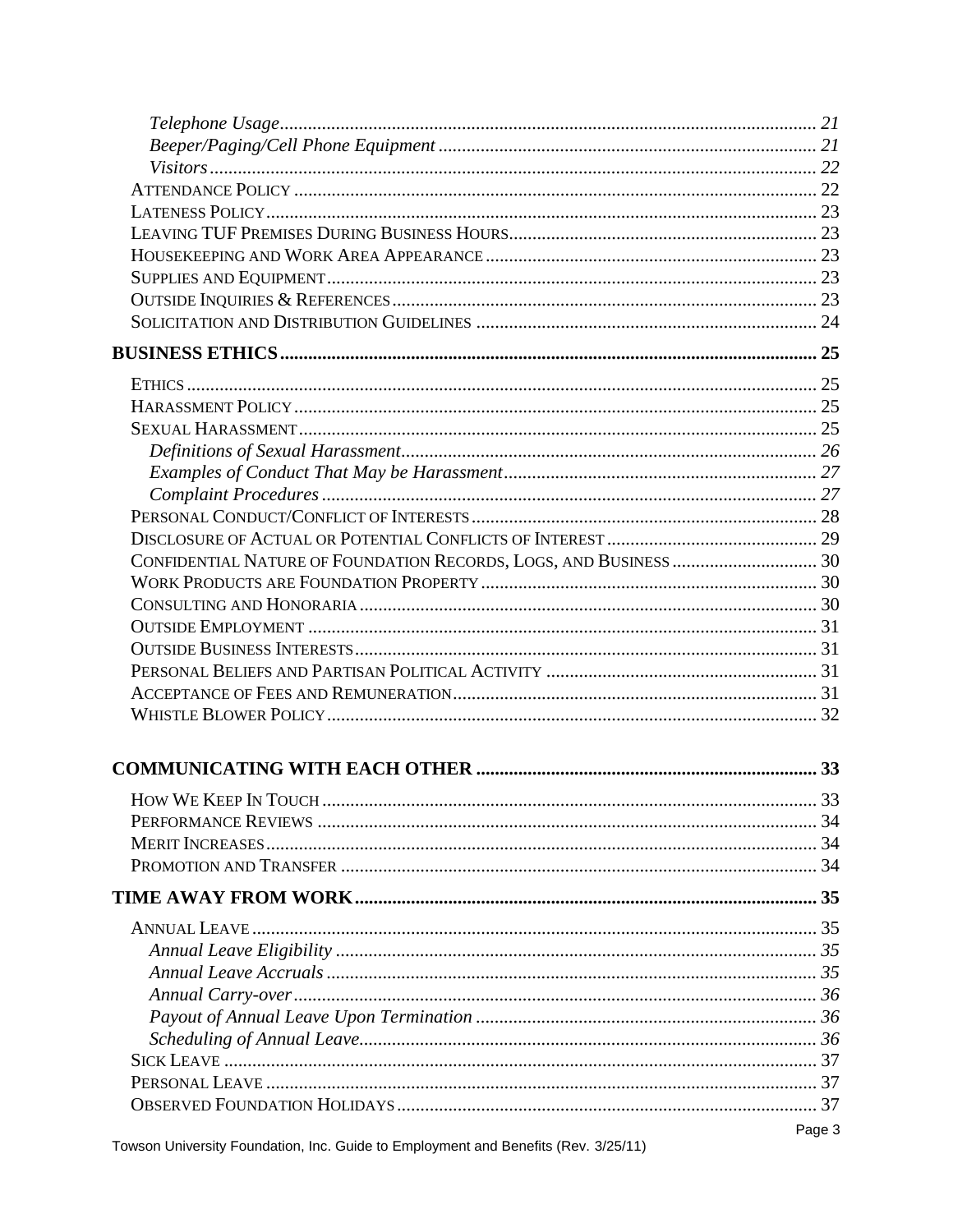| ACKNOWLEDGEMENT OF RECEIPT OF HANDBOOK (EMPLOYEE'S COPY) 56 |  |
|-------------------------------------------------------------|--|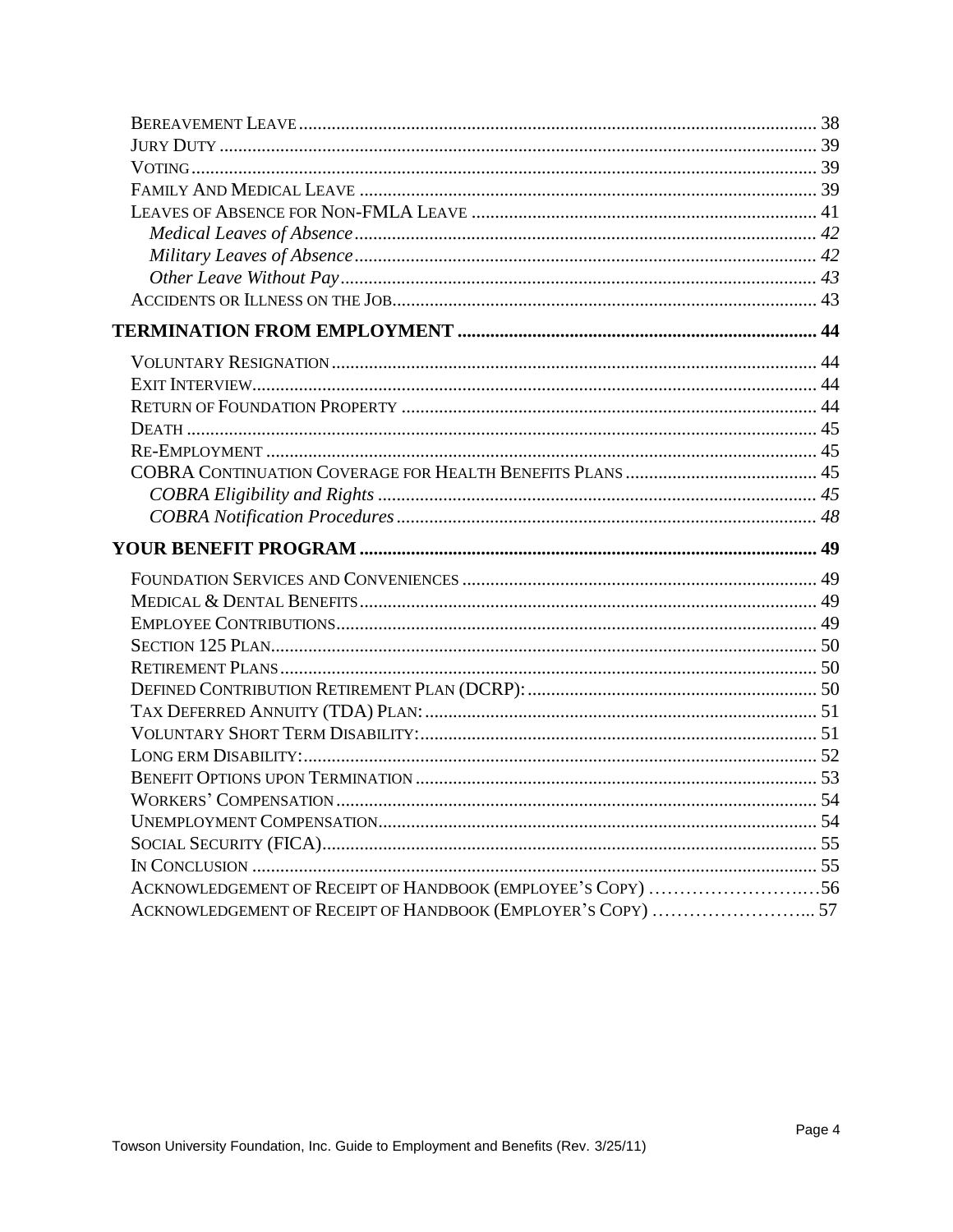# <span id="page-4-0"></span>**INTRODUCTION**

#### <span id="page-4-1"></span>**TOWSON UNIVERSITY FOUNDATION'S PURPOSE**

Towson University Foundation, Inc. (the Foundation) manages funds received for the benefit of Towson University. Specific policies and procedures have been developed in order to ensure that revenues and expenses are recorded accurately and disbursements are appropriate and within the rules and regulations established by those agencies and organizations that oversee the Foundation. The Foundation must also ensure that all gifts are recorded and all disbursements made are in conformity with donor requirements.

The Foundation is organized to receive, hold, invest, manage, use, dispose of, and administer property of all kinds, whether given absolutely or in trust, or by way of agency or otherwise, for the benefit and promotion of Towson University or for all of the education and support activities that may be conducted by Towson University.

In order for the Foundation to be successful in its efforts to promote the University, it is necessary to heighten public awareness of the activities and successes of the University, thereby creating a more inviting environment for both the solicitation of gifts and the creation of good will. Successful public relations efforts are critical to the success of any activity undertaken by the University, its faculty, staff, and/or students. To achieve such a positive external relations program, it is necessary that community and business leaders, government officials, and the general public embrace a positive opinion about the institution as a whole.

The Foundation is organized and operates exclusively for charitable and educational purposes within the meaning of the provisions of Section 501(c)(3) of the Internal Revenue Code of 1986 (or the corresponding provisions of any future United States Internal Revenue Service law).

#### <span id="page-4-2"></span>**ABOUT THE FOUNDATION**

The Management Team consists of the Executive Vice President and the Director of Finance. This staff management group is responsible for administering the programs, policies, and budget for the Foundation.

The Board of Directors also plays a crucial role in the governance of the Foundation. Our elected, volunteer Board consists of individuals who are committed to the mission of the Foundation. The Board determines the mission of our Foundation, establishes management policies and procedures, assures that adequate human resources and financial resources are available, and actively monitors the Foundation's management, financial, and programmatic performance.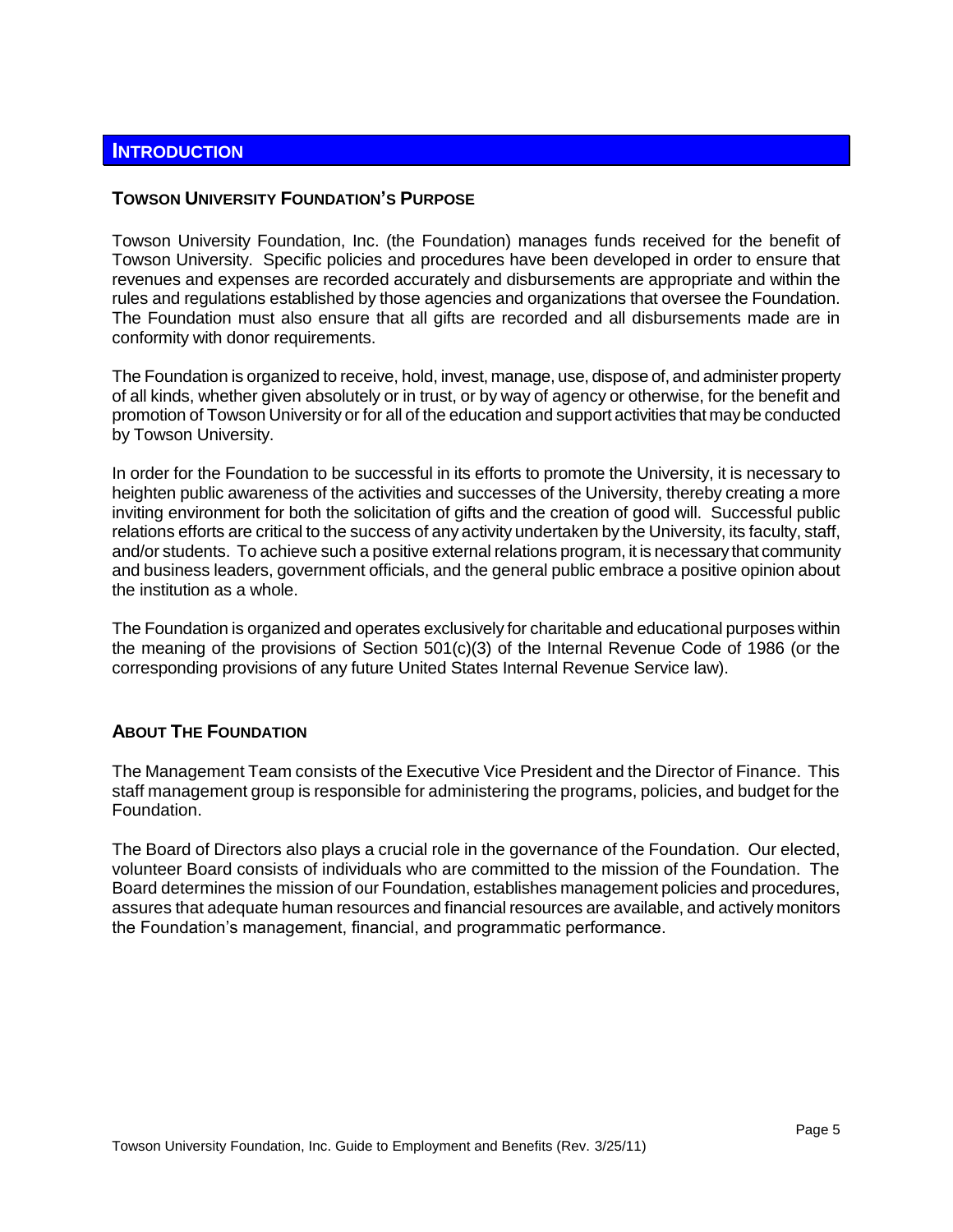The Foundation is located in the Administration Building at 7720 York Road within the University Advancement Division of the Towson University (the "University"). The Executive Vice President of the Foundation also serves as the Vice President for University Advancement at Towson University. University Advancement is dedicated to the advancement of the University in the areas of development and alumni relations. The Development Office oversees all fundraising activities for the University, including grant applications, events, grant proposals, member appeals and individual donor solicitations, development projects and tracks revenue from all philanthropic sources. In addition, the Development Office files progress reports with funders and donors and is responsible for long-range planning for the Foundation's revenue growth.

# <span id="page-5-0"></span>**HISTORY OF TOWSON UNIVERSITY**

While the Foundation is not part of Towson University, our affiliation with Towson University's mission is important. For that reason, we will provide a brief history of the University for your reference. Please note that you are not employed nor have any legal compensation or benefits-related rights from Towson University.

The institution known today as Towson University opened its doors in 1866 in downtown Baltimore as the Maryland State Normal School – the only institution devoted exclusively to the preparation of teachers for the public schools of Maryland. The first class consisted of 11 students.

In 1915 the school moved to Towson. By 1935 it established the Bachelor of Science degree in education and changed its name to Maryland State Teachers College at Towson. In 1946 it introduced an arts and sciences program, and in 1963 the institution expanded its offerings in the arts and sciences and became Towson State College.

Towson was granted university status on July 1, 1976, in recognition of its development into a comprehensive university. In 1988, Towson State University joined the University System of Maryland. On July 1, 1997, Towson State University became Towson University, a change that reflected its evolution from a state-supported to a state-assisted institution.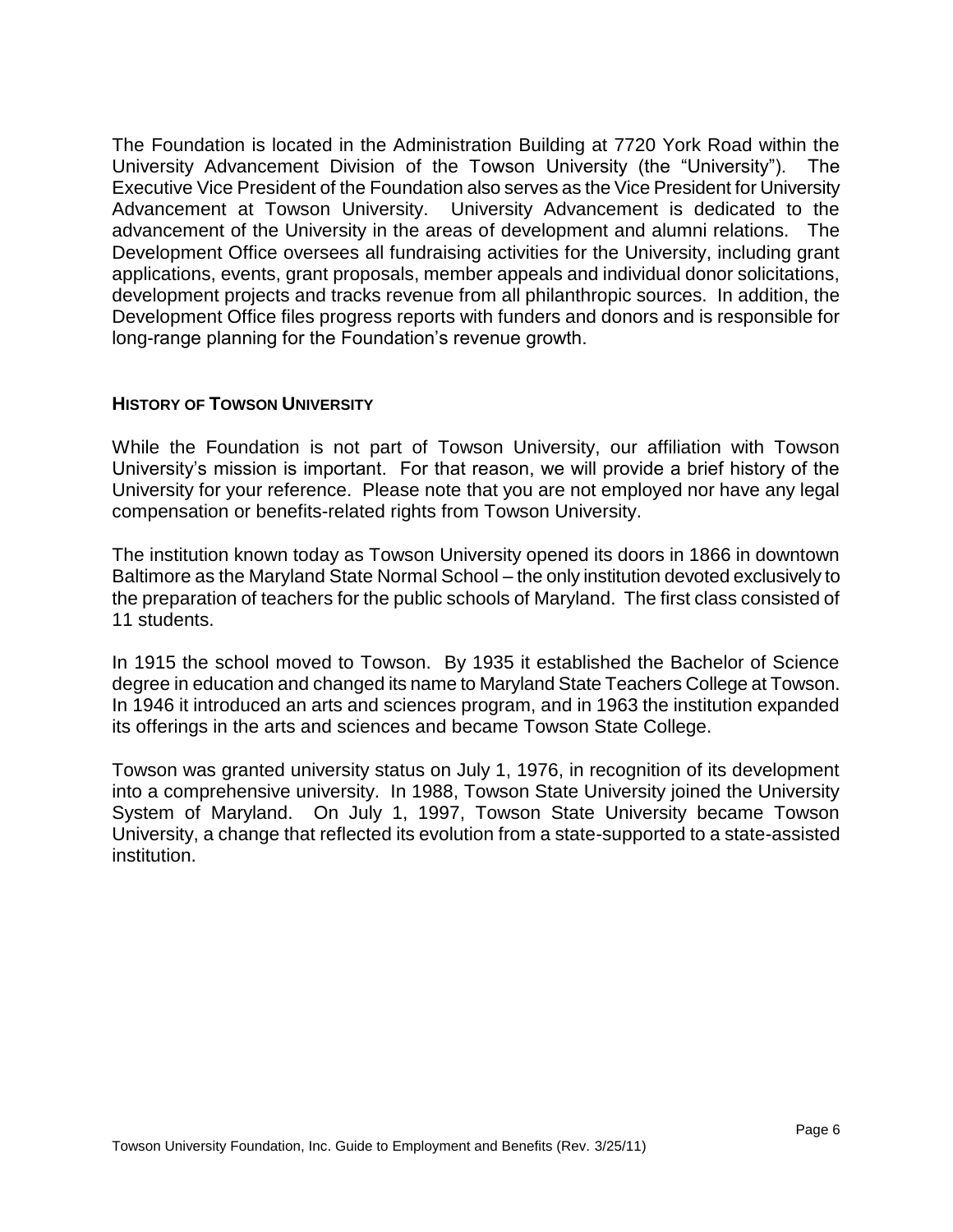See the following organizational chart.

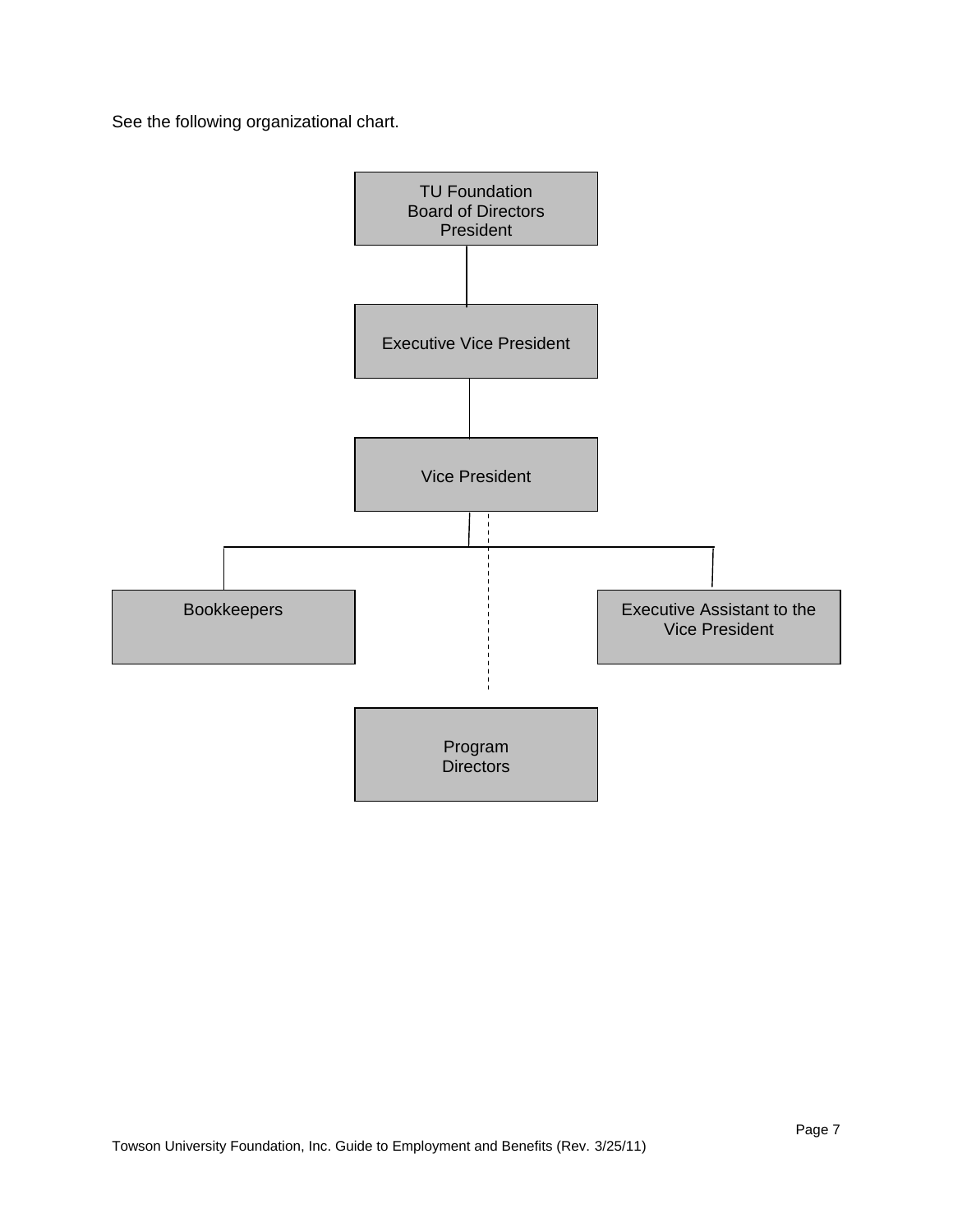# <span id="page-7-0"></span>**ABOUT YOUR GUIDE**

We welcome you to employment at Towson University Foundation, Inc. We take great pride in the professionalism of our employees. Each and every one of our employees is the driving force behind our continued success. We hope you will enjoy your work at Towson University Foundation, Inc. We thank you for joining us and look forward to working with you.

This Guide to Employment and Benefits (the "Guide") provides general information about your benefits and the work rules and policies under which we operate and may be utilized as a reference tool throughout your employment with us. Of course, every Foundation policy cannot be addressed in this Guide. Therefore, detailed explanations have been omitted to keep it reasonably brief and readable. Any previous editions of this Guide or practices of Towson University Foundation, Inc. are superseded by this edition. As such, all rules and policies in this Guide will apply to all employees, regardless of their employment date with the Towson University Foundation, Inc. You will see several references to "Towson University Foundation, Inc." "TUF," the "organization," or the "Foundation" throughout this Guide.

This Guide has been prepared to acquaint you with Towson University Foundation, Inc., your responsibilities as an employee, and the many benefits and privileges our employees may enjoy. It is presented as a matter of information only. While Towson University Foundation, Inc. believes wholeheartedly in the plans, policies and procedures described, it is committed to reviewing them continually and reserves the right to change or terminate any or all of them at any time.

This Guide does not constitute a guarantee that your employment will continue for any specified period of time, or end only under certain conditions. Employment at Towson University Foundation, Inc. is a voluntary relationship, and nothing in this Guide constitutes an expressed or implied contract of employment. Your employment at Towson University Foundation, Inc. is an "at will" employment. Just as you retain the right to terminate your employment at any time, for any or no reason, Towson University Foundation, Inc. retains a similar right. No policy or practice of Towson University Foundation, Inc. should be construed to change this relationship. Only Towson University Foundation, Inc. officers have the right to modify this practice and such action must be in writing.

If a state or other local jurisdiction in which Towson University Foundation, Inc. operates has specific statutes that requires Towson University Foundation, Inc. to act otherwise than what is written within this Guide, Towson University Foundation, Inc. will comply with the state's or local jurisdiction's applicable law.

If you have any questions as to the interpretation or application of specific sections of this Guide, or any of our policies, practices or procedures, you are invited to consult with a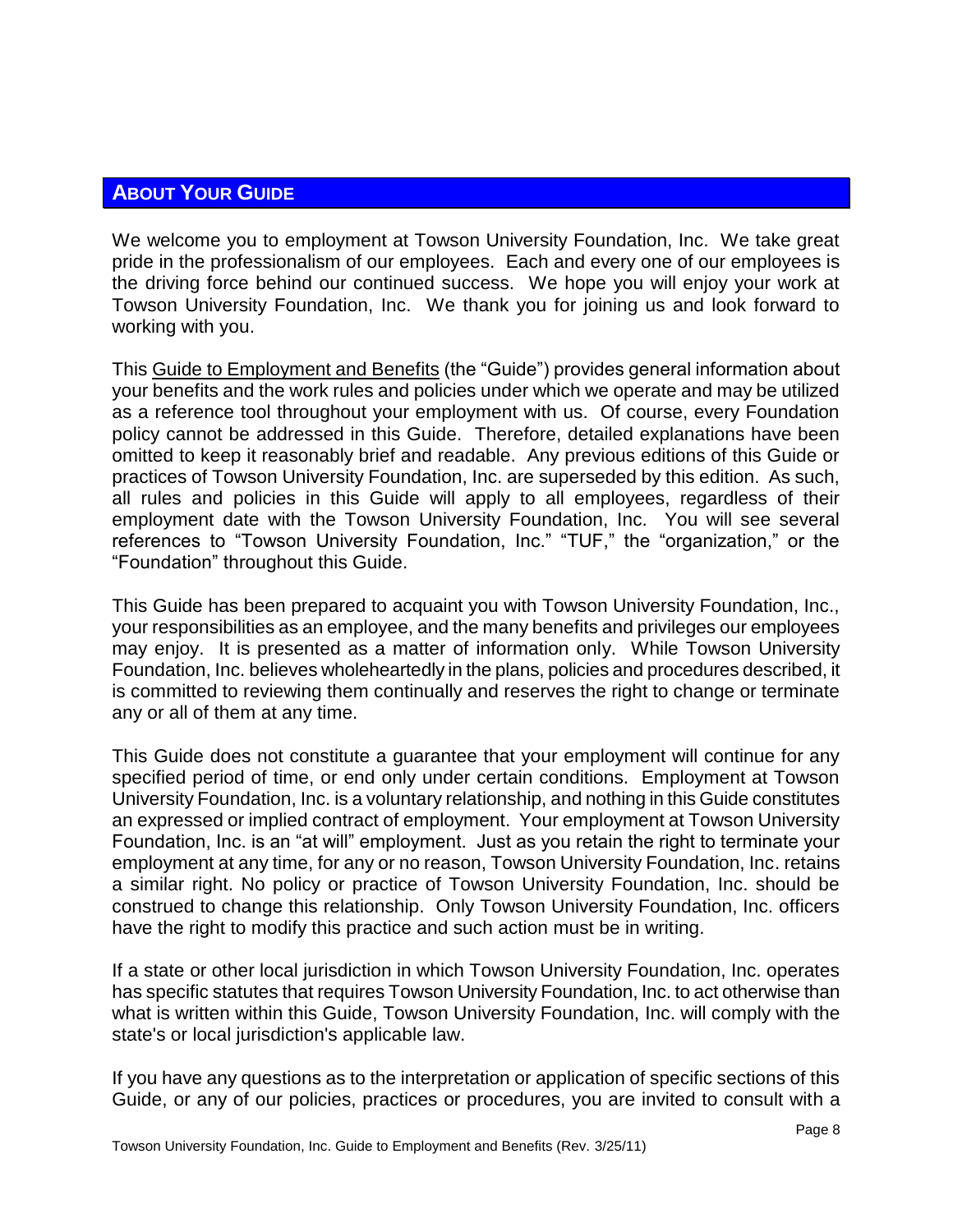Management Team member of Towson University Foundation, Inc. This Guide must be returned to TUF upon termination of employment.

We want each and every one of our employees to know that they are valued, but also want each employee to realize that Towson University Foundation, Inc. is a work establishment where you come by invitation, but stay by being and believing in our mission. We hope that your employment experience will be rewarding, enjoyable and educational, and we wish you much success at Towson University Foundation, Inc.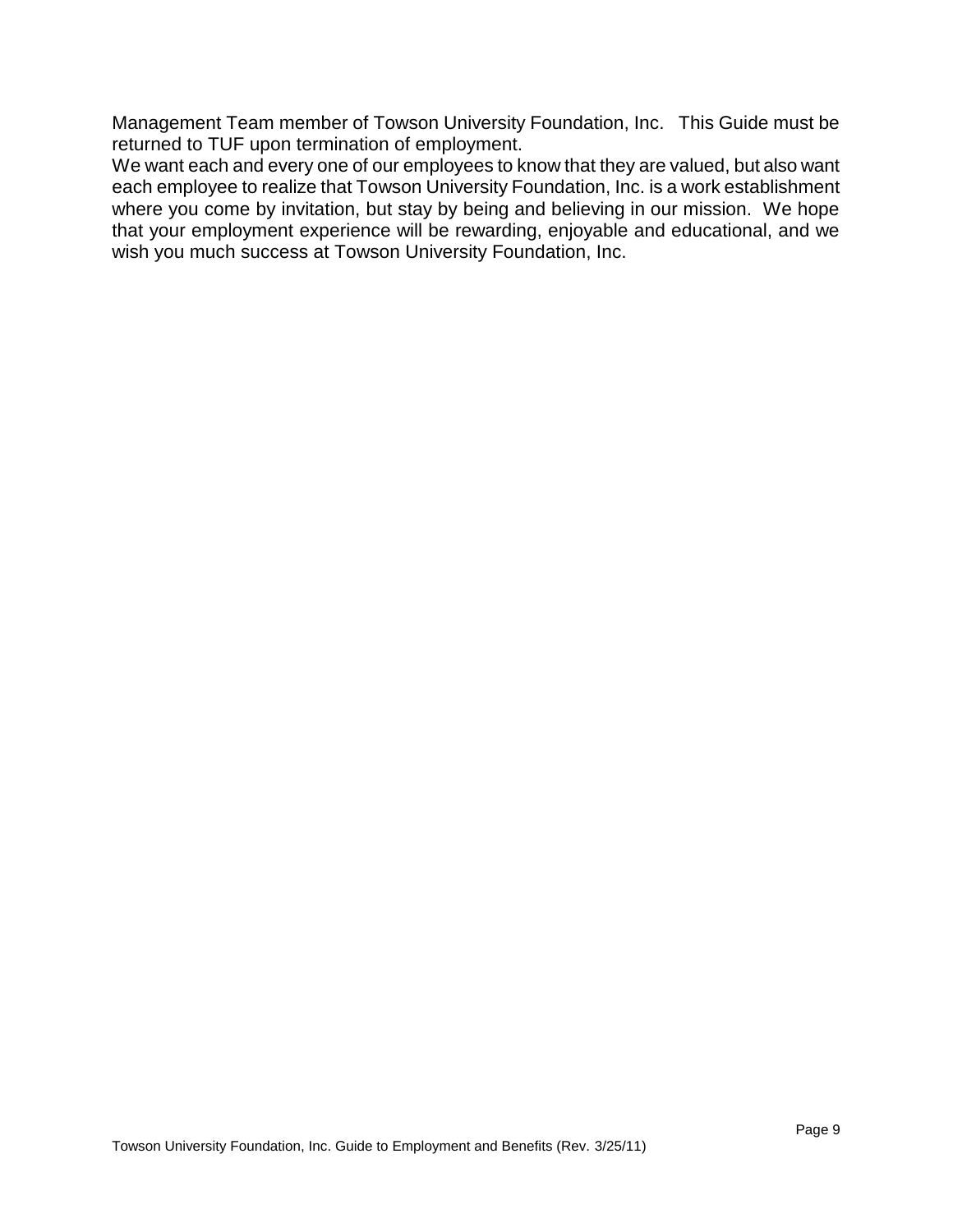# <span id="page-9-0"></span>**ABOUT YOUR JOB**

# <span id="page-9-1"></span>**EQUAL EMPLOYMENT OPPORTUNITY**

Towson University Foundation, Inc. is committed to the principle of equal employment opportunity. It is our policy to recruit, hire, train and promote individuals, as well as to administer any and all personnel actions, without regard to race, color, religion, age, sex, national origin or ancestry, marital status, veteran's status, status as a qualified disabled individual, sexual orientation, or any other impermissible factor in accordance with applicable laws. Any incident or situation that you believe involves illegal discrimination or harassment should be brought to the immediate attention of your immediate supervisor, or one of the Management Team members of Towson University Foundation, Inc. for investigation and proper action, when appropriate in TUF's judgment. It is our policy to prohibit and prevent any form of impermissible harassment, specifically including sexual and racial harassment, with respect to workers, subordinates, and supervisors, and TUF will not tolerate any such incidents or conduct.

# <span id="page-9-2"></span>**EMPLOYMENT**

We care about the safety and health of our employees. We want to ensure that preventive health measures keep you fit and healthy and able to perform the service required by our customers and clients. In this regard, please remember that consistent with applicable law, we reserve the right to make inquiries and conduct medical examinations that are jobrelated and consistent with business necessity. These inquiries and examinations will be conducted at TUF's expense and can include breath, blood, urine and other tests to determine the presence of alcohol and controlled dangerous substances in the body or any form of substance abuse. The results of such inquiries and examinations will be kept confidential in accordance with applicable law.

# <span id="page-9-3"></span>**INTRODUCTORY PERIOD**

All employees serve an introductory period at the beginning of their employment. This period gives you an opportunity to decide if you want to work for our Foundation, and it gives TUF time to observe your performance.

Usually, the introductory period is 90 calendar days, but it can be extended at our discretion. During this period (as well as throughout your employment), your employment may be terminated by you or by us, without explanation or notice. At intervals after your start date, you may receive written performance evaluations that may be shared with you by your supervisor. Toward the end of this period, your supervisor may meet with you to discuss your performance and TUF's decision to continue or terminate your employment, or to extend your introductory period. Keep in mind that neither this introductory period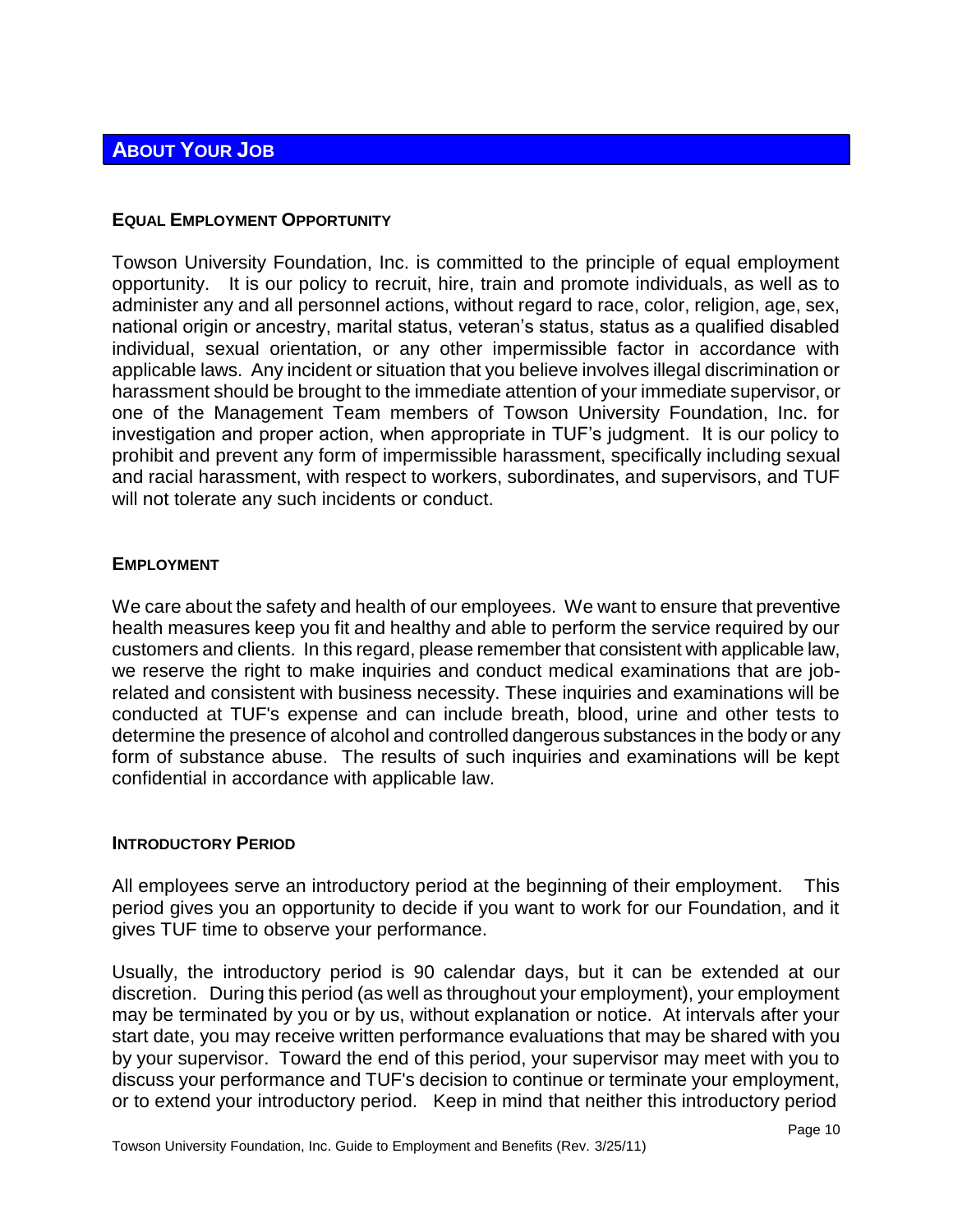nor successful completion of the introductory period in any way changes your at-will relationship with our Foundation as described elsewhere in this Guide to Employment and Benefits.

# <span id="page-10-0"></span>**EMPLOYMENT CLASSIFICATIONS**

You will fall into one of three employment categories, depending on your work schedule.

- You are considered "Regular Full-time" if you are regularly scheduled to work 40 hours or more hours per week.
- You are considered "Regular Part-time" if you are regularly scheduled to work less than 40 hours per week.
- You are considered "Temporary" if you were hired to work for no longer than a specific period of time according to the requirements of the job as determined by TUF.

(Note: All employees' work schedules and hours may be changed by TUF to meet operational needs.)

Please understand that nothing in this or any other section of the Guide alters your at-will employment with our Foundation as described elsewhere in this Guide, or constitutes a guarantee of work per pay period. We reserve the right to schedule and classify employees, as we deem appropriate.

# <span id="page-10-1"></span>**EXEMPT AND NON-EXEMPT EMPLOYEES AND OVERTIME**

In order to meet the work needs of TUF, you may be required to work overtime. We try to eliminate the need for overtime; if, however, TUF determines overtime is unavoidable, you will be expected to work your share when asked. Your supervisor will give you advance notice if possible. All overtime must be pre-approved by a supervisor. The Foundation, in our discretion, establishes the amount of overtime work and the employees assigned to do it according to the nature of the overtime work available and the ability of qualified employees to perform it. The President or a Vice President may declare a freeze on any and all overtime at their discretion.

All employees are classified into "exempt" and "non-exempt" categories for purposes of establishing eligibility for overtime pay under applicable wage and hour laws. Most of our hourly paid employees are classified as non-exempt and are paid at the overtime rate of time and one-half of their regular hourly rate for all hours actually worked in excess of forty (40) hours in a workweek. Overtime may not be claimed if any part of the forty (40) hours were holidays or Paid Time Off days. Straight time will apply until forty (40) hours have actually been worked. Exempt employees are not eligible for overtime pay.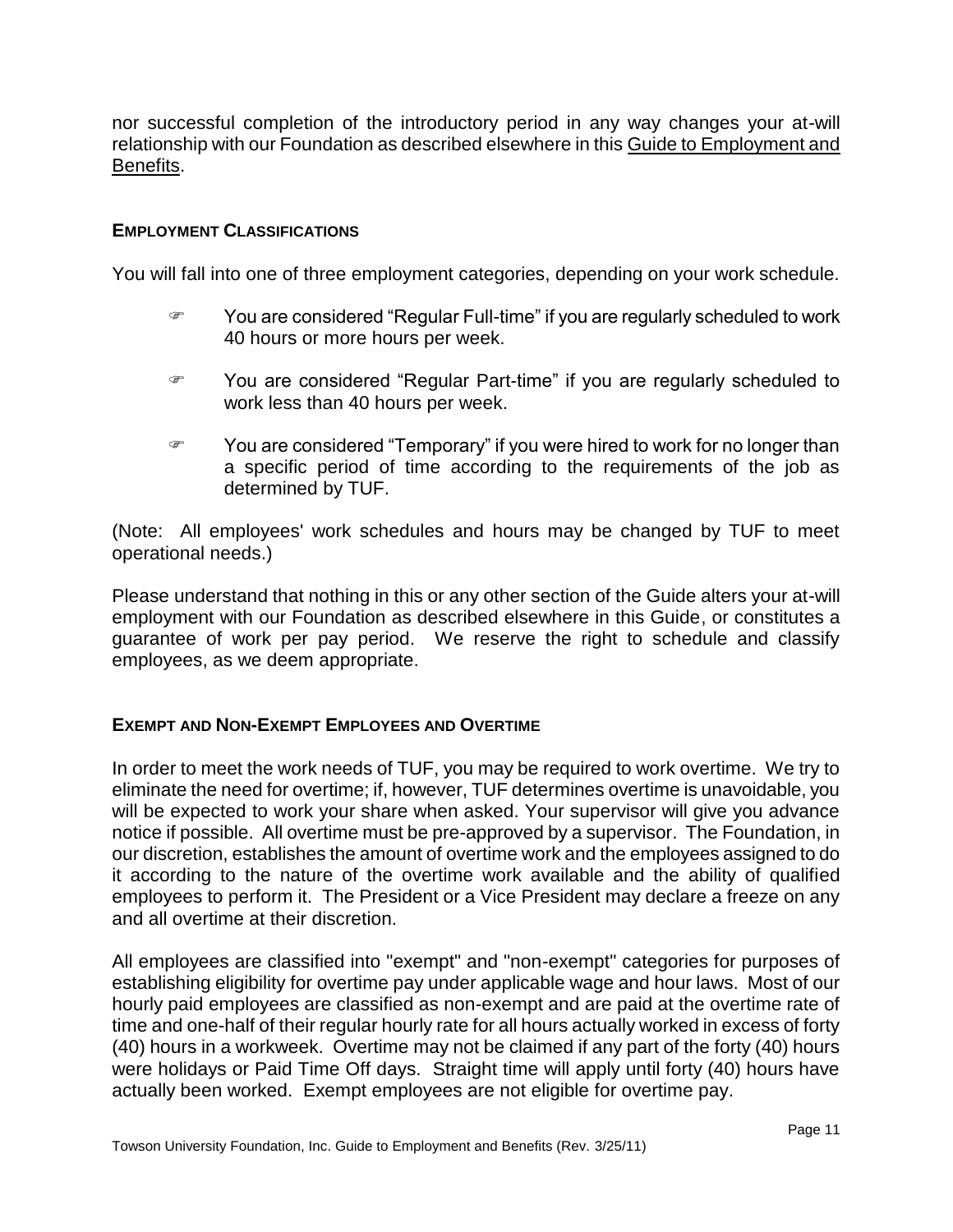The use of lunch hours, evenings, or weekends to compensate for time off is discouraged. If you are uncertain as to your classification, see a member of the Management Team of TUF.

# <span id="page-11-0"></span>**YOUR PERSONNEL FILE**

If you suspect that there is incorrect data in your file, you may ask one of TUF's Management Team to review the file with you. In addition, you may place a written statement in your file. Your personnel file, however, always remains the property of TUF.

# <span id="page-11-1"></span>**WORKWEEK**

Our workweek begins on Saturday at 12:00 AM, and ends on the following Friday at 11:59 PM.

# <span id="page-11-2"></span>**WORK SCHEDULES**

Towson University Foundation, Inc. may establish work schedules to meet the needs of our customers. You are expected to be at your workplace, ready to work, at your assigned time each day. Generally, standard office hours are 8:30 AM to 5:00 PM, Monday through Friday. The standard workweek is a 40-hour workweek composed of daily eight and onehalf (8.5) hour schedules, with one-half (1/2) hour, unpaid lunch breaks.

# <span id="page-11-3"></span>**TIME SHEETS**

The federal Fair Labor Standards Act requires our Foundation to maintain an accurate accounting of hours worked. Exempt/salaried employees need to submit timesheets and account for leave usage. Non-exempt/hourly employees must indicate their daily number of hours worked at the end of each workweek on their payroll timesheet. NO ONE ELSE IS PERMITTED TO DO THIS. Non-exempt/hourly employees may not start more than five (5) minutes before their starting time, or work beyond more than five (5) minutes after their scheduled quitting time, unless, of course, they are working authorized overtime. At the end of each pay period, each employee must verify the accuracy of the timesheet, personally sign it, and must have it approved by the supervisor prior to submission to payroll.

# <span id="page-11-4"></span>**PAYDAYS**

All employees are paid on a bi-weekly basis with the payday being every other Wednesday. All non-student employees must sign up for direct deposit whereby your net pay is deposited directly into a checking and/or savings account. Student employees have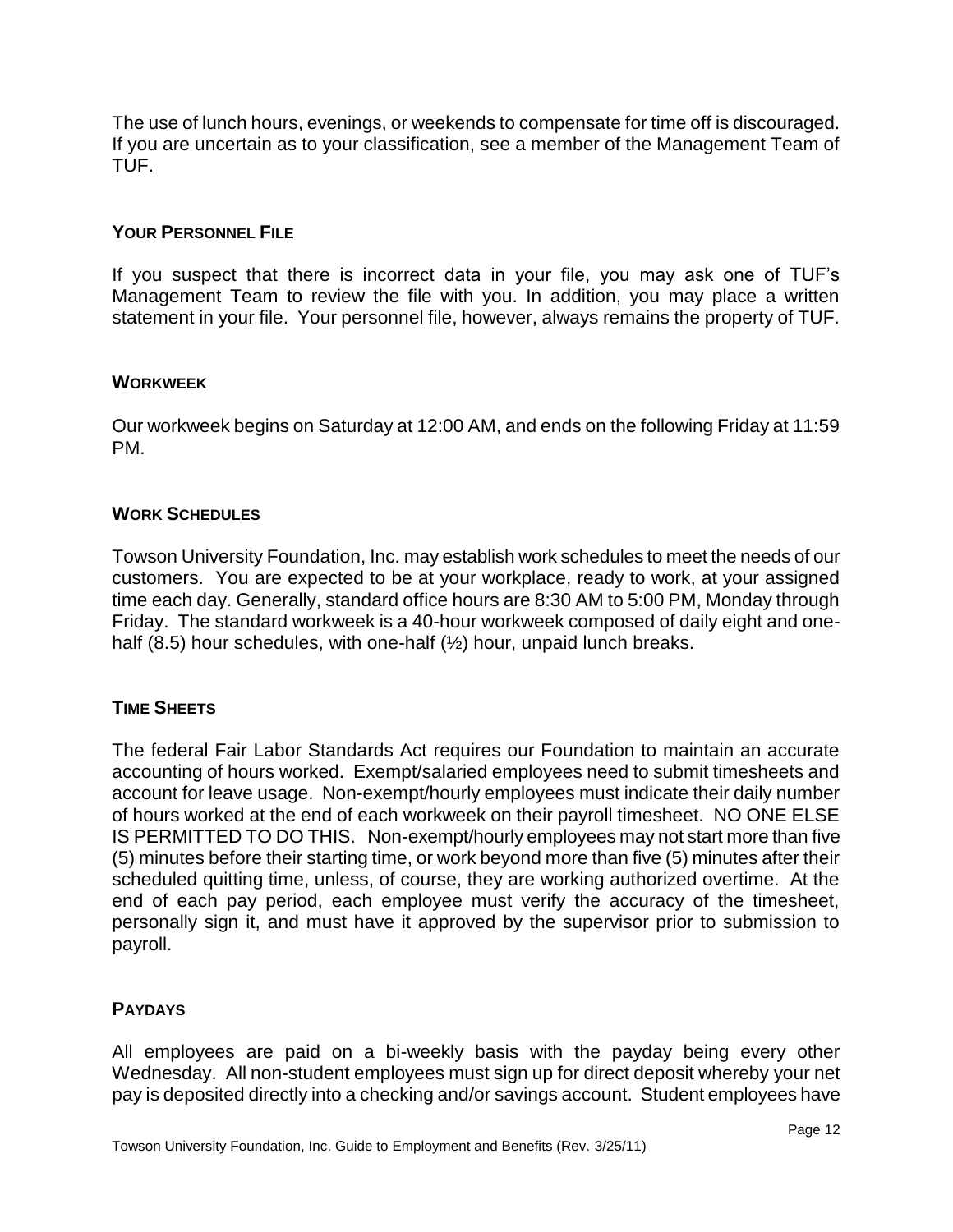the option to receive a check or to sign up for direct deposit.

# <span id="page-12-0"></span>**WITHHOLDING DEDUCTIONS AND CHANGES**

Certain mandatory deductions must be made from your pay for federal and state taxes and FICA (Social Security and Medicare). Federal law requires the deductions. In addition, any court ordered liens, attachments, garnishments and levies must be deducted if indicated in writing by the proper authority.

Certain other elected deductions, such as payment for your portion of health care premiums, may also be made with your written authorization.

If you wish to change the number of exemptions claimed for your federal or state income tax, the appropriate forms may be obtained from TUF's Bookkeeper. If you require any assistance in decoding your paycheck, please see one of TUF's Management Team or the Bookkeeper.

If you have a concern about improper deductions being withheld from your paycheck, please immediately contact a member of the TUF's Management Team in order for us to research and quickly resolve any finding of improper deduction.

# <span id="page-12-1"></span>**INCLEMENT WEATHER AND EMERGENCY PROCEDURE**

TUF follows the inclement weather and emergency procedure as published for Towson University.

If an emergency occurs overnight, a decision regarding the University's closure will be made by 6:00 a.m. The media is notified, and recorded announcements are posted on telephone numbers 410-704-2000, and 410-704-NEWS (6397) regarding any decision to close or delay opening for the campus. There will be no announcement issued when normal operating conditions exist. If you don't hear an announcement, it's safe to assume the campus is open, and that you should report to work on time.

The following radio and TV stations will air emergency closing-related news: In the Baltimore area: WBAL Radio 11 (1090 AM); WCAO (600 AM); WLIF (101.9 FM); WTMD (89.7 FM); WBAL-TV (11), WJZ-TV (13) and WMAR-TV (2). In the Washington DC area, WTOP (1500 AM/107.7 FM); WMZQ (98.7 FM); and WRC-TV (4). These are the stations that TU notifies directly; others may obtain the news shortly after TU notifies the Associated Press wire service.

If emergencies occur that disrupt or suspend operations during the day, a decision is made by 1:00 p.m., and noted as above.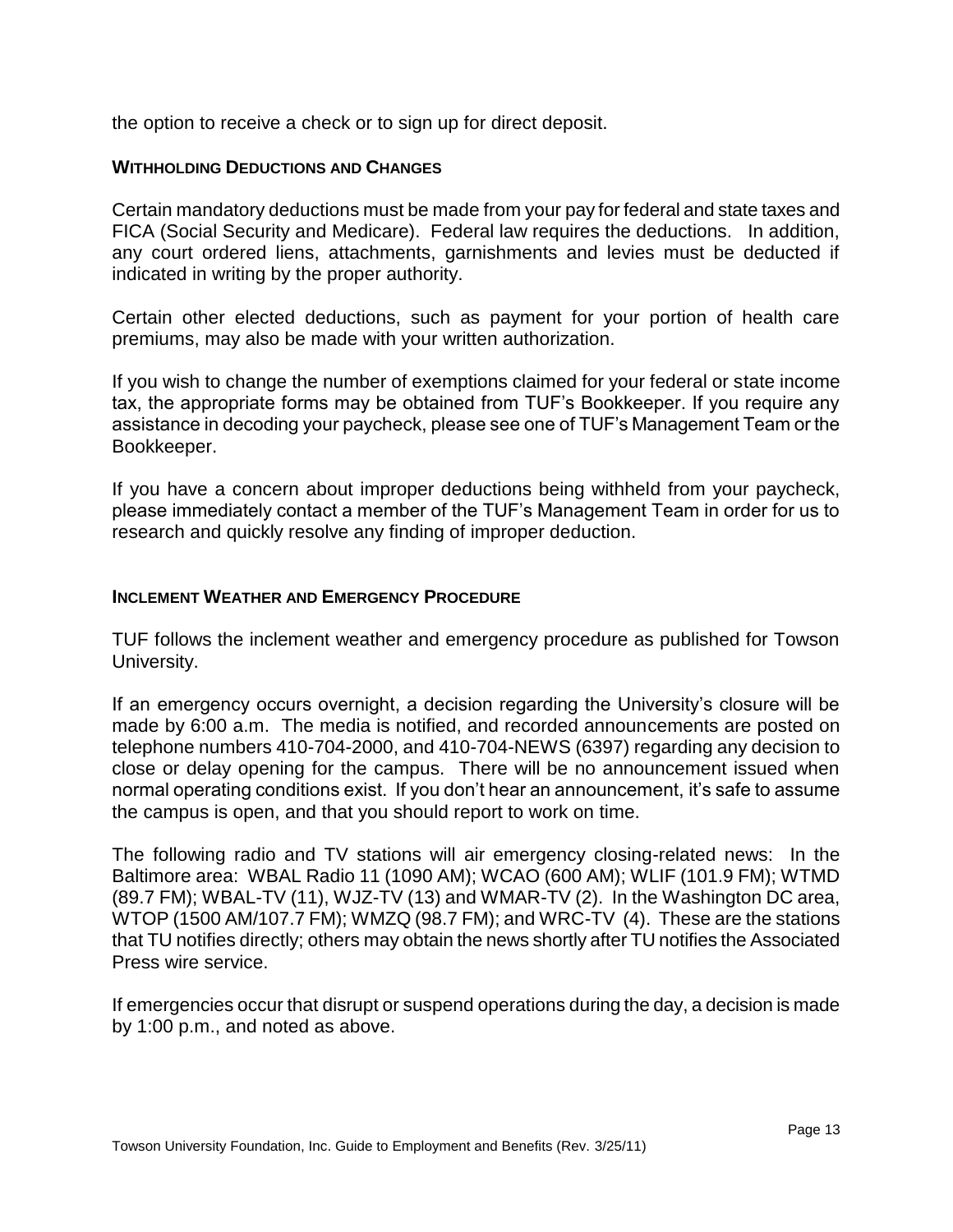Liberal Leave provisions authorize staff members to use earned leave for lateness or absence because of an emergency. Administrative Leave is granted to staff members only when TUF is closed.

If you are not Emergency Essential personnel, then you should not report to work when the campus is closed. If you are not an Essential Employee, and you do report to work, TUF cannot be held liable for any injuries you sustain if you come to work or remain at work after the campus has been closed.

# <span id="page-13-0"></span>**THEFTS**

Thefts of Foundation property or of your personal belongings should immediately be reported to your supervisor or one of TUF's Management Team and to the university's Police. If a Supervisor is made aware of a theft incident, that Supervisor should notify one of TUF's Management Team members immediately. Theft of Foundation or other's property by an employee can result in disciplinary action, up to and including termination. Employees should contact the university's Police immediately.

# <span id="page-13-1"></span>**KEEP US UP-TO-DATE**

Up-to-date, personal information is necessary for a number of reasons, including ensuring the proper administration of employee benefits. It is your responsibility to notify the Bookkeeper of any changes in your address, telephone number, marital status, number of dependents, beneficiary designation, or anything else that would affect your employee benefits or our ability to contact you quickly, within 30 days of the change. Failure to advise TUF of your changes in writing within 30 days may cause you to forfeit options you may otherwise have had under TUF's various benefits plans.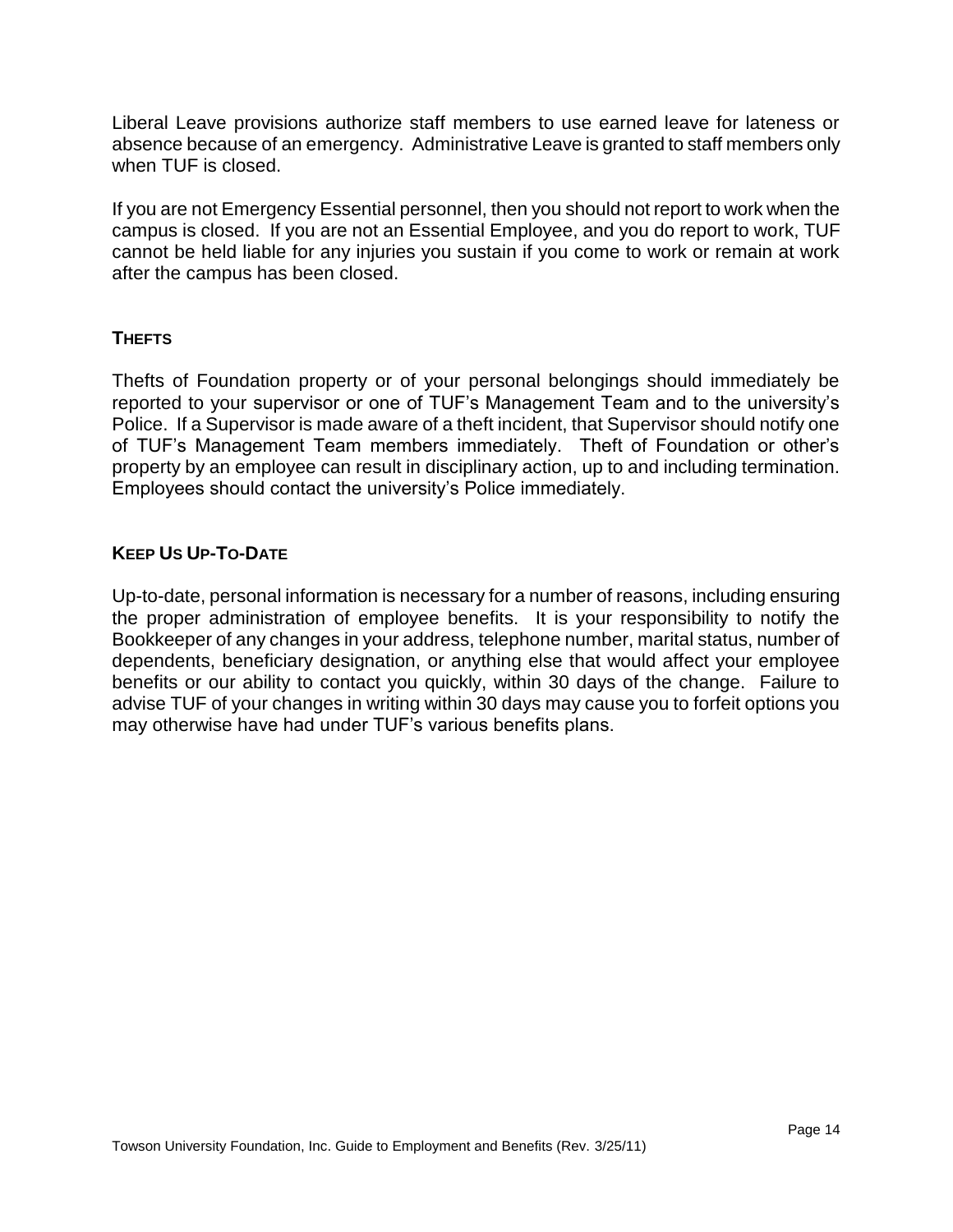# <span id="page-14-0"></span>**EMPLOYMENT GUIDELINES**

# <span id="page-14-1"></span>**CORE VALUE**

We believe in doing the right thing for our customers. Ethics are of prime importance in each of our respective jobs. When in doubt of what the "right thing" to do is, please see a member of TUF's Management Team.

# <span id="page-14-2"></span>**STANDARDS OF CONDUCT**

Whenever a group of people works together, there must be standards of conduct for common guidance and efficiency. It is impossible to define in detail every standard of conduct for every circumstance, and we try to keep rules to a necessary minimum. We trust that your common sense will guide you as to the proper norms and procedures in most cases. Most importantly, your standards of conduct must provide a good example for the clients and customers to observe.

If you have any questions about our standards of conduct, or about what to do or not to do in a situation, please contact your supervisor or one of TUF's Management Team before you act.

When employee misconduct occurs, measures must be undertaken to correct the situation to curtail further occurrences for the good of the work group. The approach we take to discipline for misconduct other than a major offense may vary, depending on, among other things, the gravity of the offense, the circumstances under which it occurred, your job duties, your seniority and overall work record, including any prior misconduct.

If an employee fails to meet Towson University Foundation, Inc. standards, either for performance or conduct, disciplinary action may be taken by TUF, in its sole judgment.

Please realize that just as you as an employee may terminate your employment at any time, so too we as an employer are free to terminate your employment at our discretion. Of course, our hopes are that you will enjoy your work here with Towson University Foundation, Inc., and that your employment will be a benefit to you and TUF.

To provide you with some guidance concerning our standards of conduct, we will provide you with some examples of our expectations. As our comments above make clear, this is not an exhaustive list of conduct that can result in discipline up to and including immediate termination. If you have any questions about what constitutes appropriate standards of conduct, please consult your supervisor before you act.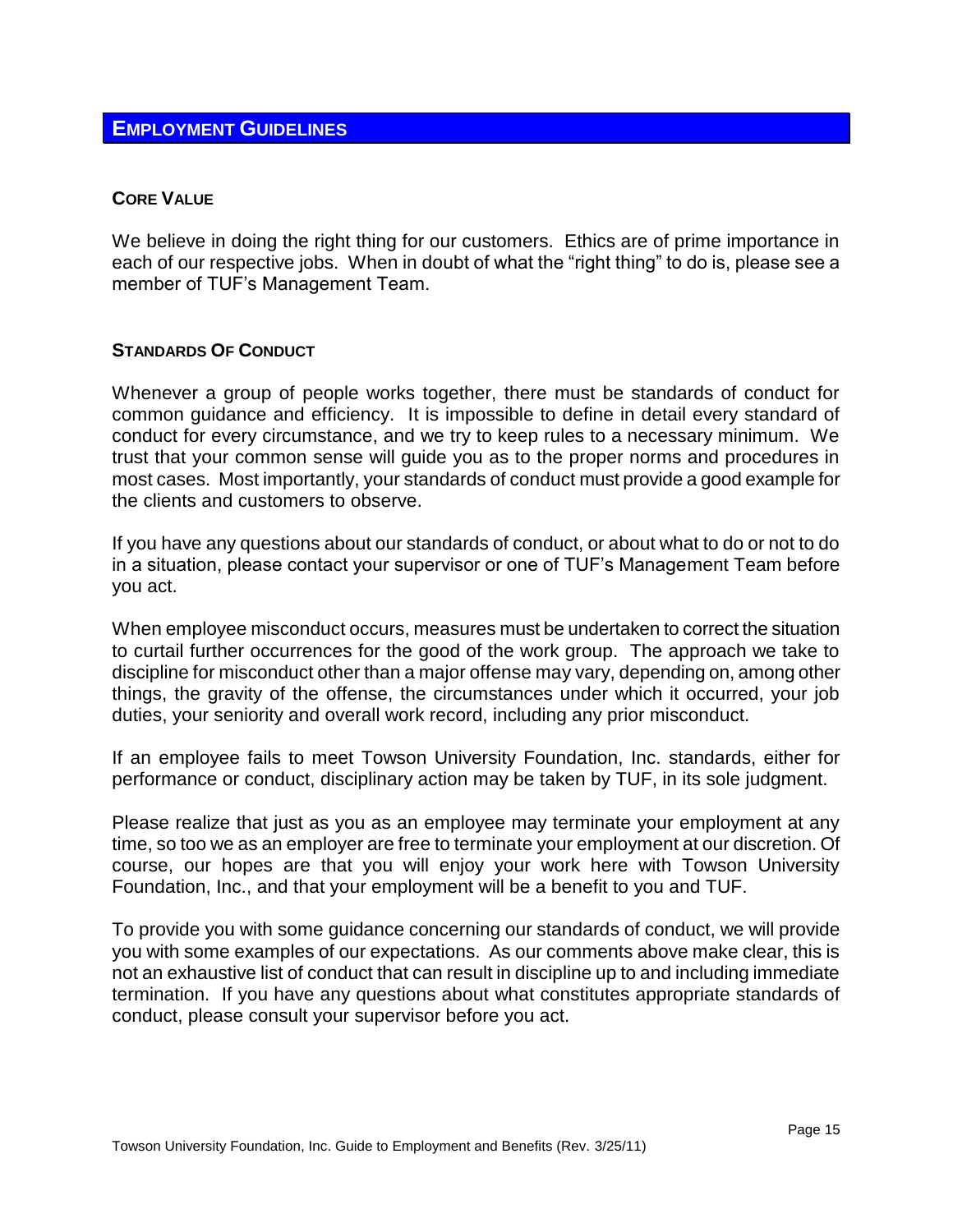# <span id="page-15-0"></span>**DRESS CODE**

You represent Towson University Foundation, Inc. to the public, and the community whom we serve. It is therefore important that you present a neat, clean, professional appearance at all times during working hours.

Towson University Foundation, Inc.'s dress code takes into consideration the following factors: safety, hygiene and image. Clothing must be clean and neat at all times, and proper hygiene is a must. Management has the option of sending home any employee whose clothing and appearance do not meet standards of safety, hygiene and image. All employees must convey a professional image.

In any circumstances, the management of Towson University Foundation, Inc. reserves the right to determine what is and what isn't appropriate. You may be sent home to change if management does not feel that your appearance meets the above criteria.

# <span id="page-15-1"></span>**ALCOHOLISM/SUBSTANCE ABUSE**

The Foundation recognizes that alcoholism is a disease and does not take a position regarding the morality of drinking. When, however, excessive use of alcohol results in actions such as sub-standard work performance, erratic behavior or excessive absenteeism, it is the proper concern of management. Another proper concern of Towson University Foundation, Inc.'s management deals with substance abuse by staff. Towson University Foundation, Inc.'s management prohibits such substance abuse, since it also may result in sub-standard work performance, erratic behavior, excessive absenteeism, and may set a poor example for the clients we service, and may increase the probability for accidents or improper work completion.

Towson University Foundation, Inc. has a vital interest in providing the best possible service to its customers and clients while also maintaining a safe, healthful and efficient working environment for its employees, customers, and other members of the public. Because the use of drugs and/or alcohol in the workplace is inconsistent with these objectives and presents a serious hazard to the health and safety of the customers, employees and other members of the public, it is unlawful for an employee to manufacture, distribute, dispense, possess, or use a controlled substance on Towson University Foundation, Inc.'s property. Compliance with this provision is a condition of employment, and employees who violate these restrictions are subject to discipline up to and including termination of employment. Towson University Foundation, Inc.'s property includes, but is not limited to, all Towson University Foundation, Inc.'s offices, vehicles, warehouses, and storage facilities, lockers, and parking areas. The Foundation reserves the right to inspect all bags, parcels, and other containers brought onto Foundation property. This prohibition does not relate to prescribed medications taken at and in accordance with the directions of a licensed physician. This policy will be consistently carried out. Likewise, all federal, state, local and any other applicable laws will be complied with concerning this policy.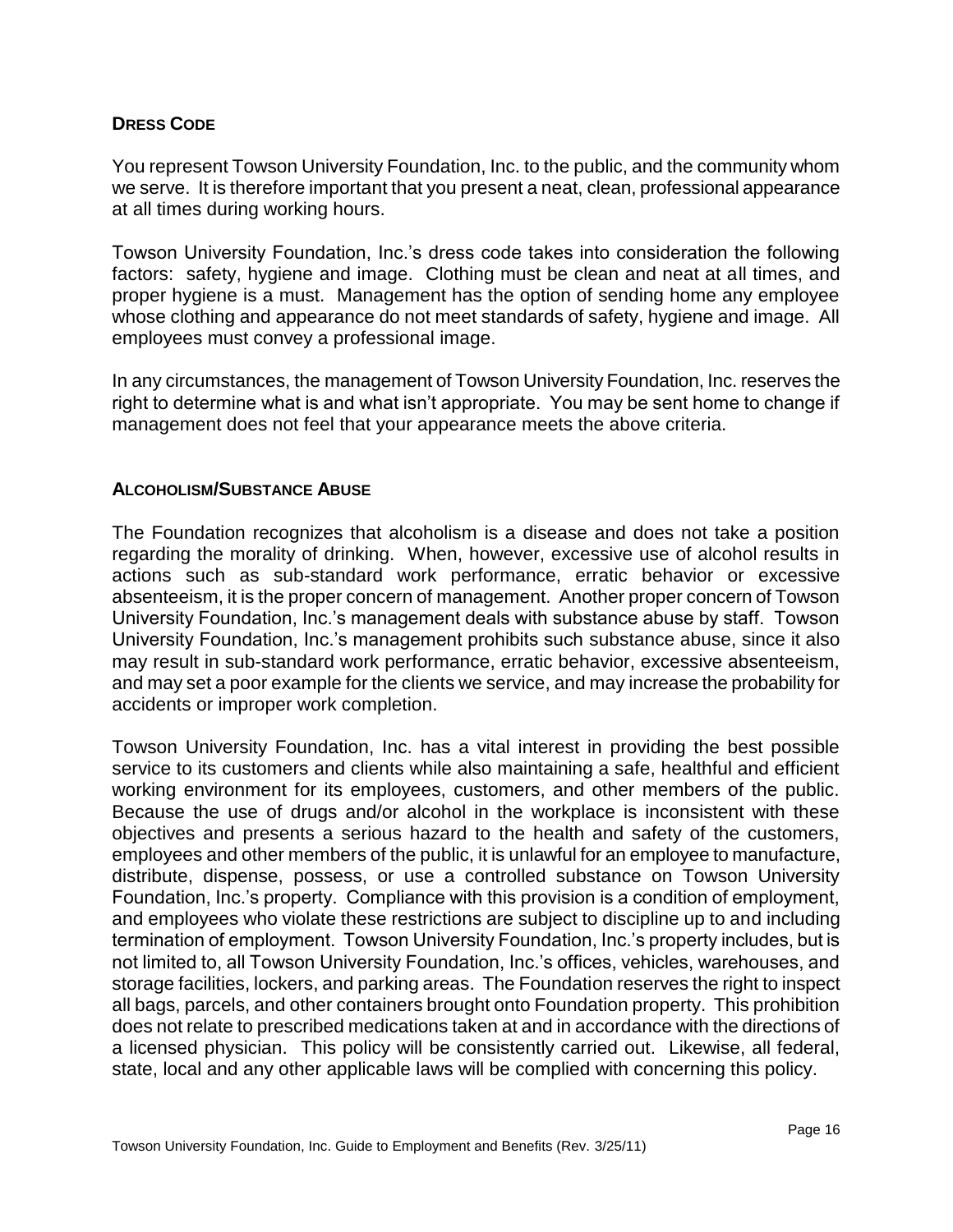Nothing in this policy is intended to prevent Towson University Foundation, Inc. from making available to customers and/or employees alcohol on certain specified events such as holidays, meetings or other business related functions, provided these events have been approved in advance by management. Under no circumstances, however, should any employee or customer be permitted to consume alcohol in excess. **It is the responsibility of the employee not to operate a vehicle while under the influence of any legal or illegal substance, which may impair abilities.**

In deference to our collective safety, you have an obligation to promptly inform your supervisor or a Management Team member of any drug or alcohol related crime reasonably believed to have occurred in the workplace. Additionally, you must inform management if you are convicted of any drug or alcohol related offense within five (5) days of conviction.

It is our policy to provide guidance and assistance to any employee who admits to a drinking or substance abuse problem before there is a performance problem. Failure to effectively deal with an alcohol or substance abuse related problem, or arriving for work under the influence of such substances, can result in disciplinary action up to and including dismissal.

# <span id="page-16-0"></span>**HEALTH, SAFETY AND SECURITY**

Your safety is a major concern and we will make every reasonable effort to provide you with a safe workplace. Without your cooperation, the potential for accidents in a business such as ours can be great. It is TUF's intent to provide a safe and healthful workplace. As an employee of TUF, safety and accident prevention are your direct responsibilities. We believe that all accidents are preventable. We consider it a moral obligation and sound business practice to work toward preventing accidents.

Improper use of any equipment is dangerous. If after training, you are not sure how to use a particular piece of equipment, ask your manager or a trained co-worker. We are happy to repeat any phase of your training in order to prevent accidents.

Towson University Foundation, Inc. provides information to employees about workplace safety and health issues through this Guide, employee meetings, bulletin board postings, and other forms of communication.

Some of the best safety ideas come from our employees. Ideas, suggestions, or concerns are encouraged to be expressed to your supervisor or one of the members of TUF's Management Team. All reports can be made without fear of reprisal.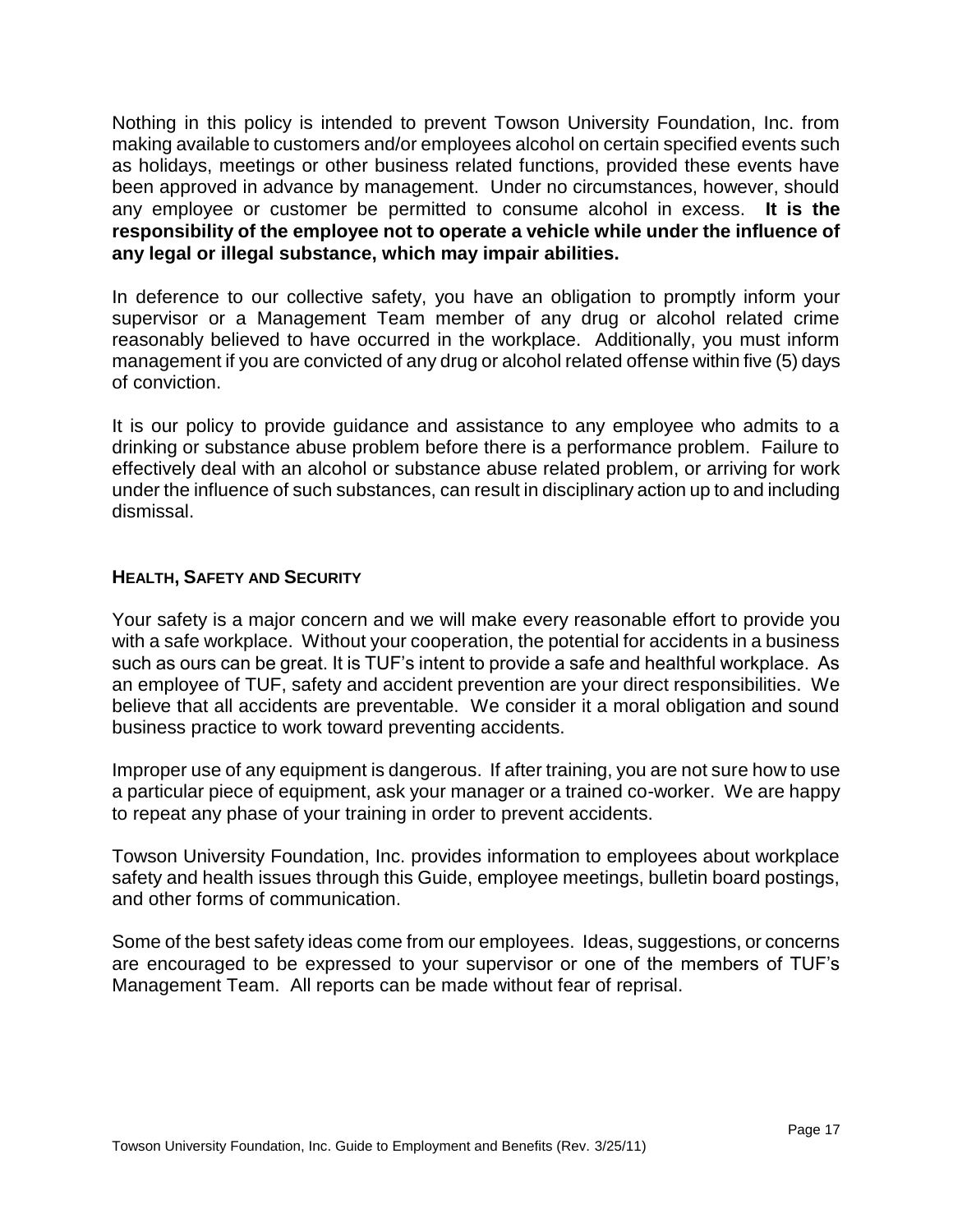# <span id="page-17-0"></span>**ILLNESS IN THE WORKPLACE**

Employees of Towson University Foundation, Inc. with life-threatening illnesses, such as cancer, heart disease, or AIDS, often wish to continue normal pursuits including work, to the extent allowed by the condition. The Foundation supports these endeavors as long as the employee is able to meet acceptable performance standards, but also we must take into consideration any clients' federal or state licensing requirements for staff members or contractors in contact with the clients' population being free from infectious and communicable disease.

Medical information on individual employees is treated confidentially. Towson University Foundation, Inc. will take reasonable precautions to protect such information from inappropriate disclosure. Managers and other employees have a responsibility to respect and maintain the confidentiality of employee medical information. Inappropriate disclosure of such information may result in disciplinary action, up to and including termination.

# <span id="page-17-1"></span>**FIREARMS**

The possession of a firearm on Towson University Foundation, Inc.'s property is strictly prohibited. This includes leaving firearms in your vehicle on University parking lots. All employees are prohibited from carrying firearms, licensed or not, while conducting business on behalf of Towson University Foundation, Inc. either on property or off property.

# <span id="page-17-2"></span>**TELEPHONE, POSTAGE, E-MAIL, AND INTERNET GUIDELINES**

Refer to the Towson University policy regarding Internet usage. Briefly, telephone courtesy and effective communication with clients, customers, and referral sources are essential to the success of Towson University Foundation, Inc. A cordial greeting should be extended to all callers with a greeting that introduces our Foundation as well as identifies the employee by name.

The use of Towson University Foundation, Inc.'s equipment, including hardware and software, is to be restricted to business purposes.

At no time shall the telephones, e-mail, Internet, or any other communication device be utilized for any inappropriate, immoral, unethical, or illegal use. The Foundation takes seriously the distribution of any non-business related materials, and maintains the right to take appropriate action up to and including termination in the event inappropriate communications have been initiated by an employee. As an employee of TUF who has been given access to certain electronic equipment and capabilities, you are subjected to monitoring your use of this equipment at any and all times. At all times you should govern yourself accordingly as you are expected to act with the appropriate level of professionalism and dignity.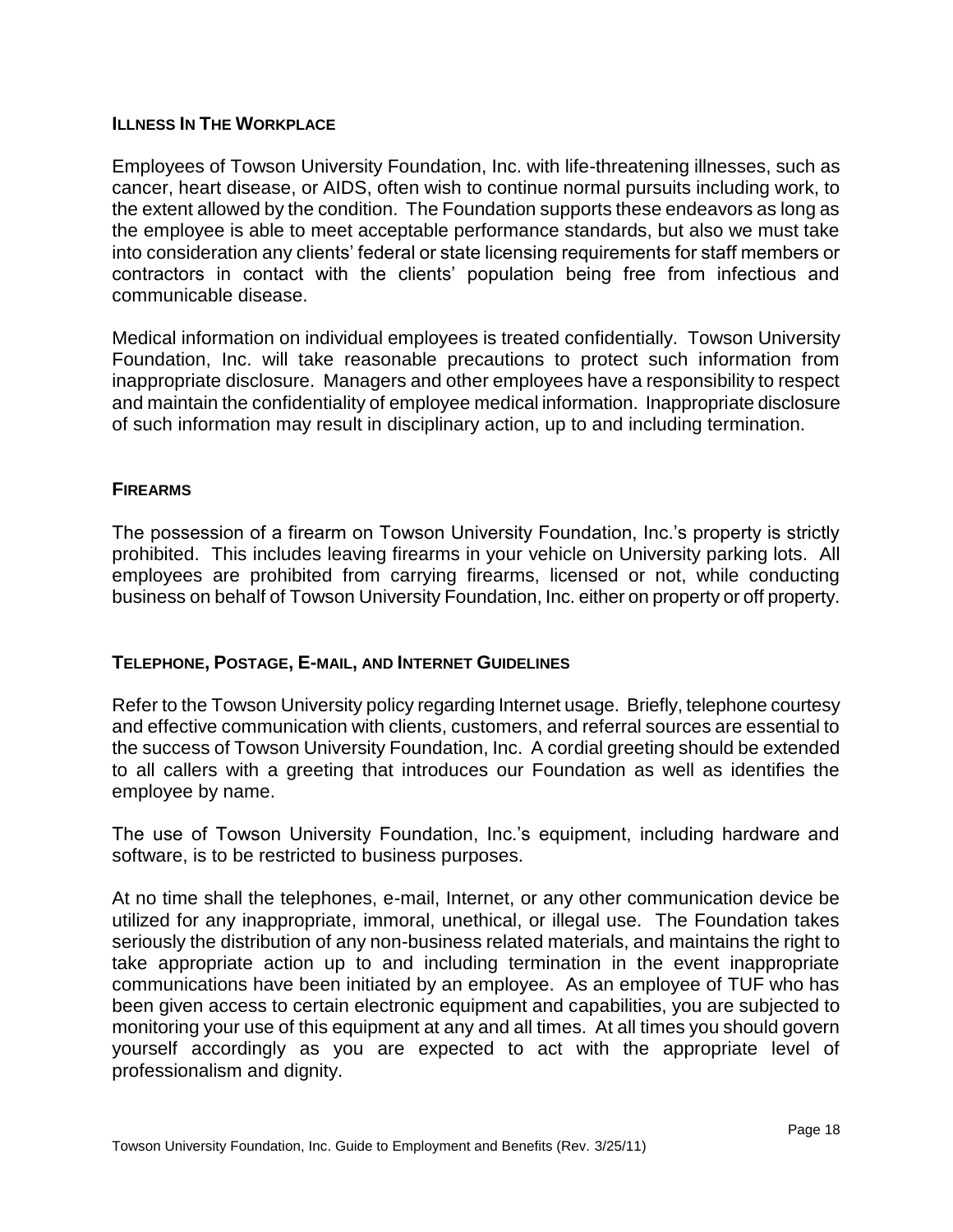# <span id="page-18-0"></span>**COMPUTERS, TELECOMMUNICATIONS AND ELECTRONIC EQUIPMENT**

Towson University Foundation, Inc. prohibits employees from using TUF's equipment for personal use or other non-business-related purposes. You are required to have your supervisor's written permission prior to removing from the workplace any computers, laptops, disks, CDs, tapes, or any other electronic devices or other equipment or property belonging to Towson University Foundation, Inc. Additionally, no software or hardware is to be installed on any Foundation computer equipment by any employee without prior written permission and approval from the Director of Information Technology.

Online access to specific resources, both internally and externally, is limited to those employees who have a business-related need. You should not operate another employee's computer unless authorized to do so by a supervisor for work-related reasons. Do not ask other employees for their passwords or share yours. As a precaution, you should ensure that your computer is shut down or password protected if you are going to be away from your system.

When using Towson University Foundation, Inc. computers and other electronic equipment, you should have no expectation of privacy. Towson University Foundation, Inc. reserves the right to monitor its equipment at any time. Monitoring may include, but is not limited to, the review of all incoming and outgoing internal and external mail, telephone calls, voice mail messages, electronic correspondence, electronic bulletin board accounts, computer hard drives, national electronic messaging service accounts and any other correspondence service that is paid for or subsidized by Towson University Foundation, Inc. If during monitoring TUF discovers that an employee has violated its policies and procedures, discipline up to and including termination, may result.

# <span id="page-18-1"></span>**E-MAIL AND THE INTERNET**

The electronic mail and other information systems, which are the property of Towson University and used by Towson University Foundation employees, are not to be used in a way that may be disruptive, offensive to others or harmful to morale. Specifically, Towson University Foundation, Inc. strictly prohibits any inappropriate use of this equipment, including but not limited to the display or transmission of sexually explicit images, messages, or cartoons or any transmission or use of electronic communications that contain ethnic slurs, racial epithets, or anything that may be construed as harassment or disparagement of others based on their race, national origin, sex, age, sexual preference, disability or religious or political beliefs. Violation of this policy can and will result in appropriate disciplinary action, up to and including termination.

Internet messaging systems and Internet pagers such as AOL's Instant Messenger, Yahoo! Pager, ICQ network messaging system or any other existing or future communications technologies are also strictly prohibited on TUF's network.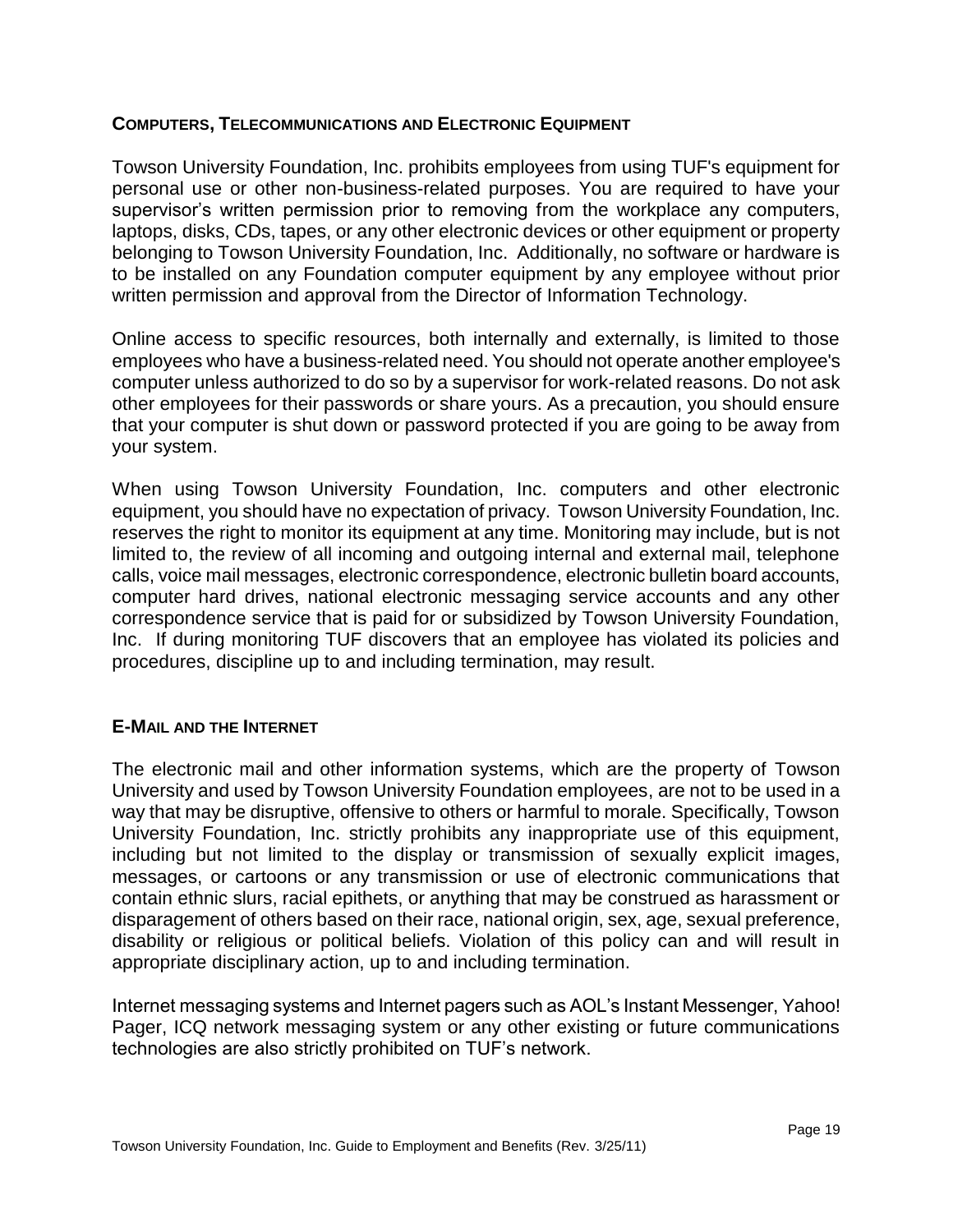Employees may not check their personal e-mail accounts using the Foundation's computer systems. Attempting to do so from our systems could unintentionally circumvent safeguards that are set in place to scan for viruses and inappropriate materials.

*Towson University Foundation abides by Towson University's policy on E-mail and Internet use. A complete overview of Towson University's policy is located at* [http://inside.towson.edu/generalcampus/tupolicies/documents/10-](http://inside.towson.edu/generalcampus/tupolicies/documents/10-03.00%20Electronic%20Mail%20Policy.pdf) [03.00%20Electronic%20Mail%20Policy.pdf.](http://inside.towson.edu/generalcampus/tupolicies/documents/10-03.00%20Electronic%20Mail%20Policy.pdf)

*It is the responsibility of the employee to visit this website and to read and abide by this policy.* 

# <span id="page-19-0"></span>**MISAPPROPRIATION OF ELECTRONIC RESOURCES**

Much of our work products are in electronic form. Misappropriation or re-direction of these resources including but not limited to software, source code, spreadsheets, documents, presentations, etc. will be deemed as theft and will result in appropriate disciplinary action, up to and including termination and criminal prosecution.

# <span id="page-19-1"></span>**DATA SECURITY**

The Information Technology department is charged with the obligation of safeguarding our data from unauthorized access. Each user has a designated folder on our systems for storing their files to which only they have access. All mission critical documents are to be stored on the network in either the user's personal folders or their departmental folders as well as their independent workstation, depending upon the sensitivity of and the need to share the information. An employee is prohibited from password protecting or encrypting any documents or e-mail transmissions, unless password protecting and/or encrypting is either approved in advance or required by Foundation procedure.

# <span id="page-19-2"></span>**PROTECTED SOFTWARE LICENSES**

According to U.S. copyright law, the illegal reproduction of software can subject individuals and firms to civil damages and criminal penalties. The unauthorized copying of licensed software is not permitted or condoned. If in the course of business any employee becomes aware of any such violations, they have an obligation to report the violation to the Director of Information Technology. Furthermore, no software is to be installed on a system that has been issued to you unless it is done or overseen by the Information Technology department.

# <span id="page-19-3"></span>**OTHER ELECTRONIC ACTIVITIES**

The use of online music feeds, streaming video and other similar items demand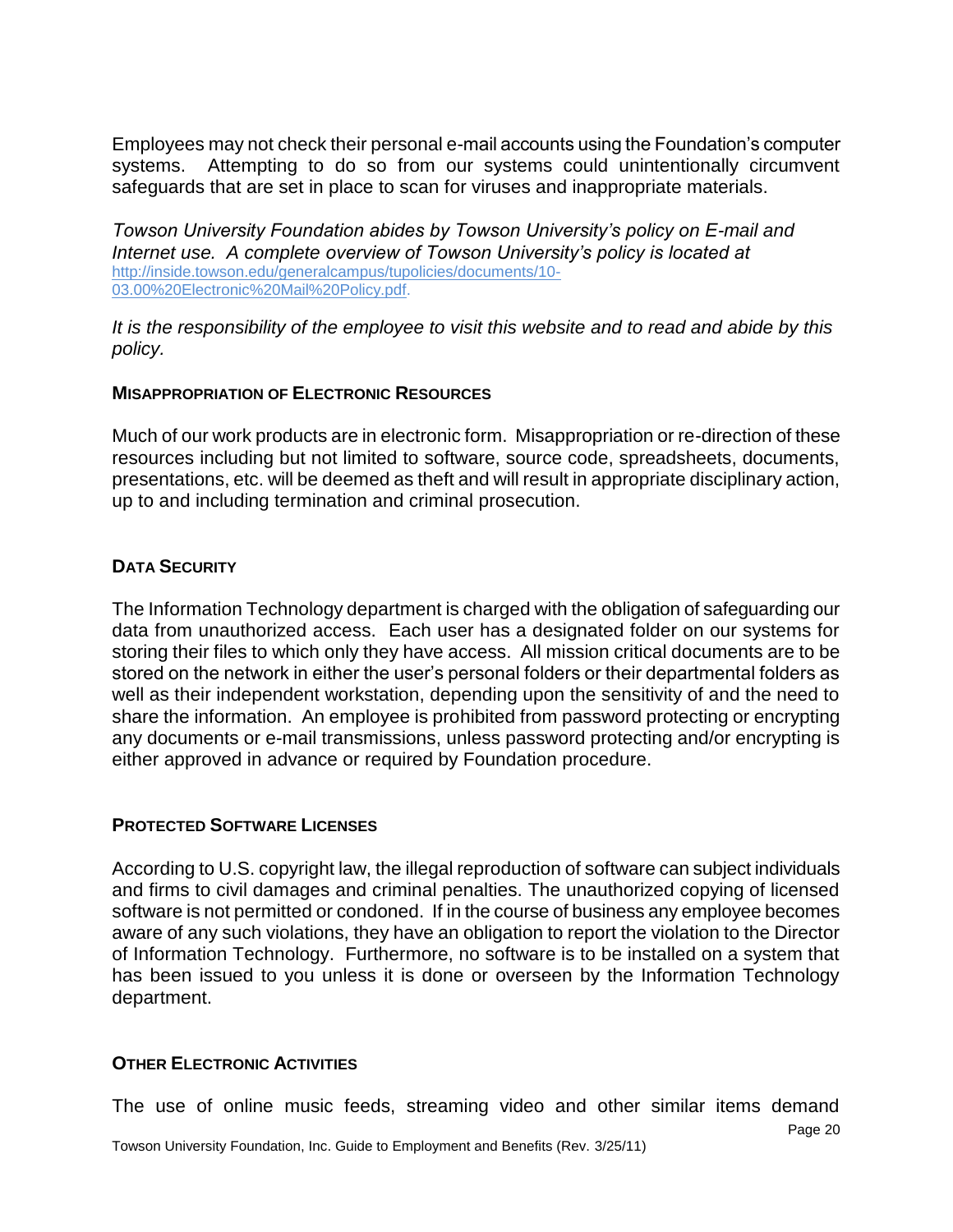considerable electronic resources and monopolize TUF's Internet connection. As such, the use of these online resources often creates an impediment to carrying out normal business operations. Therefore, these types of activities are not permitted.

# <span id="page-20-0"></span>**NO TOBACCO POLICY**

Towson University Foundation, Inc. abides by Towson University's smoke-free campus policy. Smoking is prohibited on all property owned, leased or operated by Towson University. This consists of all buildings, including residence halls, Bateman's, and the Burkshire; all grounds, including exterior open spaces, parking lots and garages, on-campus sidewalks, streets, driveways, stadiums, recreational spaces and practice facilities; and in all University-owned or leased vehicles.

*A complete overview of Towson University's policy is located at*

https://inside.towson.edu/generalcampus/tupolicies/documents/06- 14.00%20Smoke%20Free%20Campus%20Policy.pdf

*It is the responsibility of the employee to visit this website and to read and abide by this policy.* 

# <span id="page-20-1"></span>**PERSONAL BUSINESS**

# <span id="page-20-2"></span>**TELEPHONE USAGE**

Because telephones are an integral part of much of TUF's business, it is important that telephone lines be available for that purpose. While personal phone calls are permitted, they should be made or received only when necessary, and be as brief as possible. Personal long distance calls are not to be charged to TUF. If a long distance call is necessary, with approval from a member of TUF's Management Team, you should charge it to your home telephone number or to your personal credit card or calling card, or reimburse TUF for such calls on a monthly basis.

We reserve the right to charge an employee who is making and/or receiving excessive personal telephone calls, and to discipline as necessary.

# <span id="page-20-3"></span>**BEEPER/PAGING/CELL PHONE EQUIPMENT**

Any type of this equipment is discouraged unless required by your position at Towson University Foundation, Inc. and/or provided by our Foundation for your use, or specifically allowed by your supervisor or one of the members of TUF's Management Team. At all times, this equipment is to be disabled from audible tones within the establishment, or when meeting with clients.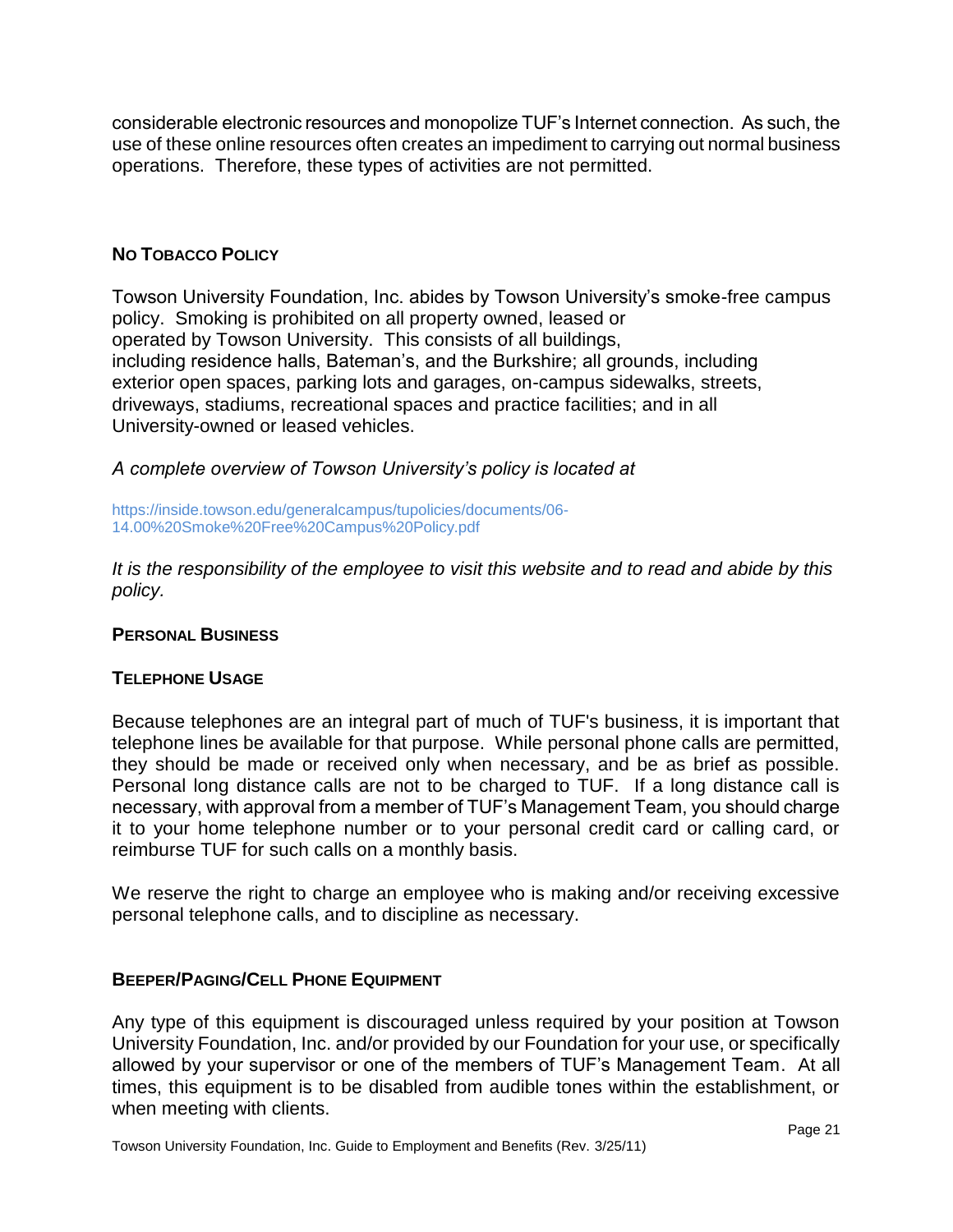# <span id="page-21-0"></span>**VISITORS**

You should refrain from interrupting your work to attend to personal visitors except in cases of emergency. All visitors must properly check in with the area properly designated for such purposes. At no time are you to perform gratis (free) work for your visitors without the expressed knowledge and approval of your supervisor or one of the members of TUF's Management Team. Additionally, at no time is it appropriate to bring children into the workplace for reasons other than a very brief visit.

# <span id="page-21-1"></span>**ATTENDANCE POLICY**

Absenteeism is a costly problem. Among other things, it causes unnecessary overtime, imposes added managerial workloads, disrupts work schedules, causes a breakdown in productivity and leads to low employee morale. It also affects the clients, customers, and referral sources with whom we develop ongoing relationships.

With this in mind, we expect all employees to be at work, that is, at their workstation and ready to work, on time every day. While some absence due to sickness or emergency situations may be beyond your control, we expect good attendance from all employees. Excessive absenteeism can result in disciplinary action up to and including termination.

The following procedure will help to minimize the impact of your absence on TUF's productivity and the business conducted at your location.

a. Advance Notice

If, due to illness or an emergency, you cannot work your shift, you need to notify management as soon as practical PRIOR to your scheduled shift. When you are going to be absent from work, you must personally notify and obtain approval from your supervisor in advance, unless it is physically impossible.

b. Doctor's Certificates

If you incur an absence of three (3) or more consecutive days, you may be required to, upon return to work, present a doctor's certificate with the doctor's own original signature. Medical certificates for lesser periods may be required at the discretion of your supervisor.

c. Failure to Give Notice of an Absence

If you fail to give notice of an absence, unless physically impossible, you may be subject to disciplinary action up to and including termination.

d. Failure to Report to Work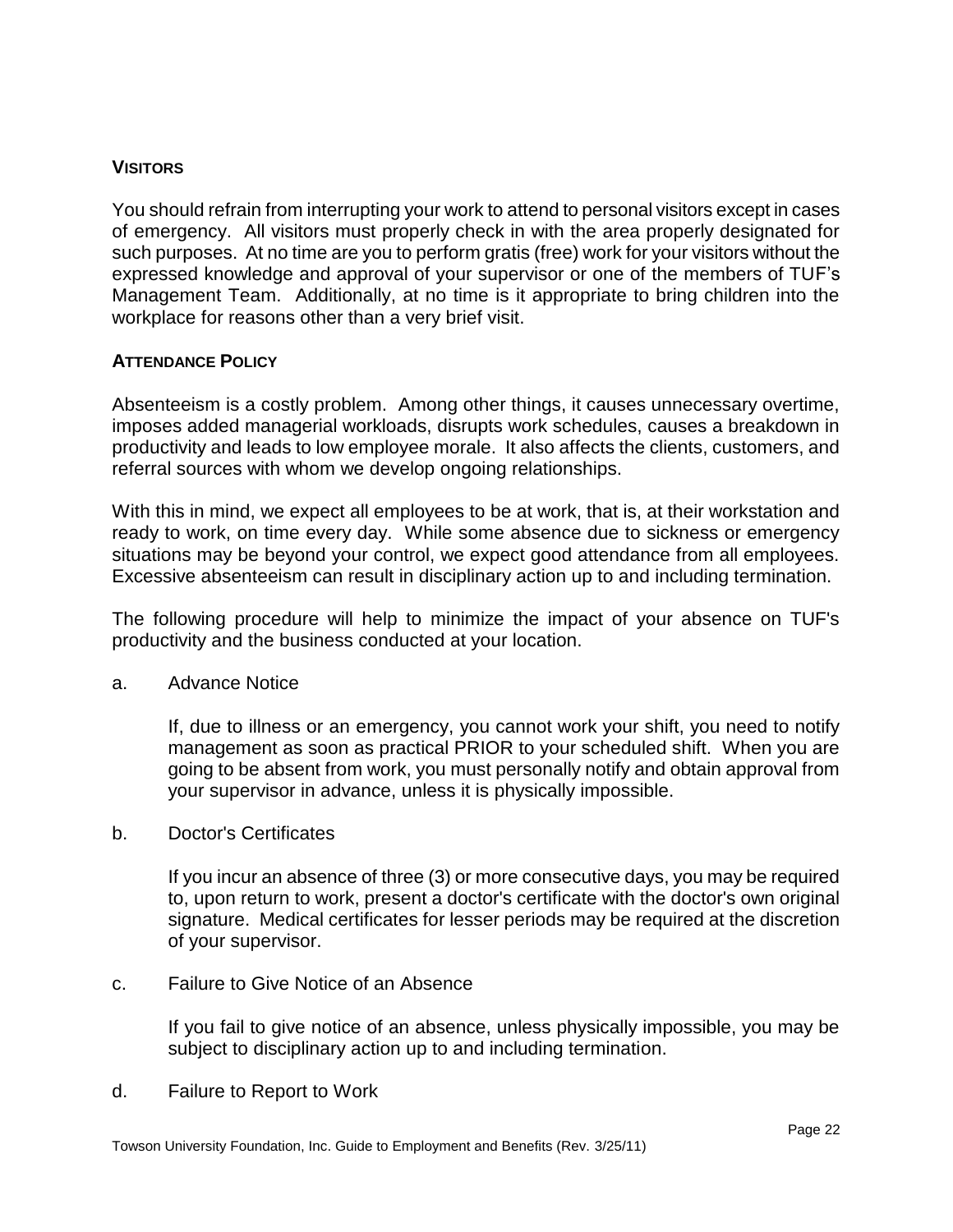An employee who is absent two (2) consecutive workdays without notice shall be considered as having abandoned his/her job and will be treated as a voluntary resignation from employment.

# <span id="page-22-0"></span>**LATENESS POLICY**

If you expect to be late for your scheduled arrival time at work, notify your supervisor of the delay before your starting time. Again, it is your responsibility to notify your supervisor of any lateness.

Tardiness, like absenteeism, causes problems in work schedules and employee morale. Excessive tardiness may also result in disciplinary action up to and including termination.

# <span id="page-22-1"></span>**LEAVING TUF PREMISES DURING BUSINESS HOURS**

Except for lunch breaks or Foundation-sponsored off-site meetings, you are expected to remain on TUF premises at your job. If it should be necessary for you to leave TUF premises or your job location during your scheduled work hours, please obtain permission from your supervisor before departing.

# <span id="page-22-2"></span>**HOUSEKEEPING AND WORK AREA APPEARANCE**

Maintain facilities or work areas so they are neat, orderly and business-like and working conditions are safe and healthful. You should take pride in the maintenance of your area.

# <span id="page-22-3"></span>**SUPPLIES AND EQUIPMENT**

You should make every effort to conserve Foundation materials, printed forms and other supplies. Foundation equipment, such as computers, typewriters and calculators, should be used with care. No property may be removed from the premises without the proper authorization of management. Foundation equipment is not available for personal use. If you lose, break or damage any property, please report it to your supervisor immediately. Misuse and/or destruction of Foundation property may be cause for disciplinary action.

# <span id="page-22-4"></span>**OUTSIDE INQUIRIES & REFERENCES**

All outside inquiries about a current or former employee's work record, to include requests for employment references, must be directed to one of the members of TUF's Management Team. No employee, supervisor, or manager of TUF may respond to professional reference requests without the advance approval and guidance of one of the members of TUF's Management Team.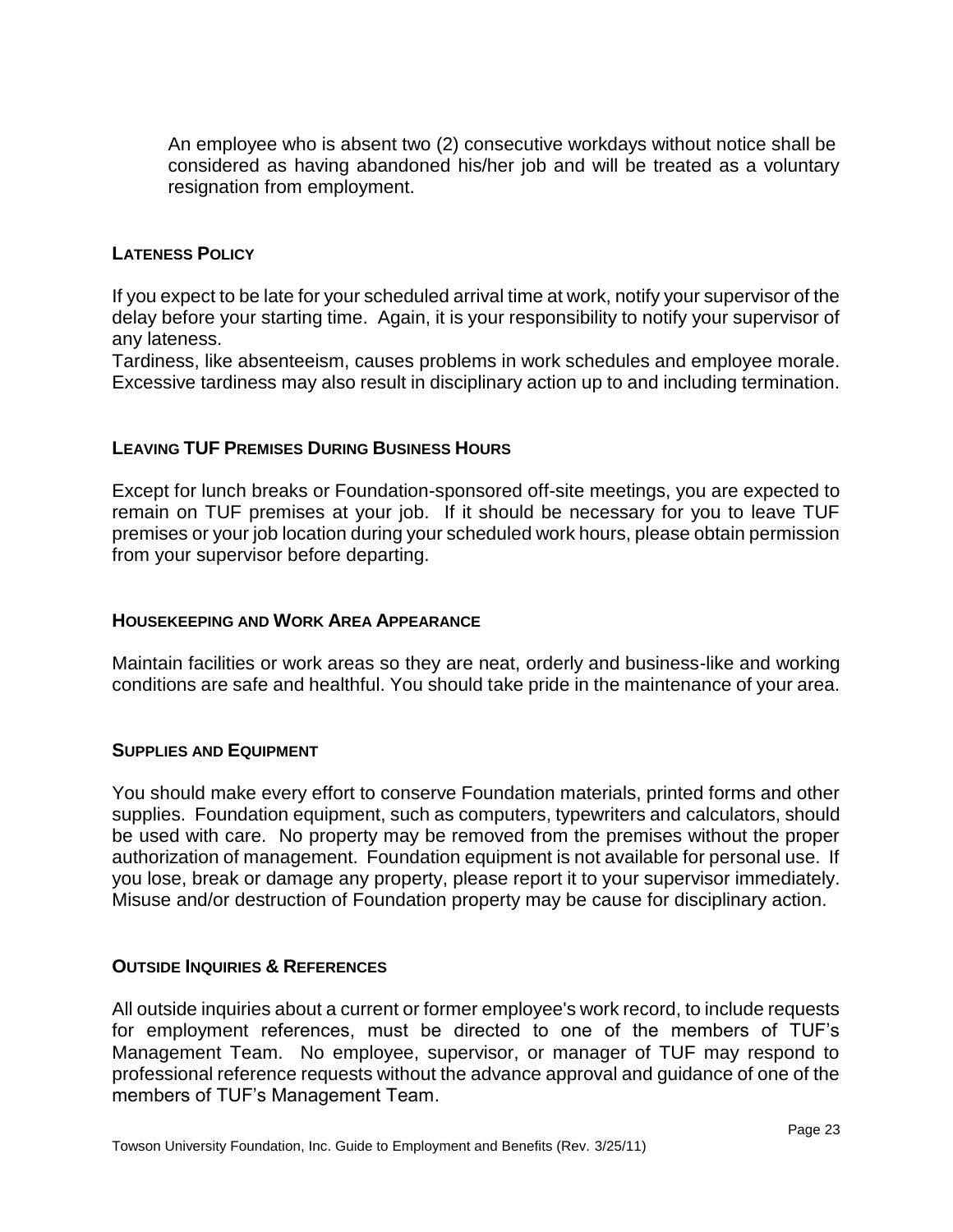# <span id="page-23-0"></span>**SOLICITATION AND DISTRIBUTION GUIDELINES**

In accordance with applicable law, Towson University Foundation, Inc. does not permit the solicitation by one employee of another for any unauthorized purpose while either employee is on working time or in a work area, including the distribution of handbills or other literature. Persons not employed by our Foundation are prohibited from soliciting any employee or distributing literature on Foundation property, at the employee's workstation, or during work time. If you have any information you would like to share with the rest of TUF, please seek authorization from one of the members of TUF's Management Team.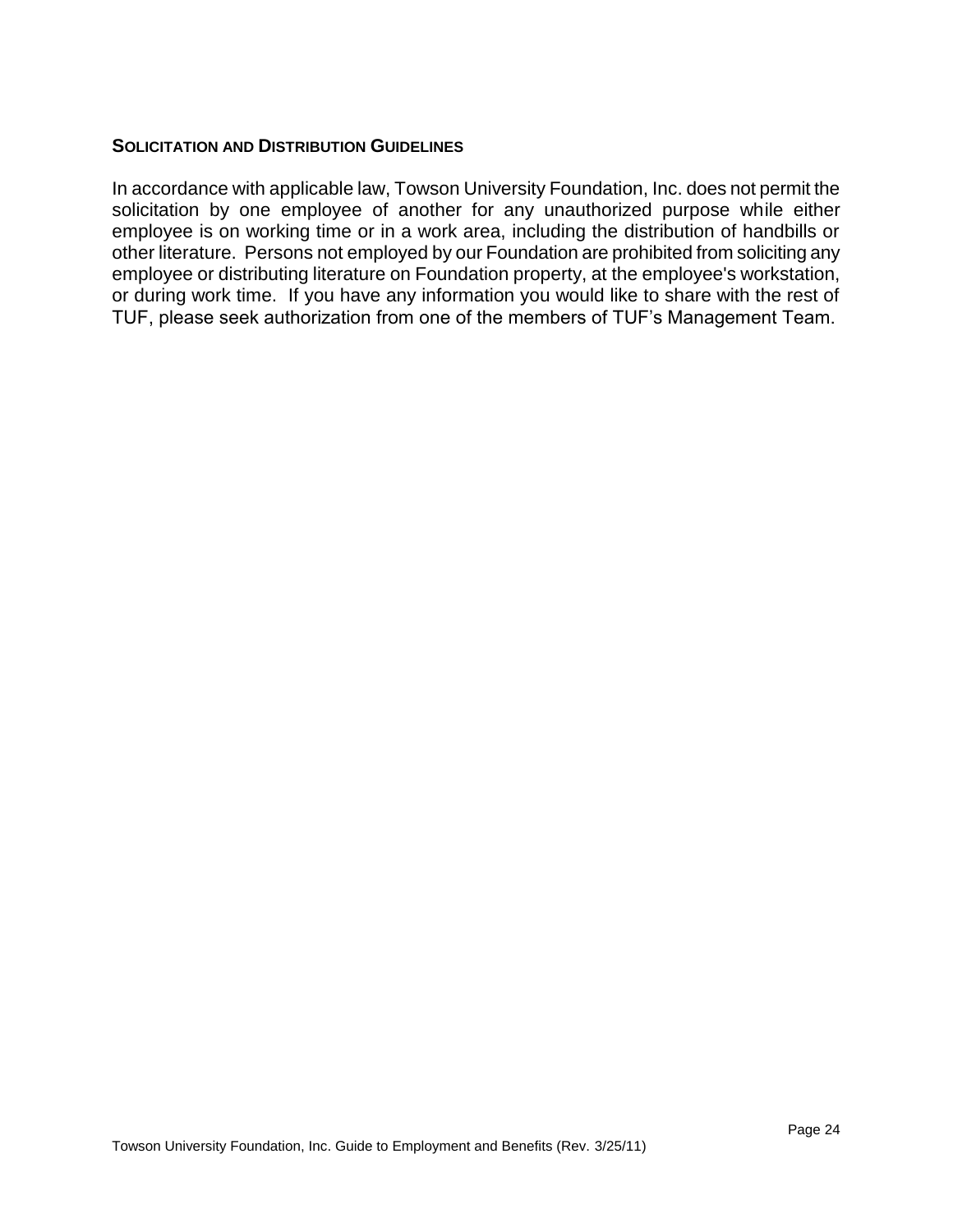# <span id="page-24-1"></span><span id="page-24-0"></span>**ETHICS**

While working at Towson University Foundation, Inc., it is your obligation to maintain a high sense of integrity and honesty in all business practices. You are not permitted to use any knowledge or connections made through your position for personal advantage.

# <span id="page-24-2"></span>**HARASSMENT POLICY**

The Foundation is committed to providing a work environment that promotes civil and professional conduct at all times, and that is free of harassment of all types. Towson University Foundation, Inc. maintains a strict policy, which prohibits harassment in any form. Whether committed by managers, supervisors, or employees, harassment of any kind will not be tolerated. Violation of this policy will result in disciplinary action up to and including termination.

Harassment includes, but it is not limited to, verbal, physical or visual contact, which interferes with an individual's work performance or creates an intimidating, hostile or offensive work environment.

If you believe that any of these issues pertain to your employment, please report the incident immediately to one of the members of the Management Team.

Towson University Foundation, Inc. accepts no liability for the harassment of one employee by another, and will not provide legal assistance to an individual accused of harassment should a legal complaint be filed.

# <span id="page-24-3"></span>**SEXUAL HARASSMENT**

The Foundation does not tolerate any type of sexual harassment. Some examples of conduct which will be considered sexually harassing include but are not limited to: unwelcome sexual advances, requests for sexual favors, other verbal or physical conduct of a sexual nature, making submission to such conduct a term or condition of a person's employment, making submission to or rejection of such conduct by an employee the basis for employment decisions affecting that employee, or creating an intimidating, hostile or offensive working environment by such conduct with the purpose or result of unreasonably interfering with an employee's work performance.

If you believe that you have been subject to sexual harassment, you should discuss the problem with your supervisor, or one of the members of TUF's Management Team. Towson University Foundation, Inc. will then thoroughly investigate the allegations, while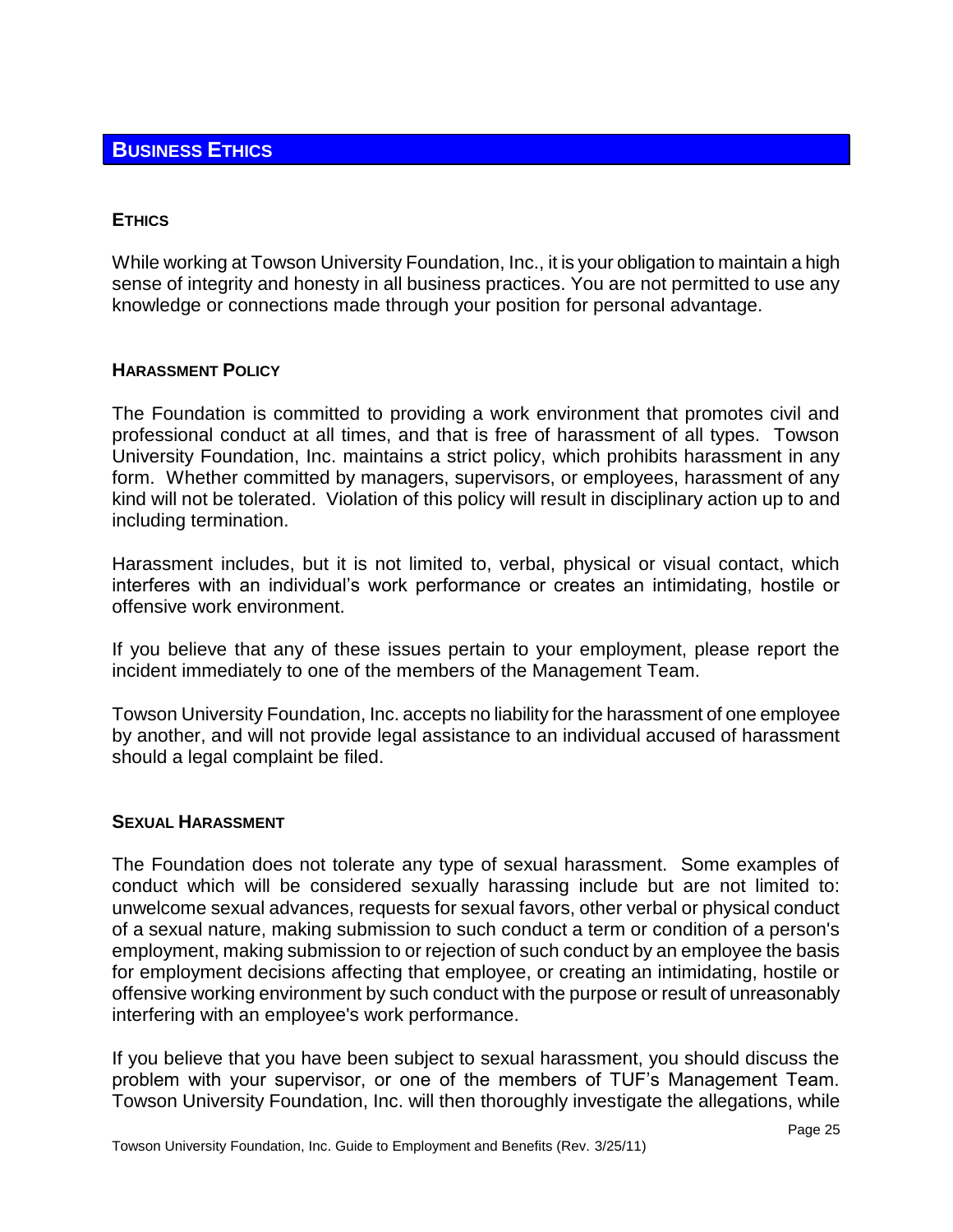striving to maintain confidentiality. Any supervisor, agent or other employee who, after appropriate investigation, has been found by TUF to have sexually harassed another employee, will be subject to appropriate disciplinary action, which, depending upon the circumstances as judged by TUF, may result in disciplinary action up to, and including termination of employment. No retaliation will be permitted against anyone making a claim of sexual harassment.

In determining whether alleged conduct constitutes sexual harassment, the Foundation will look at the record as a whole and at the totality of the circumstances, such as the nature of the sexual behavior, the facts particular to the case, and context in which the alleged incidents occurred. In assessing whether a particular act constitutes sexual harassment prohibited under this policy, the standard shall be the perspective of a reasonable person within the University community. The rules of common sense and reason shall prevail.

# <span id="page-25-0"></span>**DEFINITIONS OF SEXUAL HARASSMENT**

For the purpose of this policy, the Foundation adapts the sexual harassment definition promulgated by the Equal Employment Opportunity Commission (EEOC).

Unwelcome sexual advances, unwelcome requests for sexual favors, and other behavior of a sexual nature constitute sexual harassment when:

- 1. Submission to such conduct is made either explicitly or implicitly a term or condition of an individual's employment by the Foundation or an individual's participation in a Foundation sponsored program or activity; or
- 2. Submission to or rejection of such conduct by an individual is used as the basis for academic or employment decisions affecting the individual; or
- 3. Such conduct by an employee, by a student, or by a third party is sufficiently severe, persistent or pervasive to:
	- a. limit an individual's ability to participate in or benefit from an educational program or activity;
	- b. create a hostile or abusive work environment; or
	- c. have the purpose or effect of unreasonably interfering with an individual's work performance, or of creating an intimidating, hostile, or offensive work environment at the Foundation.

Sexual harassment is a form of illegal gender discrimination. Sexual harassment may occur between people of the same or different genders, as well as between people of the same or different sexual orientation. It may occur among peers. It is especially injurious in relationships characterized by inequality of power, where one party has authority over the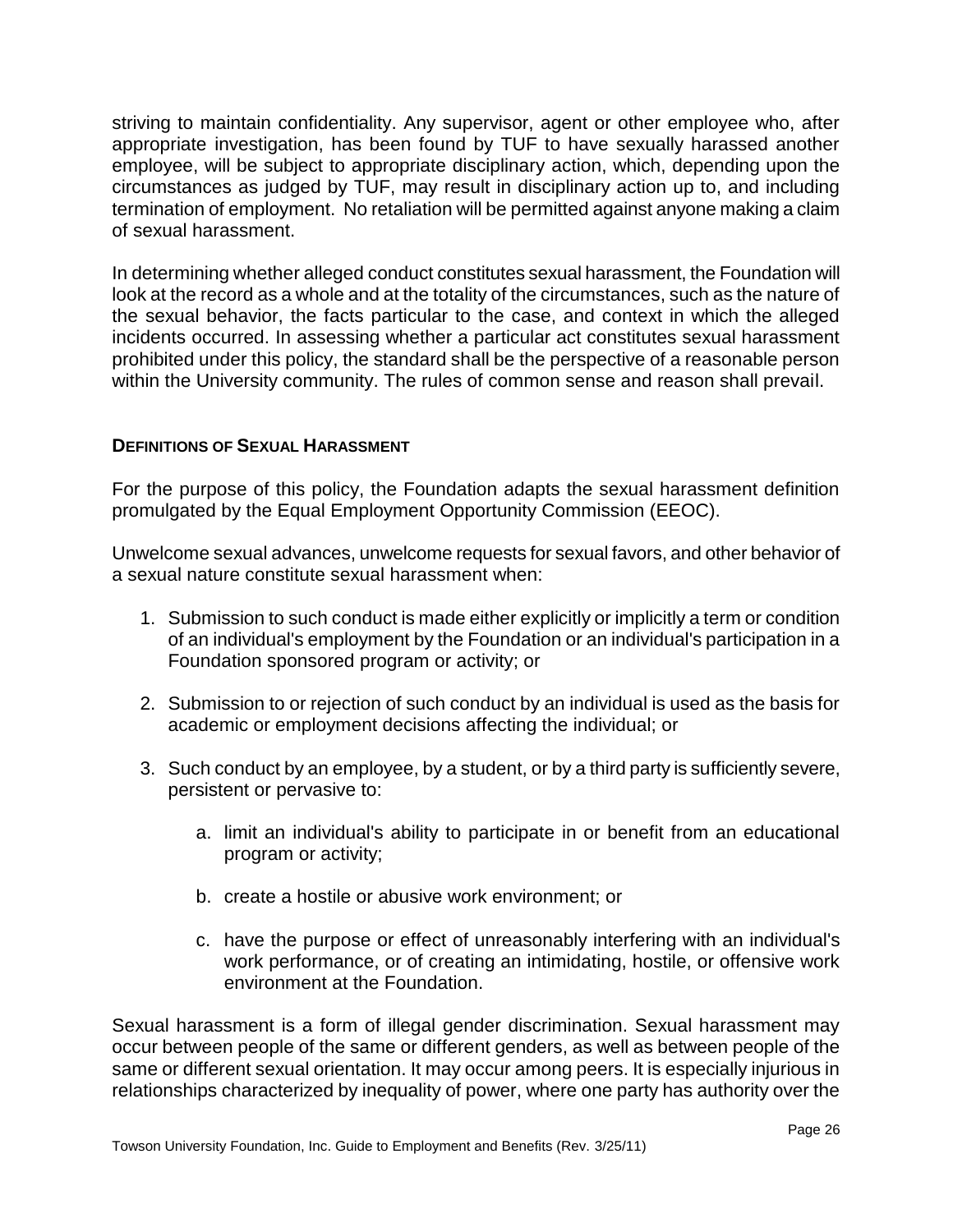other. Such relationships can be immediate or based upon future expectations, e.g. the need for future evaluations and references.

# <span id="page-26-0"></span>**EXAMPLES OF CONDUCT THAT MAY BE HARASSMENT**

Sexual harassment may take many forms. Sexual assault and requests for sexual favors that affect employment decisions constitute sexual harassment. However, sexual harassment may also consist of unwanted physical contact, requests for sexual favors, visual displays of degrading sexual images, sexually suggestive conduct, or offensive remarks of a sexual nature.

- **Verbal:** Offensive conversation, remarks, slurs, commentaries or epithets of a sexual nature; sexual jokes; sexual comments about appearance, clothing, body; comments concerning sexual relations.
- **Nonverbal**: Leering, looking someone up and down, making sexual gestures.
- **Visual:** Displaying sexually oriented or offensive objects, pictures, cartoons, posters or electronic programs & email
- **Physical:** Touching, impeding or blocking movement, any physical interference with normal work or movement, interference with tools or possessions, sexual assault or attempted sexual assault.

# <span id="page-26-1"></span>**COMPLAINT PROCEDURES**

Generally, individuals subjected to an incident of sexual harassment should be aware that there are many ways to bring it to the attention of Towson University Foundation and, where proper, obtain redress or protection.

You may report any complaint to your department chair, department director, or supervisor. TUF offers both informal and formal procedures for resolving a complaint of sexual harassment to its employees. A complaint against a student will typically be referred to the Office of Judicial Affairs. For purposes of this policy, "students" include full time and part time students and continuing education students who are currently enrolled at the University.

Complaints shall be retained by TUF in a confidential file, separate from any other personnel or student files. The confidential file should include the name of the Complainant, the name of the person alleged to have violated this policy (the "Respondent"), the nature of the complaint, incident date(s), witnesses and any other information relevant to the incident.

The Foundation is committed to taking appropriate action against persons who violate this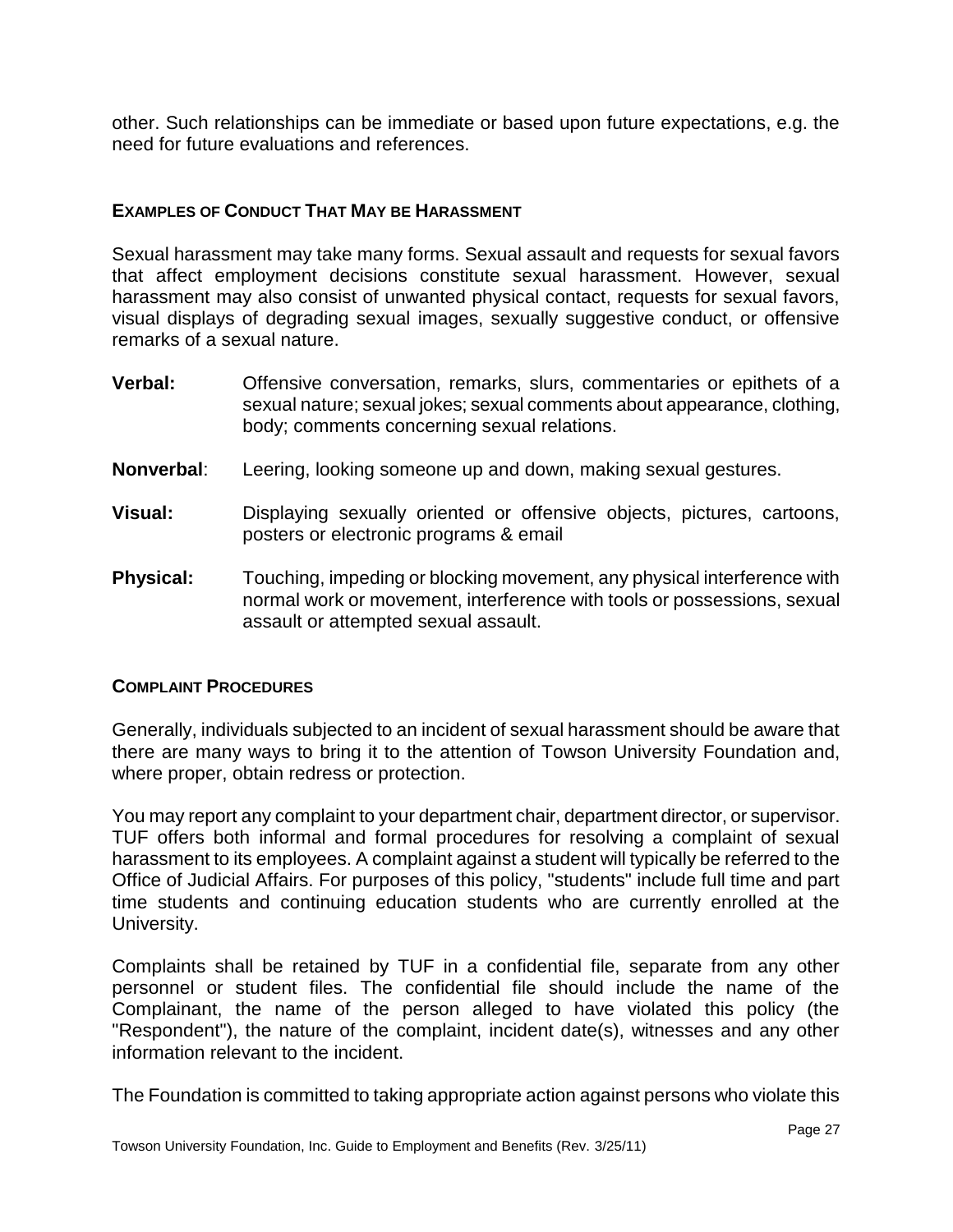policy, but ultimately, it may not be able to satisfactorily investigate or resolve a particular complaint without the initiative and continuous cooperation of the person who feels injured.

Complaints alleging sexual harassment or retaliation in violation of this policy must be made within one hundred twenty (120) days following an alleged incident of sexual harassment or retaliation. TUF will arrange to speak with the Complainant to discuss whether to resolve the complaint informally or to proceed with formal complaint procedures. The Complainant, the Respondent, witness or any other person involved in the investigation or resolution of a complaint may disclose information only to those persons necessary to the filing, investigation and disposition of the complaint under this policy. Failure to exercise care in the disclosure of information is a violation of this policy and may result in disciplinary action as more particularly provided in this policy.

Allegations of sexual harassment are serious, with potential for great harm if made without justification. Accordingly, it is a violation of this policy for an individual to file a complaint without justification or in bad faith. An individual found to have filed a complaint without justification or in bad faith has violated this policy and will be subject to disciplinary action.

TUF may determine that an employee has violated this policy though no complaint has been filed. The Director shall notify the employee of any such violation(s) in writing and the discipline, if any, to be imposed. The seriousness of the offense and the Violator's past record will be considered when determining what sanction is appropriate.

You are urged to be aware of the seriousness of these matters, and to conduct yourself in a manner that will be a credit to you and TUF.

# <span id="page-27-0"></span>**PERSONAL CONDUCT/CONFLICT OF INTERESTS**

You should not be involved in any activity that conflicts or appears to conflict with your Foundation duties and responsibility to provide quality services to our clients and customers.

For example, an employee who makes or receives any payment in exchange for business favors or preferential treatment violates Foundation policy. Such action exposes TUF to potential liability and damages TUF's and the individual's personal honor.

Regardless of the source or value of any gift or favor, an employee and members of the employee's family must decline any gift offered under circumstances indicating or appearing to indicate that its purpose is to influence the employee in the performance of his or her job. Additionally, any gift that might have, or reasonably appear to have, such an effect must be declined.

Gifts of cash in any amount (excluding tips reportable as wages) are expressly prohibited, as well as, but not limited to, any gifts that would be viewed as lavish or expensive by a reasonable person, such as the use of a vacation home or hunting lodge. Employees also must refuse any gifts of nominal value if they are part of a pattern or practice which when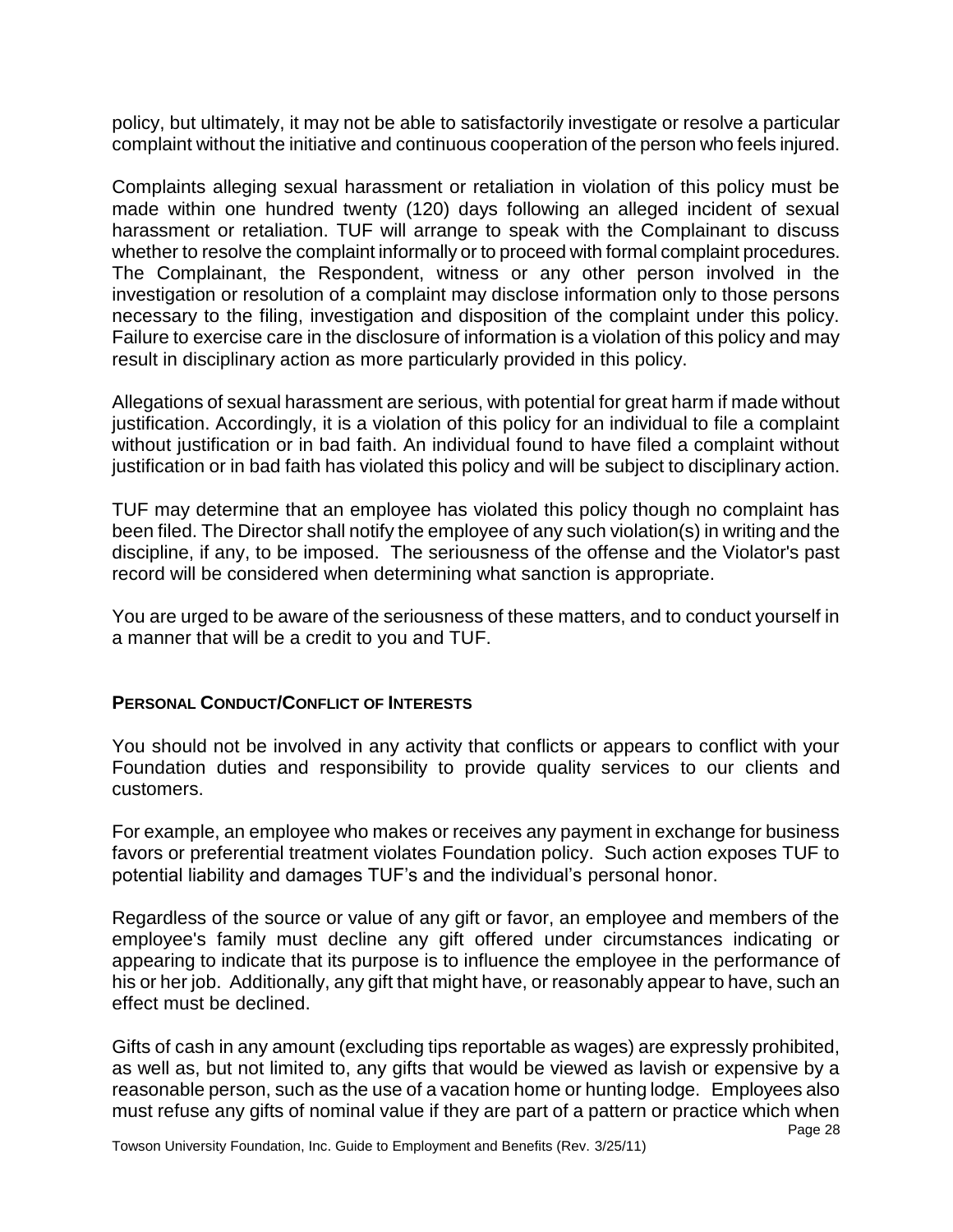viewed as a whole would be considered lavish or expensive. Such would be the case with a pattern of meals or entertainment.

In addition, employees may not, on behalf of TUF, in connection with any transaction or business of TUF, directly or indirectly give, offer, or promise any gift, bribe, kickback, favor, discount, price concession, loan, service or anything else of value to any individual, business entity, Foundation, governmental unit, public official, political party or other person for the purpose of influencing the action of the recipient. This standard of conduct is not intended to prohibit normal business practices such as providing meals, entertainment, tickets to cultural and sporting events, promotional gifts, favors, discounts, price concessions, gifts given as a token of friendship or special occasion (such as Christmas), so long as they are of nominal and reasonable value under the circumstances and promote TUF's legitimate business development.

An actual or potential conflict of interest occurs when an employee is in a position to influence a decision that may result in a personal gain for that employee or for a relative as a result of Towson University Foundation, Inc. business dealings. For the purposes of this policy, a relative is any person who is related by blood or marriage, or whose relationship with the employee is similar to that of persons who are related by blood or marriage. No "presumption of guilt" is created by the mere existence of a relationship with outside firms. If employees, however, have any influence on transactions involving purchases, contracts, or leases, it is imperative they disclose to one of the members of TUF's Management Team as soon as possible the existence of any actual or potential conflict of interest so that safeguards can be established to protect all parties.

In applying these policies to specific situations, you should ask yourself: "What action best exemplifies the high regard I have for myself, Towson University Foundation, Inc., and our place within the community?" The foregoing and following guidelines include a variety of subjects, but it is impossible to cover all situations. You must exercise good judgment even when exact regulations or policies are not stated. When in doubt, see your supervisor or one of the members of TUF's Management Team before you act.

# <span id="page-28-0"></span>**DISCLOSURE OF ACTUAL OR POTENTIAL CONFLICTS OF INTEREST**

An interested party is under a continuing obligation to disclose any actual or potential conflict of interest as soon as it is known or reasonably should be known.

An interested party may complete a questionnaire, available through the Management Team of TUF, to fully and completely disclose the material facts about any actual or potential conflicts of interest. The disclosure statement may be completed upon his/her association with the Foundation, and may be updated annually thereafter. An additional disclosure statement may be filed at such time as an actual or potential conflict arises.

For board members, the disclosure statements are to be provided to the Executive Vice President of the Foundation.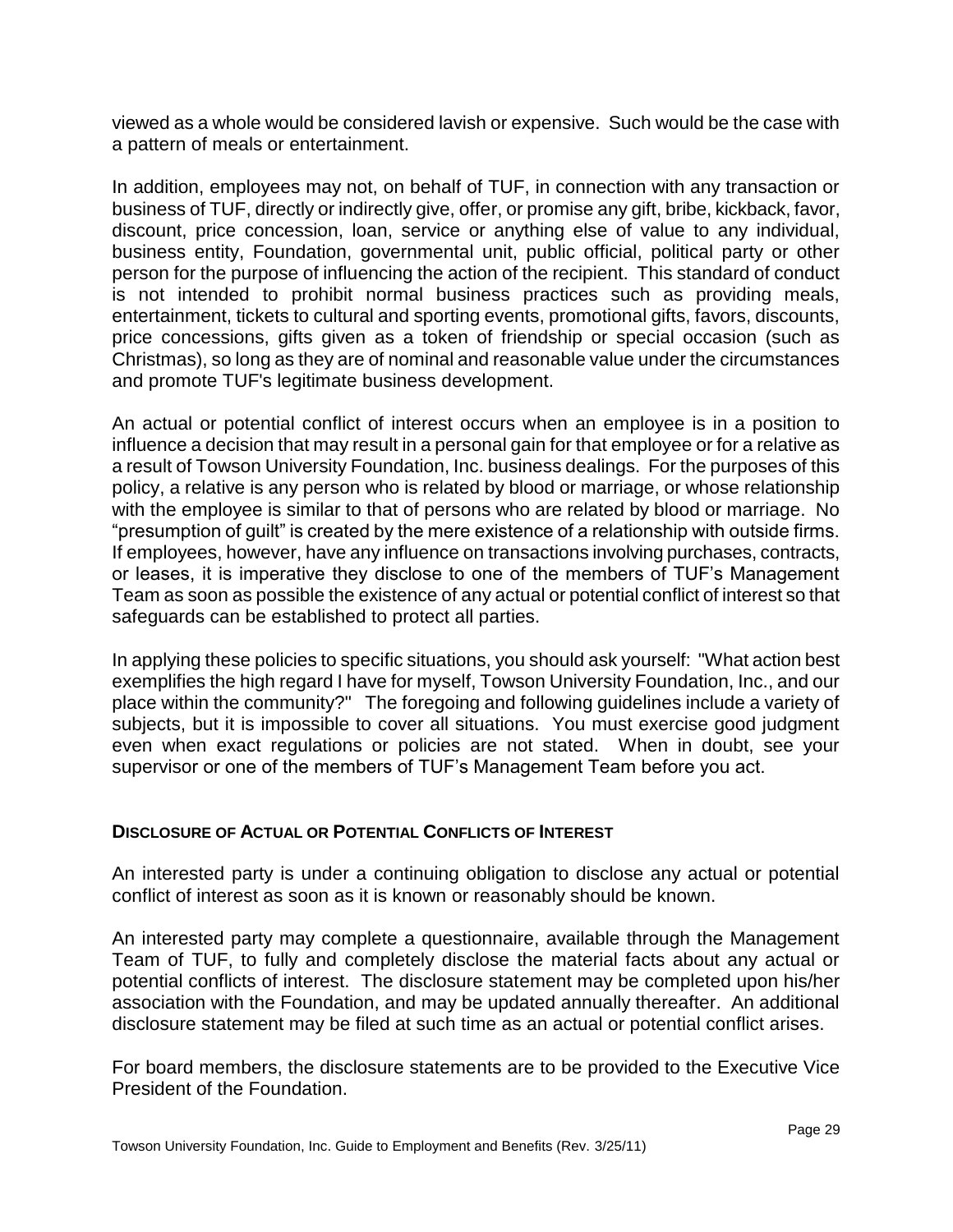In the case of staff or volunteers with significant decision-making authority, the disclosure statements may be provided to the Executive Vice President of the Foundation. The Executive Vice President's disclosure statement may be provided to the President of the Board.

The Secretary of the Board may file copies of all disclosure statements with the official corporate records of the Foundation.

Whenever there is reason to believe that an actual or potential conflict of interest exists between the Foundation and an interested party, the Board of Directors may determine the appropriate response. This may include, but not necessarily be limited to, invoking the procedures described herein with respect to a specific proposed action or transaction.

# <span id="page-29-0"></span>**CONFIDENTIAL NATURE OF FOUNDATION RECORDS, LOGS, AND BUSINESS**

Treat in strict confidence all information regarding our business and our customers. Towson University Foundation, Inc. maintains confidential records and logs about and for its customers, donors, and employees. Employees with access to records and logs must discuss them only with Towson University Foundation, Inc. employees on a need-to-know basis. They must not be discussed outside TUF at all unless to authorized persons. Additionally, employees must exercise caution not to inadvertently disclose information in public areas such as the reception or other waiting areas, or in front of other employees.

You should make every reasonable effort to safeguard these records and logs and assure that unauthorized persons will not see them. In addition, employees may not divulge any such information to media personnel without prior approval of one of the members of TUF's Management Team.

# <span id="page-29-1"></span>**WORK PRODUCTS ARE FOUNDATION PROPERTY**

Due to the nature of our business, all of your work products as well as all other employees' work products are construed as Foundation property. In the event you should leave employment with TUF, it is important that you recognize that you are not authorized to take any of TUF's property with you. This specifically means you may not utilize, for your own or others benefit, any of the forms, policies, or other work products associated with our firm upon separation from employment without prior authorization of one of the members of TUF's Management Team.

# <span id="page-29-2"></span>**CONSULTING AND HONORARIA**

If you are asked to consult with others or to speak at a conference as a representative of the Foundation, you must obtain prior approval from the Executive Vice President. All monetary compensation you earn as a representative of the Foundation is to be paid to the Foundation. This includes, but is not limited to, compensation paid for speaking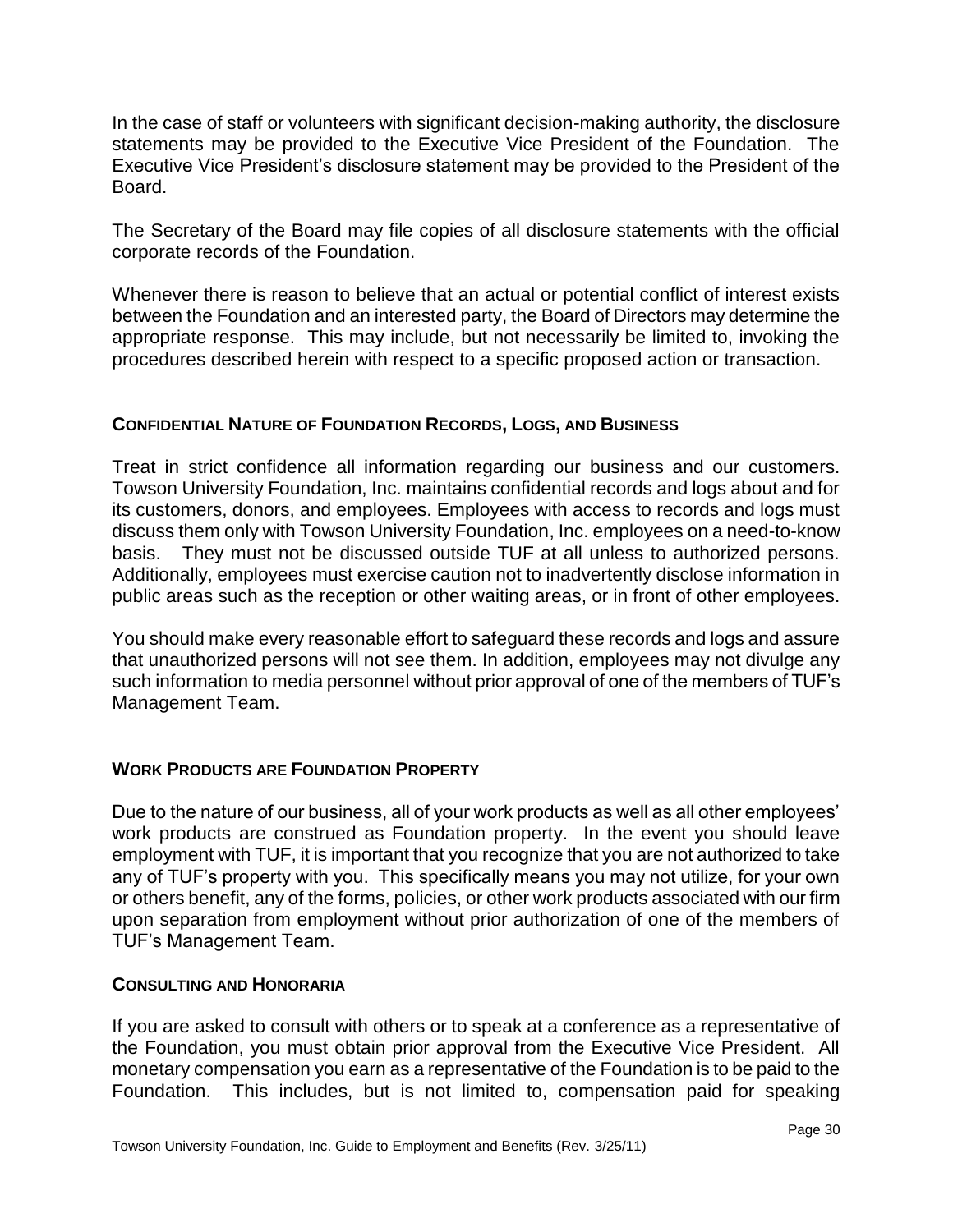engagements, written work, and attendance at events.

### <span id="page-30-0"></span>**OUTSIDE EMPLOYMENT**

You may accept employment outside of TUF if Towson University Foundation, Inc. determines it will not in any way conflict with your full-time job in TUF. Employment with a competitor is contrary to Foundation policy. If you are a Regular Full-time Employee, before accepting outside employment, you must obtain written approval from one of the members of TUF's Management Team.

# <span id="page-30-1"></span>**OUTSIDE BUSINESS INTERESTS**

You may have outside business interests or outside employment so long as it does not interfere with your job performance or otherwise create a conflict of interest or an appearance of a conflict of interest. Improper outside activities include, but are not limited to: working for a competing Foundation or business; using the Foundation's time, facilities or equipment to engage in another business or occupation; engaging in an outside activity which results in you losing time from work, presents the appearance of a conflict, or distracts you from performing satisfactorily.

### <span id="page-30-2"></span>**PERSONAL BELIEFS AND PARTISAN POLITICAL ACTIVITY**

The Foundation recognizes that you may hold a wide range of personal beliefs, values and commitments. These beliefs, values and commitments are a conflict of interest only when they prevent you from fulfilling your job responsibilities, if you attempt to use the Foundation's time and facilities for furthering them, or if you continue to attempt to convince others of your personal beliefs after you have been asked to stop.

As an employee of a 501(c)(3) tax-exempt organization, you may not use your organizational authority to coerce or attempt to command or advise another employee to pay or contribute anything of value for political purposes.

#### <span id="page-30-3"></span>**ACCEPTANCE OF FEES AND REMUNERATION**

Acceptance of any fee or other form of remuneration from clients, suppliers, lenders, landlords, etc. is not permitted unless disclosed and approved by one of the members of TUF's Management Team.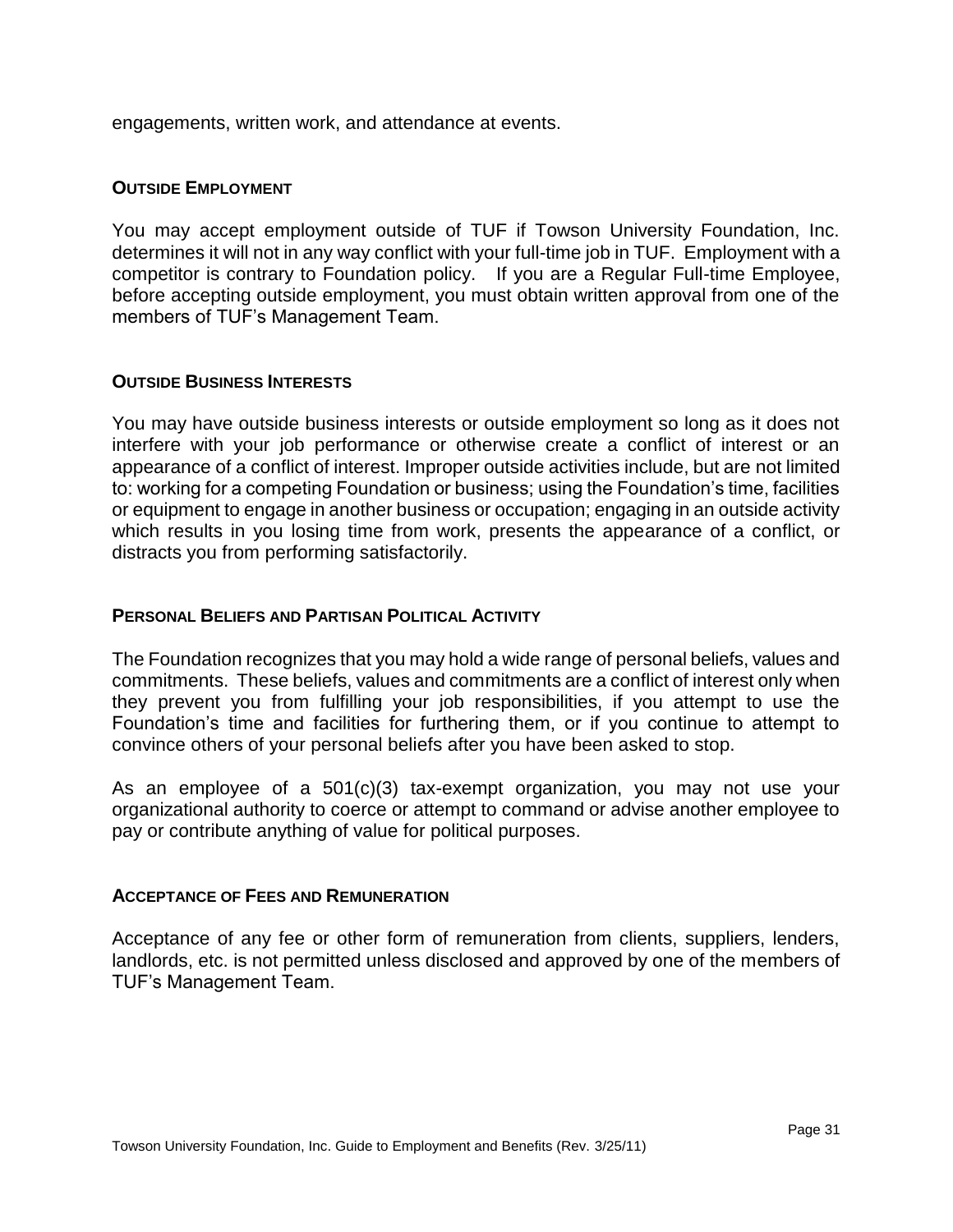# **WHISTLE BLOWER POLICY (APPROVED BY THE BOARD OF DIRECTORS 6/3/10)**

This Whistleblower Policy of "Towson University Foundation, Inc.": (1) encourages staff and volunteers to come forward with credible information on illegal practices or serious violations of adopted policies of the Foundation; (2) specifies that the Foundation will protect the person from retaliation; and (3) identifies where such information can be reported.

# **ENCOURAGEMENT OF REPORTING**

The Foundation encourages complaints, reports or

inquiries about illegal practices or serious violations of the Foundation's policies, including illegal or improper conduct by the Foundation itself, by its leadership, or by others on its behalf. Appropriate subjects to raise under this policy would include financial improprieties, accounting or audit matters, ethical violations, or other similar illegal or improper practices or policies. Other subjects on which the Foundation has existing complaint mechanisms should be addressed under those mechanisms, such as raising matters of alleged discrimination or harassment via the Foundation's human resources channels, unless those channels are themselves implicated in the wrongdoing. This policy is not intended to provide a means of appeal from outcomes in those other mechanisms.

# **PROTECTION FROM RETALIATION**

The Foundation prohibits retaliation by or on behalf

of the Foundation against staff or volunteers for making good faith complaints, reports or inquiries under this policy or for participating in a review or investigation under this policy. This protection extends to those whose allegations are made in good faith but prove to be mistaken. The Foundation reserves the right to discipline persons who

make bad faith, knowingly false, or vexatious complaints, reports or inquiries or who otherwise abuse this policy.

# **WHERE TO REPORT**

Complaints, reports or inquiries may be made under this policy on a confidential or anonymous basis. They should describe in detail the specific facts demonstrating the bases for the complaints, reports or inquiries. They should be directed to the Foundation's Vice President or Executive Vice President; if both of those persons are implicated in the complaint, report or inquiry, it should be directed to the President of the Board of Directors. The Foundation will conduct a prompt, discreet, and objective review or investigation. Staff or volunteers must recognize that the Foundation may be unable to fully evaluate a vague or general complaint, report or inquiry that is made anonymously.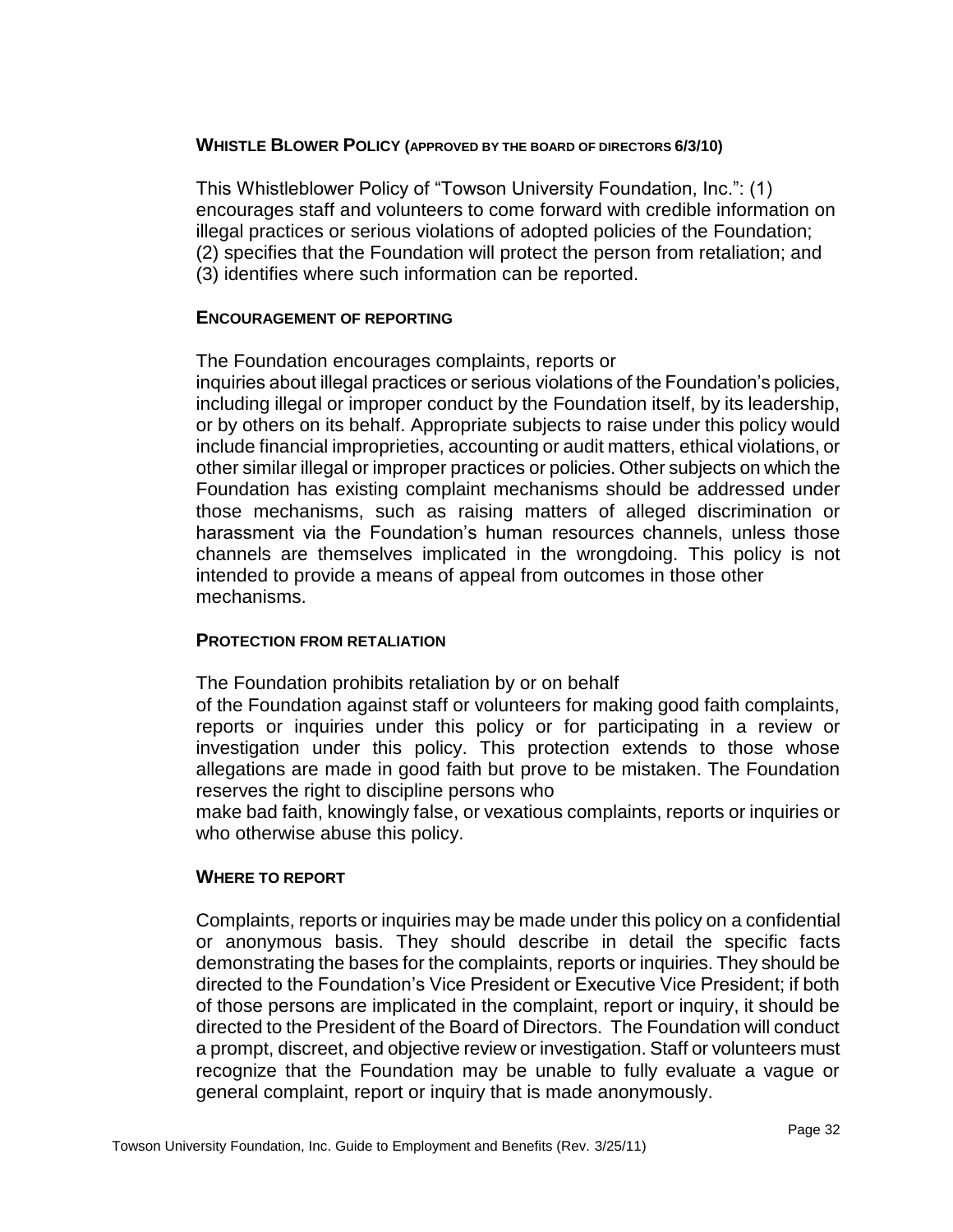# <span id="page-32-0"></span>**COMMUNICATING WITH EACH OTHER**

# <span id="page-32-1"></span>**HOW WE KEEP IN TOUCH**

We are always looking for new and improved ways to keep communication channels open among our employees. We want you to feel free to tell us about your personal recommendations for improvements, and any problems you may be experiencing on the job.

At Towson University Foundation, Inc., we have many ways in which we communicate with each other, including but not limited to the following:

- Open Door Policy Our Foundation has a policy that the door to the offices of each manager is open to all employees. So, if all else fails, and you do not receive a satisfactory solution to a problem, or you do not get the answer as quickly as you think you should under the regular channels, you are welcome to discuss the matter with an appropriate supervisor, or one of the members of TUF's Management Team.
- $\mathcal{F}$  Email So that updated policies, procedures, and other pertinent information can be adequately communicated to all employees, TUF will use its email system to submit important information to everyone. Employees are required to read all posted information. Anyone found removing, defacing, or marking on posted material may be subject to disciplinary action. Each employee will be held responsible for any information that applies to his/her job or the business as a whole.
- Voice Mail Greeting It is important that you record a greeting on your individual voice mailbox so callers know if they have reached the right person. Whenever you expect to be out of the office for an extended period of time, it is important to change the greeting to reflect your availability.
- Meetings Towson University Foundation, Inc.'s Management Team regularly holds meetings for employees. You are encouraged to participate freely. It will be mandatory to attend all pre-scheduled meetings.

Please take advantage of any or all of these lines of communications to help us maintain our Foundation as an excellent place to work.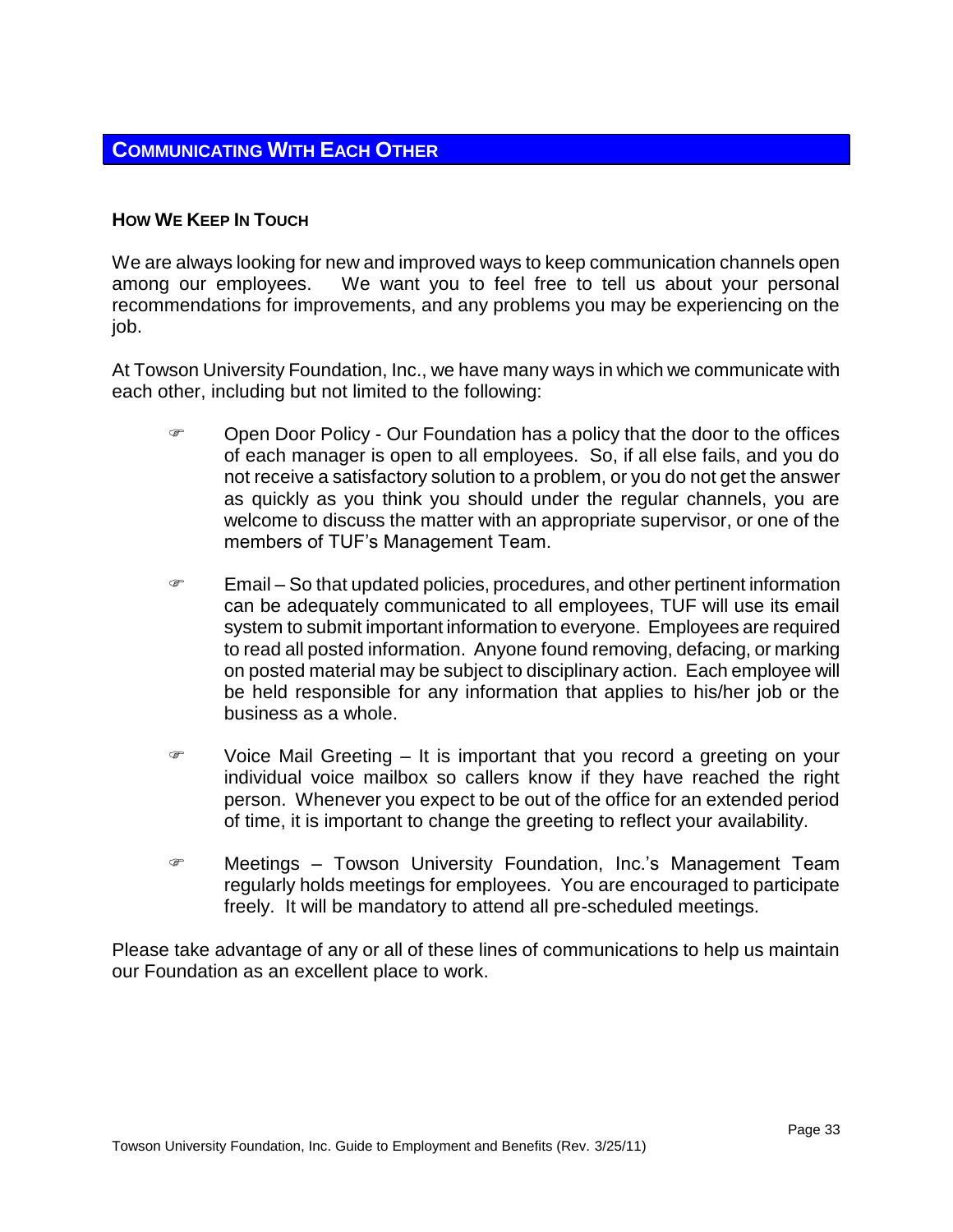### <span id="page-33-0"></span>**PERFORMANCE REVIEWS**

Your supervisor, on a periodic basis, may formally review your work performance with you. Although your performance is under review on an on-going basis, the usual practice is for a formal performance review once per year, during the month of your initial employment anniversary, with more frequent discussions during the first year of employment. This formal annual review will take place in a private office location between you and your supervisor, so that the opportunity for discussion exists. More frequent, informal performance reviews may also be conducted throughout your employment. Again, TUF reserves the right to terminate employees whose performance is unsatisfactory at any time. Your work performance will be judged as outstanding, above average, satisfactory, marginal or unsatisfactory.

Outstanding performance may not only increase the amount of pay that TUF may give, it also may enhance your opportunity for promotion to a more responsible position.

#### <span id="page-33-1"></span>**MERIT INCREASES**

Merit increases in your pay are not automatic. They are based, among other factors, on TUF's evaluation of your job performance and upon the financial position of TUF. All increases are based upon and subject to the overall financial position of TUF, and may be waived or delayed at TUF's discretion. The Foundation generally reviews salaries on an annual basis. Salary reviews do not necessarily coincide with the time frame of the performance review. A salary review does not automatically result in a merit increase. For additional guidance on this matter, please contact one of the members of TUF's Management Team.

# <span id="page-33-2"></span>**PROMOTION AND TRANSFER**

It is the policy of TUF to promote from within when possible in our judgment. The most important point is that you should prepare yourself in order to qualify for promotion. First, do the very best you can in your present position and then, through continued education and self-study, develop the skills needed for a higher-level position. Your supervisor may be available to assist you in career planning. Please remember that nothing in this guideline requires TUF to select the successful candidate from among employees who apply for a position. The Foundation reserves the right to consider and accept, in its sole discretion, any applicant from any source for any open position. Additionally, TUF reserves the right to transfer, promote, demote or otherwise assign and classify employees, as it deems appropriate.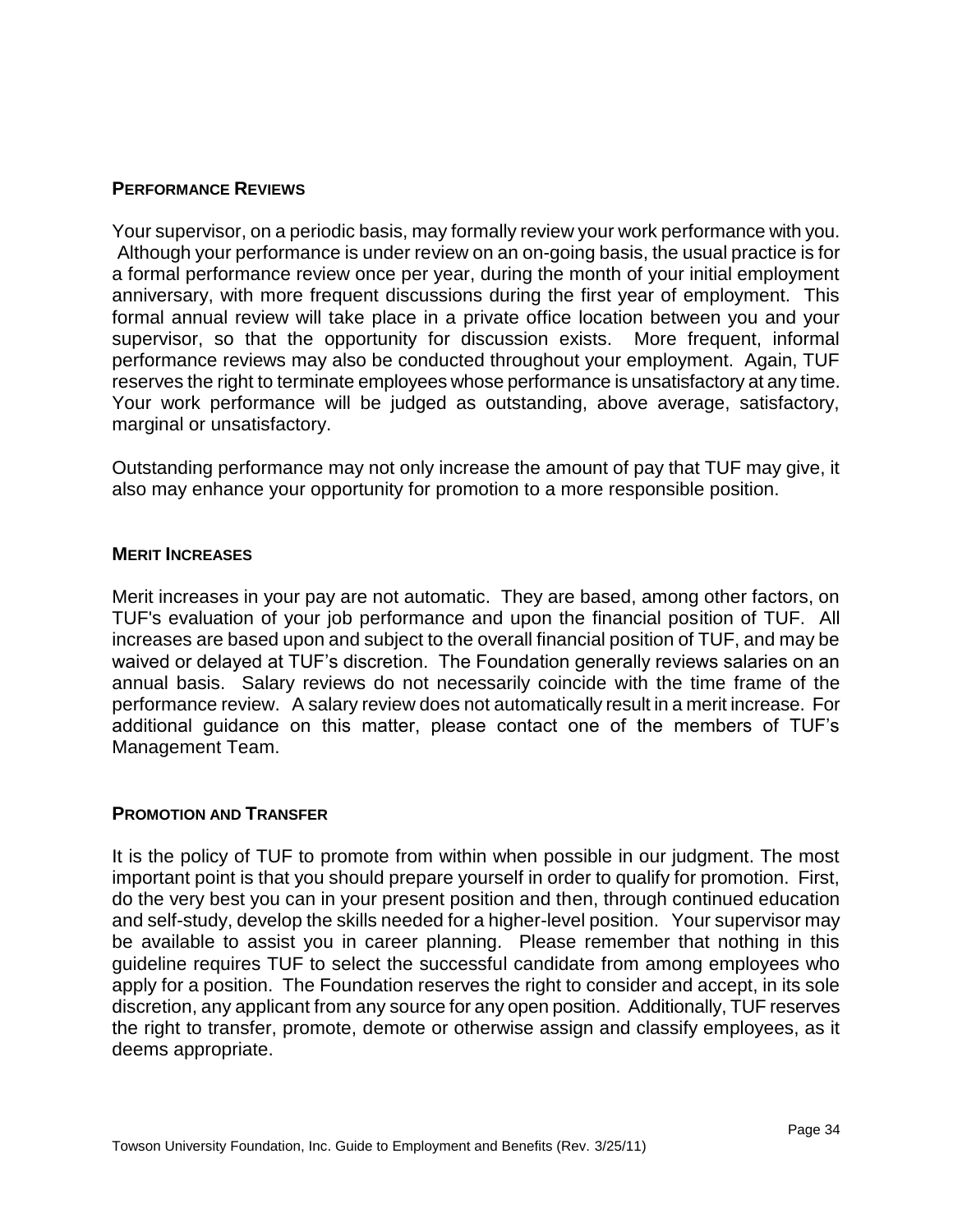# <span id="page-34-0"></span>**TIME AWAY FROM WORK**

#### <span id="page-34-1"></span>**ANNUAL LEAVE**

Regular Full-time Employees of TUF, working regularly at least 30 hours per week, receive Annual Leave. Your length of service determines the amount of Annual Leave you can take during a given calendar year. For your convenience, Annual Leave is available to you in your first year of employment.

# <span id="page-34-2"></span>**ANNUAL LEAVE ELIGIBILITY**

Once a Regular Full-time Employee completes his or her 90-day Introductory Period, that employee is permitted to use his/her accrued time of Annual Leave.

There is no provision for Annual Leave for Part-time or Temporary employees.

# <span id="page-34-3"></span>**ANNUAL LEAVE ACCRUALS**

Annual Leave is accrued and posted to your leave balance each pay period. An employee begins accruing leave on the  $1<sup>st</sup>$  day of employment and may utilize accrued leave at any time (after completing 90-day Introductory Period), with supervisory approval. The rate of accrual is based upon the number of years of employment as a regular employee.

Exempt employees may take leave in whole day increments only.

The following schedules reflect accruals for bi-weekly payroll periods:

# *Regular Full-Time Employees (working regularly 40 hours per week)*

| Length of Employment | Annual Accrual | <b>Accrual Per Pay</b> |
|----------------------|----------------|------------------------|
| Service              | In Days        | In Hours               |
| $0 - 5$ Years        | 10             | 3.08                   |
| $5 - 10$ Years       | 15             | 4.62                   |
| 10+ Years            | 20.            | 6.15                   |

*Regular Part-Time Employees (working regularly 30-39 hours per week)*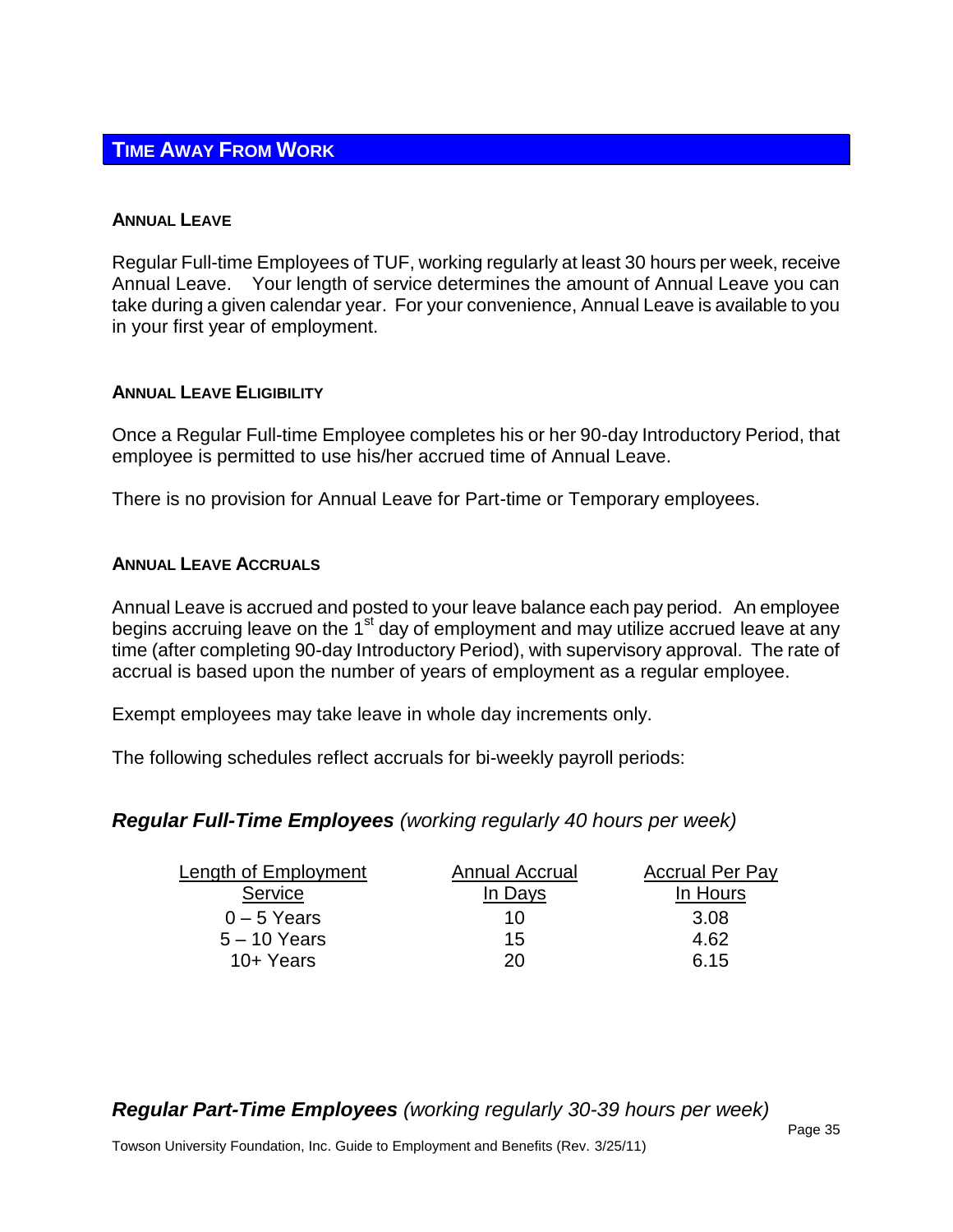| Length of Employment | <b>Annual Accrual</b> | <b>Accrual Per Pay</b> |
|----------------------|-----------------------|------------------------|
| Service              | In Days               | In Hours               |
| $0 - 5$ Years        |                       | 2.15                   |
| $5 - 10$ Years       | 11                    | 3.38                   |
| 10+ Years            | 15                    | 4.62                   |

Employees are not allowed to utilize more leave than they have accrued (i.e. there are no negative Annual Leave balances allowed).

# <span id="page-35-0"></span>**ANNUAL CARRY-OVER**

The Foundation allows up to 400 hours of Annual Leave to be carried over from one calendar year to the next. Any Annual Leave accruals in excess of 400 hours on December  $31<sup>st</sup>$  are forfeited by the employee. Any carried-over balance remaining at the end of the following calendar year will be forfeited, unless you were unable to utilize the Annual Leave due to TUF's business circumstances.

# <span id="page-35-1"></span>**PAYOUT OF ANNUAL LEAVE UPON TERMINATION**

Provided the employee gives at least two weeks' advance notice of voluntary resignation, and is in good standing with the Foundation, the employee will be paid for all accrued and unused Annual Leave. Payout of accrued and unused Annual Leave will occur with the next regularly scheduled payday following the last day of employment.

Any negative Annual Leave balances that may have been incurred by individuals will be deducted from the employee's final pay, to the extent allowable by law.

# <span id="page-35-2"></span>**SCHEDULING OF ANNUAL LEAVE**

Towson University Foundation, Inc. takes into account adequate staffing needs, the number of accrued Annual Leave hours of the employee, number of requests by other employees, and advance notice. During peak annual periods, time off may be limited. Normally, Annual Leave requests are on a first come, first serve basis, and must be submitted in writing to the Department Manager for approval. A minimum of one (1) week's notice is required for all planned Annual Leave requests. Requests for days off are subject to approval and may not be approved should staffing requirements not be met.

No one is permitted to take Leave Without Pay if there is an accrued and unused Annual Leave balance available. All accrued and unused Annual Leave must be utilized prior to requesting Leave Without Pay. Leave Without Pay may only be approved by the Executive Vice President of TUF, and will only be afforded under certain circumstances.

The Foundation's Bookkeeper is the individual in TUF who is responsible for tracking all Leave utilization.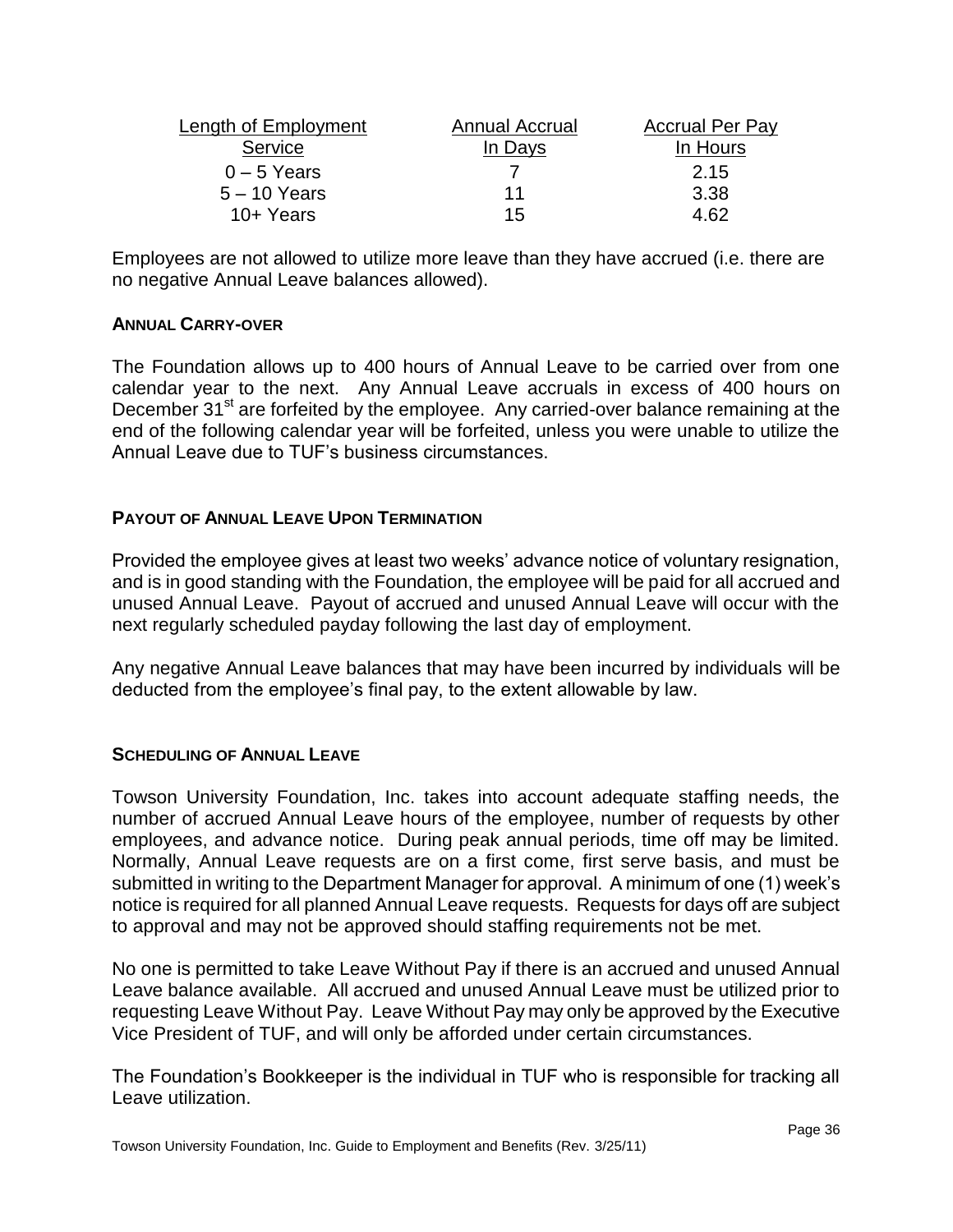### <span id="page-36-0"></span>**SICK LEAVE**

Regular Full-time Employees of the Foundation accrue Sick Leave on a per pay basis at the rate of 4.62 hours per pay period. Sick Leave may be utilized for your own illness, or to attend to an immediate family member's illness. Sick Leave continues to accrue to a maximum Sick Leave balance of 1,040 hours. On December 31<sup>st</sup> of each calendar year, all Sick Leave balances in excess of 1,040 hours are forfeited. There is no provision for payout of accrued and unused Sick Leave in the event of separation from employment. You must exhaust all Sick Leave balances when on an approved Medical Leave of Absence before going into a Leave Without Pay status. If you utilize Sick Leave for three or more consecutive workdays, the Foundation reserves the right to request a doctor's certification of your or your family member's illness that required your absence from work.

#### <span id="page-36-1"></span>**PERSONAL LEAVE**

The Foundation provides Regular Full-time Employees up to three (3) days of Personal Leave per calendar year (see schedule below). Individuals who were employed for only a partial calendar year may receive eligibility to utilize Personal Leave on a pro-rated basis. There is no provision for payout of any accrued and unused Personal Leave in the event of separation from employment. Personal Leave days are not eligible to be carried over into subsequent calendar years.

| Hire Date: | January 1 to April 30      | 3 days |
|------------|----------------------------|--------|
|            | May 1 to August 31         | 2 days |
|            | September 1 to December 31 | 1 dav  |

# <span id="page-36-2"></span>**OBSERVED FOUNDATION HOLIDAYS**

Towson University Foundation, Inc. is closed in recognition of the following holidays:

New Year's Day Martin Luther King Jr.'s Birthday Memorial Day Independence Day Labor Day Thanksgiving Day & Day after Thanksgiving Day Christmas Day

Additionally, the Foundation observes three (3) Floating Holidays that may be utilized on or after any of the following national holidays:

President's Day Veterans' Day Columbus Day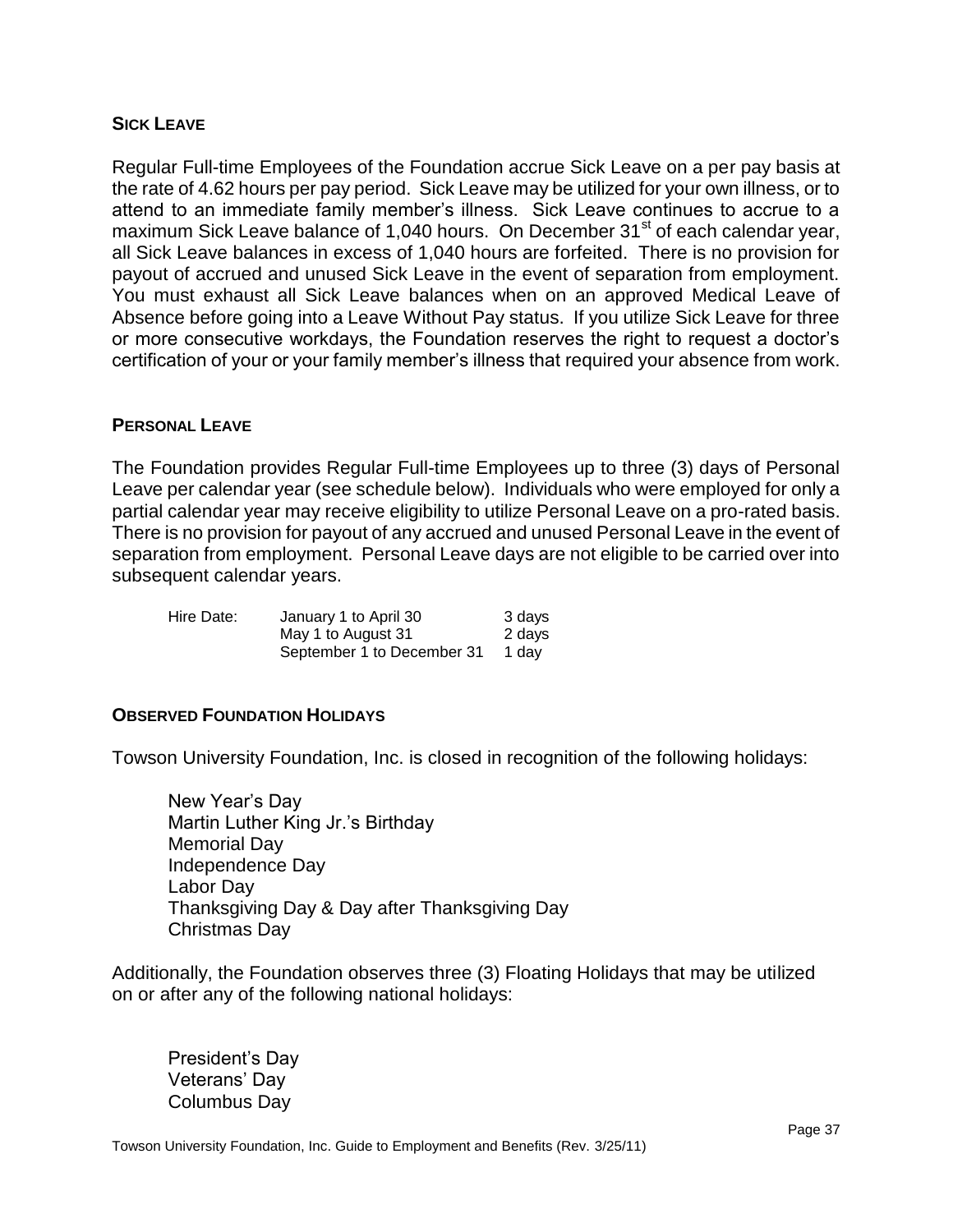Regular Full-time Employees (those who regularly work 40 + hours per week) are paid for all observed Foundation holidays provided they work, or are paid continuously up to, both the scheduled workdays before and after the holiday. If you are on paid Annual Leave and a recognized paid holiday falls during your paid Leave time, the holiday will not be counted against your Annual Leave balance. Regular Full-time employees required to work on a day that Towson University Foundation, Inc. is closed due to a holiday may opt for a Floating Holiday to be taken within 30 days after the Holiday, with prior approval from their manager. Non-exempt regular full-time employees may opt to be paid double time in lieu of a floating holiday.

Regular Part-time Employees (those who regularly work 30 – 39 hours per week) will be paid at two (2) times their regular rate of pay for hours actually worked on a scheduled holiday, without respect to the number of hours they are regularly scheduled to work in one workweek. Regular Part-time Employees who are regularly scheduled to work on a day Towson University Foundation, Inc. is closed due to a holiday (but do not work the holiday) will be paid their regular rate of pay for the holiday, without respect to the number of hours they are regularly scheduled to work in one workweek. No holiday pay is earned or paid for Regular Part-time Employees who are not normally scheduled to work the day the holiday is observed and do not work the day the holiday is observed.

Regular Part-time Employees (those who regularly work less than 30 hours per week) are not eligible for holiday pay. However, as a courtesy to these employees, if they are asked to work on a day that a holiday is observed, they too will be paid at two (2) times their regular rate of pay for hours actually worked on a scheduled holiday, without respect to the number of hours they are regularly scheduled to work in one workweek.

# <span id="page-37-0"></span>**BEREAVEMENT LEAVE**

Regular Full-time Employees are eligible for paid leave in the event of a death in the family. In case of death in your immediate family or if you are the executor of the bereavement activities, you are eligible to take up to three (3) days of bereavement leave. Additional leave, or leave due to the death of a non-immediate family member, may be taken as either paid Annual Leave, Personal Leave or leave without pay.

Members of the immediate family will be limited to the following relatives of the employee: spouse, children (step-children), mother, father, brother, sister, mother-in-law, father-in-law, son-in-law, daughter-in-law, brother-in-law, sister-in-law, step-parents, grandparents, grandparents-in-law and grandchildren, or those for whom you are a legal guardian.

Your supervisor may require verification of death and how you are related to the deceased.

# <span id="page-37-1"></span>**JURY DUTY**

The Foundation recognizes the need for all employees to discharge their civic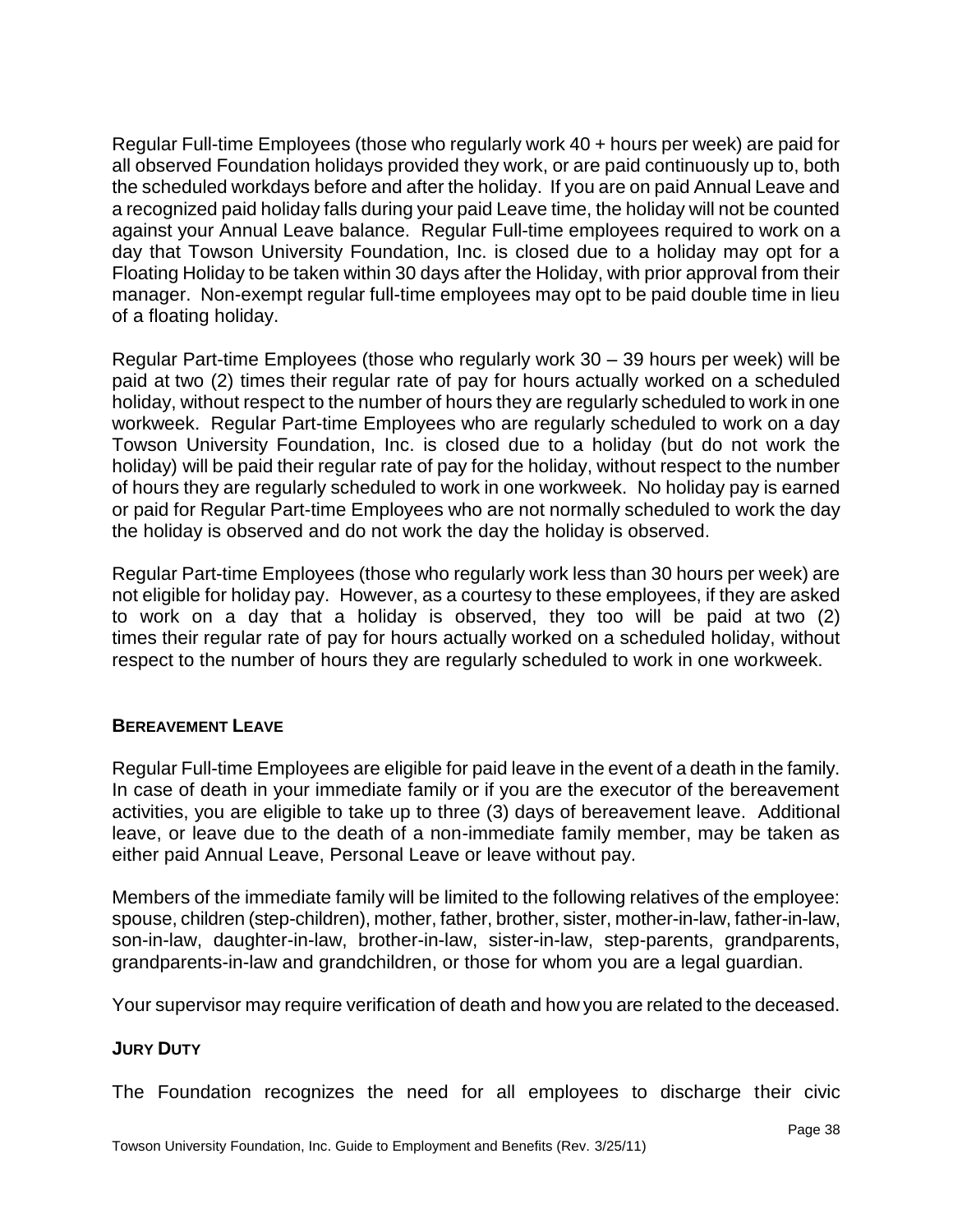responsibilities when called upon for jury duty or when subpoenaed.

While on jury duty or when appropriately subpoenaed as a witness, Regular Full-time Employees and Regular Part-time employees who are regularly scheduled to work at least 20 hours per week will be permitted to be absent without loss of pay or charge to any leave for the day(s) of jury service and without regard to any amounts paid to you by the courts for your jury service. Documentation for each day served must be provided in order to receive pay for the day.

- a. When you receive a call to jury duty or when subpoenaed as a witness, you shall immediately report this information to your supervisor, and show the summons. This is necessary to enable TUF, if necessary (in the interest of operational efficiency), to attempt to have the court reschedule your jury duty or, when subpoenaed as a witness, assignment.
- b. If you are excused from jury duty or from your subpoena assignment as a witness prior to your normal quitting time, you must call your supervisor, who will advise you whether to report to work.
- c. If you are excused for any full day during jury duty or subpoenaed service as a witness, you must report for work on that day.

# <span id="page-38-0"></span>**VOTING**

Towson University Foundation, Inc. routinely expects you to vote either before or after your work schedule.

# <span id="page-38-1"></span>**FAMILY AND MEDICAL LEAVE**

In recognition of the Family and Medical Leave Act passed by the United States Congress in February 1993, Towson University Foundation, Inc. does comply with the notice requirements established by this act. As a result, eligible employees can likewise request the special Family/Medical leave according to the guidelines established within this Act. The following describes the details of this Family/Medical Leave.

You may be eligible for Family/Medical Leave if you, at the time leave is requested/required, have worked for the Foundation for at least 12 months AND have worked at least 1,250 hours during the twelve month period immediately before seeking this leave. If you satisfy these requirements, you may be able to take up to 12 weeks of Family/Medical Leave during our "family and medical leave year" on a continuous, intermittent or reduced leave schedule basis. Family/Medical Leave may be available for you in the following circumstances:

1. For the birth of a child to you or your spouse;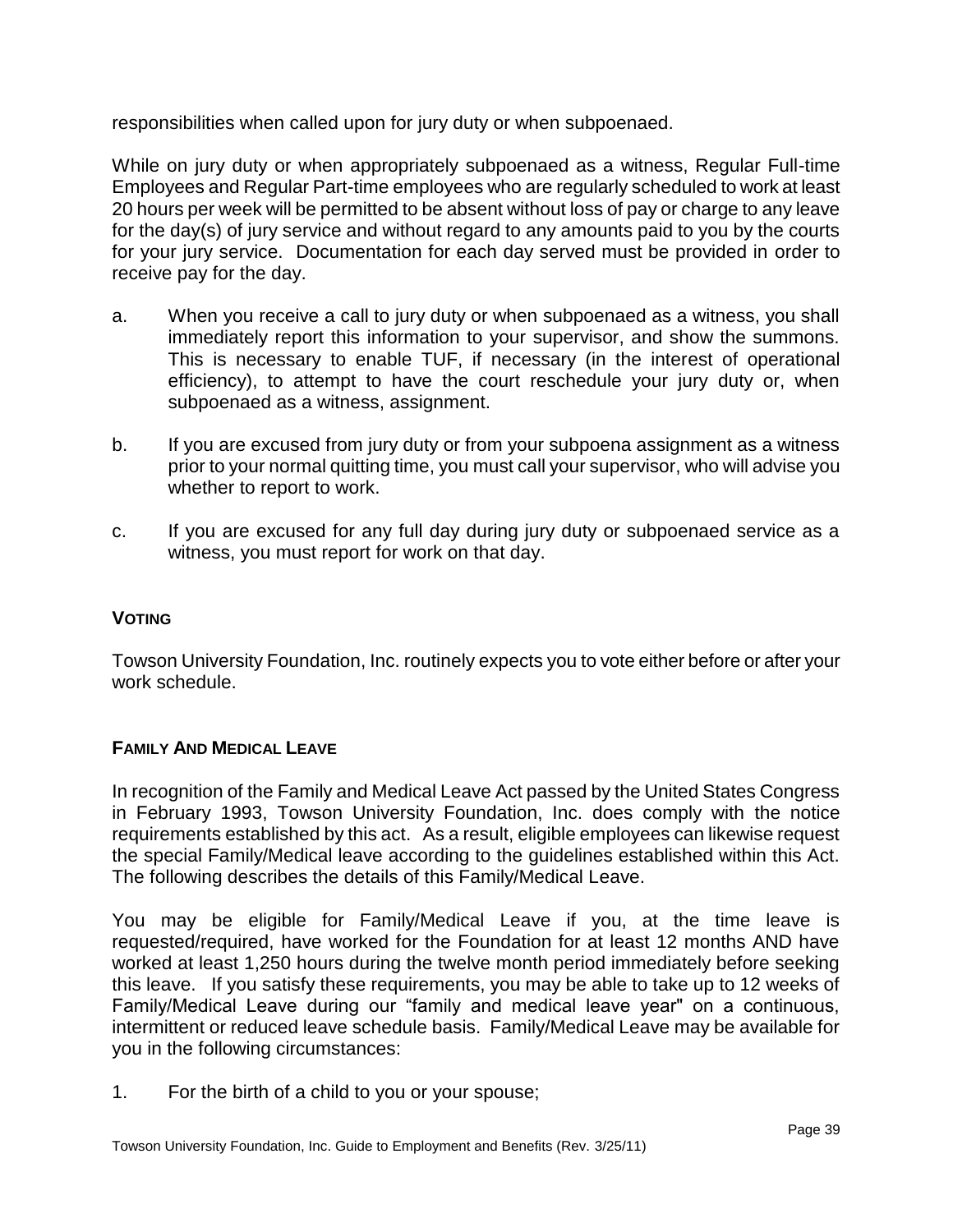- 2. For the adoption of a child by you or your spouse;
- 3. When it is medically necessary for you to care for a child, spouse, or parent with a serious health condition; or
- 4. When medically necessary because of your own serious health condition.

Your Family/Medical Leave year will begin on the day you first take Family/Medical Leave, and ends one year later. For example, if you first use Family/Medical Leave on September 14, your family and medical leave year will begin on that date and end on September 13 of the following year.

Before you may take any unpaid Family/Medical Leave, you must use all of your accrued paid (Vacation, Sick, Personal) leave. Paid leave used in this manner will be counted as part of your 12 week of Family/Medical Leave. Thereafter, you will be permitted to take any remaining leave for which you are eligible on an unpaid basis up to the maximum of 12 weeks in a family and medical leave year.

Where your need for Family/Medical Leave is foreseeable, you must provide the Foundation with notice of your intent to take leave at least 30 days before the leave is to begin. Where the need for leave is not foreseeable, you must provide the Foundation with notice of your intent to take the leave as soon as practicable. Failure to provide the Foundation with timely notice can result in a denial of your request for leave until 30 days after appropriate notice has been given.

When you make a request for Family/Medical Leave, the Foundation will require certification that the leave is necessary on a form that will be provided to you. The Foundation reserves the right to verify this certification by obtaining alternative medical opinions at our expense and in our discretion. The Foundation also reserves the right to require re-certification of the need for the leave during the leave period as well as reports on your status and intention to return to work. When your Family/Medical Leave ends, the Foundation will require you to obtain appropriate certification that you are able to resume work as a condition of your return to work. Failure to provide us with timely certifications or reports as requested can result in a delay in the authorization to take the leave or its cancellation.

Your health and certain other benefits will continue while you are out on Family/Medical Leave. If you are paying a portion of these benefits, you must make arrangements with the Foundation Bookkeeper to continue payments during any extended periods of leave. Additionally, you will not accrue seniority or benefits while you are out on an unpaid Family/Medical Leave.

When you return from Family/Medical Leave, you will be placed in the job you had when you began your leave or in a substantially equivalent position. Please remember that you must supply the Foundation with the required certification before you will be permitted to work.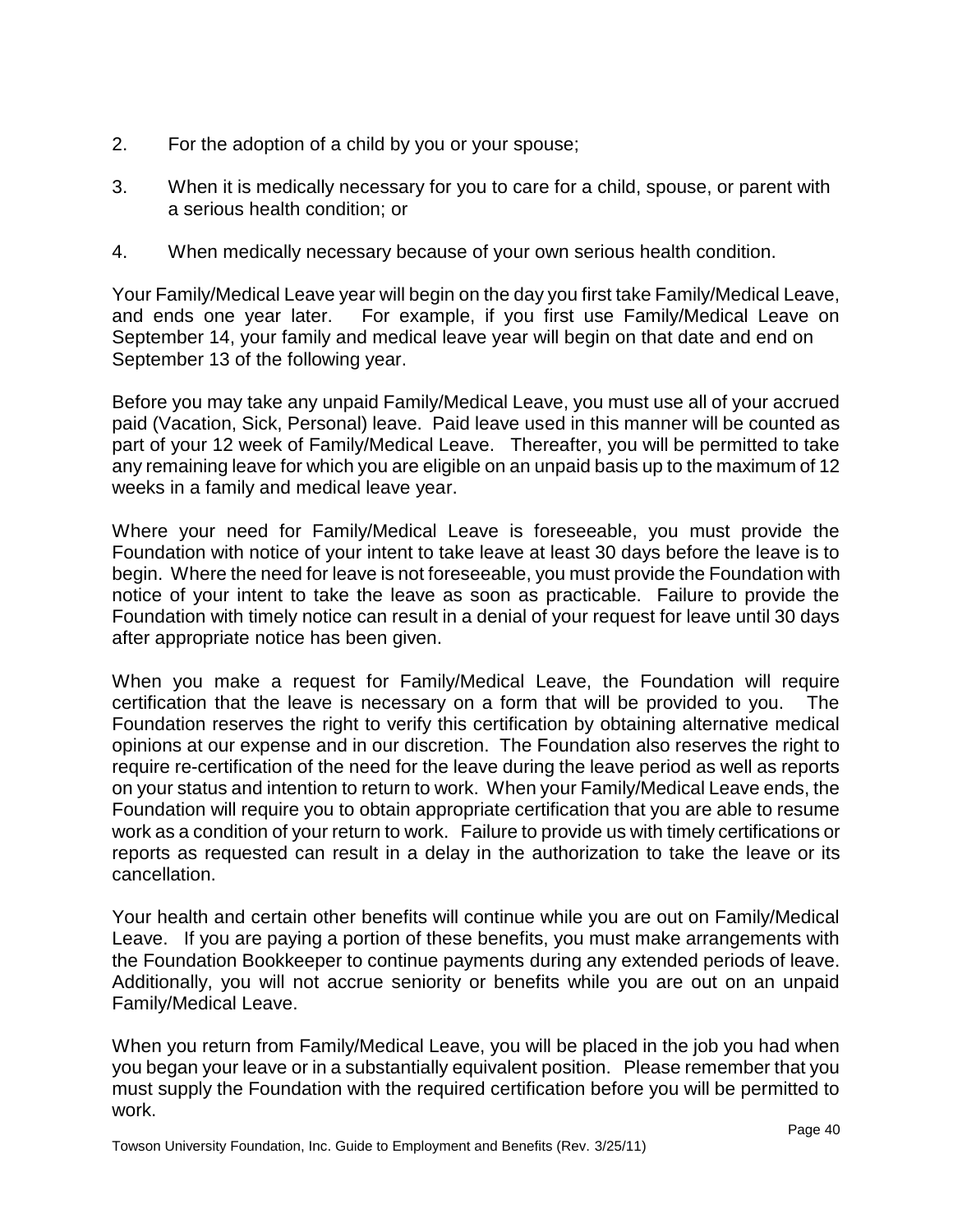Towson University Foundation's Family/Medical Leave policy complies with federal laws and regulations as well as other applicable laws that provide for certain obligations and restrictions on both you and the Foundation. We cannot detail all of these provisions here. If you believe you may be entitled to a Family/Medical Leave, please contact the Director of Finance for further information and the appropriate forms.

# <span id="page-40-0"></span>**LEAVES OF ABSENCE FOR NON-FMLA LEAVE**

A leave of absence is an absence in excess of ten (10) working days, authorized in writing by one of the members of TUF's Management Team, with or without pay, but without loss of certain benefits, which may be granted an eligible employee. Leaves of absence are granted under certain circumstances, at the discretion of TUF, without loss of Foundation service.

To be eligible for authorized leave, you must be classified as a Regular Full-time Employee with at least six (6) months of continuous service, with the exception of military leaves of absence.

The specific requirements, provisions and benefits will vary between the types of leave. Thus, it is essential that you discuss your needs with your supervisor as soon as you believe that you may require a leave of absence. The general conditions for all leaves of absence are:

- a. You will most likely be replaced, as TUF must continue to function. Thus, you are not guaranteed that your job or any job will be available when you are ready to return.
- b. All earned and unused paid Annual Leave time, must be used first before taking any unpaid leave. If you begin leave during one year and the leave ends the following year, you must return to work before you can earn Annual Leave for the new calendar year.
- c. You may continue some benefit plans by paying the premiums yourself.
- d. Should you fail to return from a leave, or if you accept other employment during a leave, you will be terminated. Please notify one of the members of TUF's Management Team if you are not planning to return.
- e. You must contact one of the members of TUF's Management Team as soon as you know when you will be able to return from your approved leave in order to allow time to attempt to place you. Once your leave expires, you have sixty (60) days to find another appropriate position. At the end of sixty (60) days, you will be terminated if you have not been placed in another position. In order to secure placement, you need to work closely with one of the members of TUF's Management Team and your supervisor.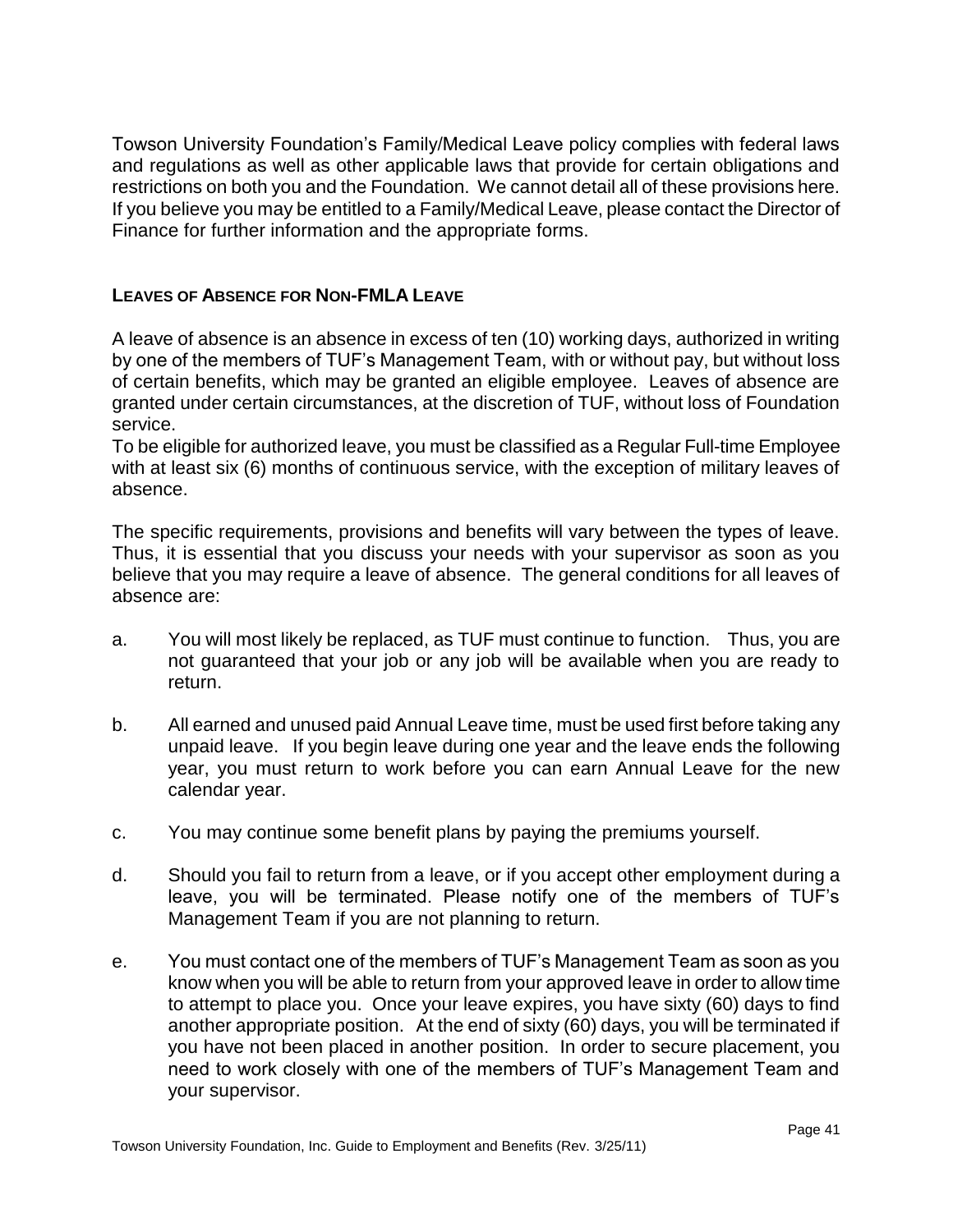- f. You must return from leave as soon as the purpose for which the leave was granted has been accomplished (such as your doctor certifies physical ability to return to work from medical leave).
- g. Any request for a leave of absence extension must be coordinated and approved by one of the members of TUF's Management Team.

# <span id="page-41-0"></span>**MEDICAL LEAVES OF ABSENCE**

Medical leaves may be granted as soon as it is determined that an employee is medically unable to work for a period of eight (8) days or more. The Foundation reserves the right to obtain an opinion from a physician of our choice if it is deemed that circumstances warrant a review, and is permitted by applicable law. An employee must contact the supervisor and one of the members of TUF's Management Team prior to going on medical leave. The employee must use earned sick days for the first seven (7) days. If no sick time is available, the employee must use either earned personal or vacation days.

An employee who has been certified able to return to work must contact one of the members of TUF's Management Team and the supervisor prior to returning.

The employee will need to provide to one of the members of TUF's Management Team a doctor's note authorizing return to work. The Foundation reserves the right, in accordance with applicable law, to obtain an opinion from a physician of our choice when it is deemed that circumstances indicate an employee on leave may not be ready to return to work.

If any employee is on an approved Medical Leave of Absence and a holiday occurs during the leave period, the holiday is paid as follows:

- 1) If the employee is being paid Annual Leave time continuously and the paid time falls the day before and the day after the Holiday, the employee is paid their full daily rate of pay.
- 2) If the employee is on leave without pay prior to and following the recognized holiday, the employee is not paid for the holiday.

# <span id="page-41-1"></span>**MILITARY LEAVES OF ABSENCE**

It is our policy to encourage and assist all employees in the performance of their military obligations. Appropriate leaves will be granted for both training and extended active duty, in accordance with applicable law. The specific aspects of a military leave may be complicated, so please discuss the potential need for a leave with one of the members of TUF's Management Team as early as possible. Any request (including summer camp) must be accompanied by a set of orders.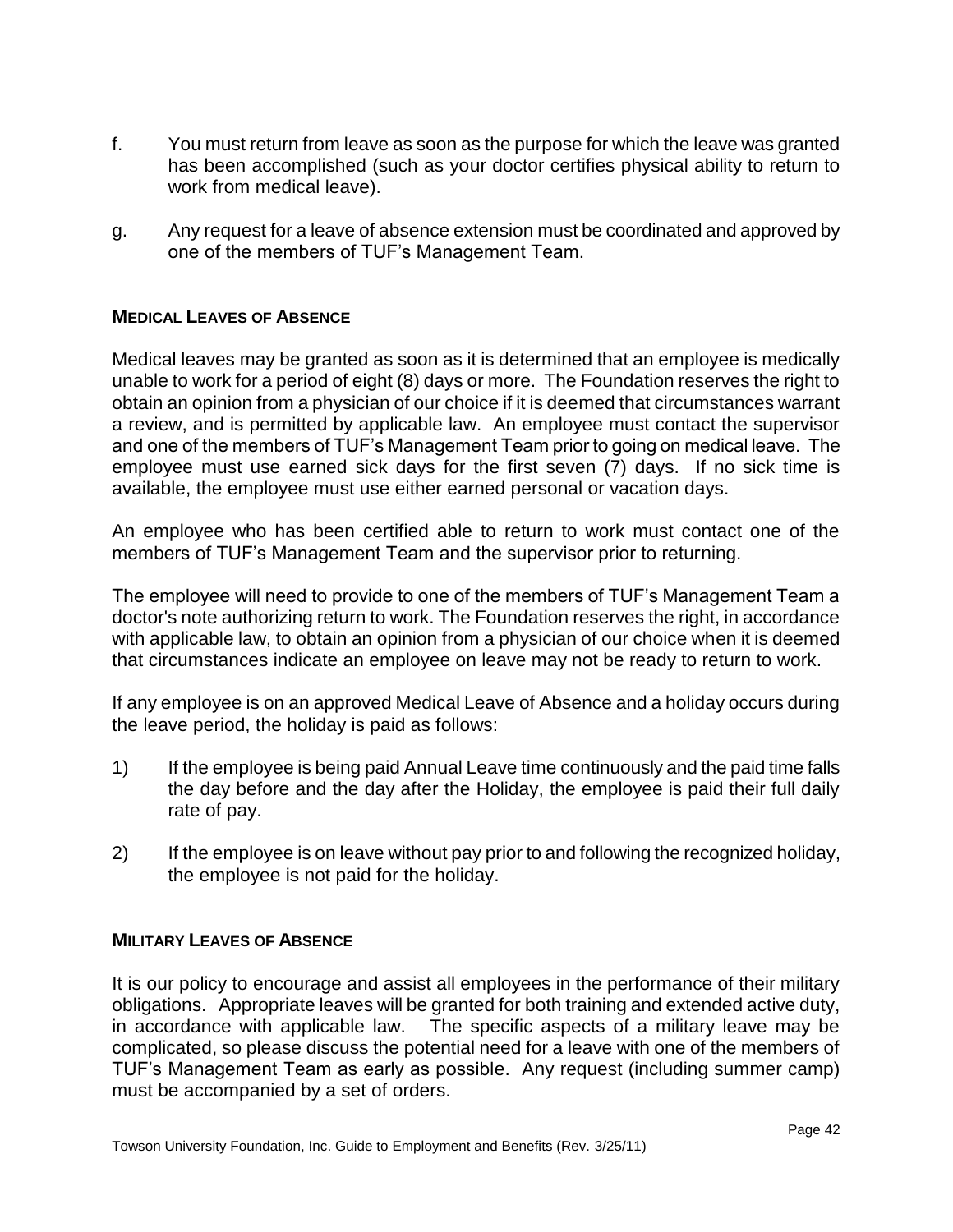Regular Full-time Employees may take up to two (2) weeks' leave of absence each year when required to participate in a mandatory two-week training program. If you have one (1) year of service with TUF, TUF, for one (1) of these two (2) weeks, will make up the difference between your gross military pay and your regular rate of pay. Additional time may be taken without pay. You may also, but are not required to, use Annual Leave for military training.

# <span id="page-42-0"></span>**OTHER LEAVE WITHOUT PAY**

Other leave without pay may be granted at the discretion of TUF for specific purposes (usually a family emergency), other than medical or military.

# <span id="page-42-1"></span>**ACCIDENTS OR ILLNESS ON THE JOB**

An employee injured on the Foundation premises must report the injury to the immediate supervisor within two (2) hours, unless physically unable due to an emergency. You will be required to complete reports of injury for Workers' Compensation purposes. You should also notify management of the injury as soon as possible, but no later than one day following the injury, unless physically unable due to an emergency. Seek medical treatment as needed and inform the provider whether it is a work-related injury.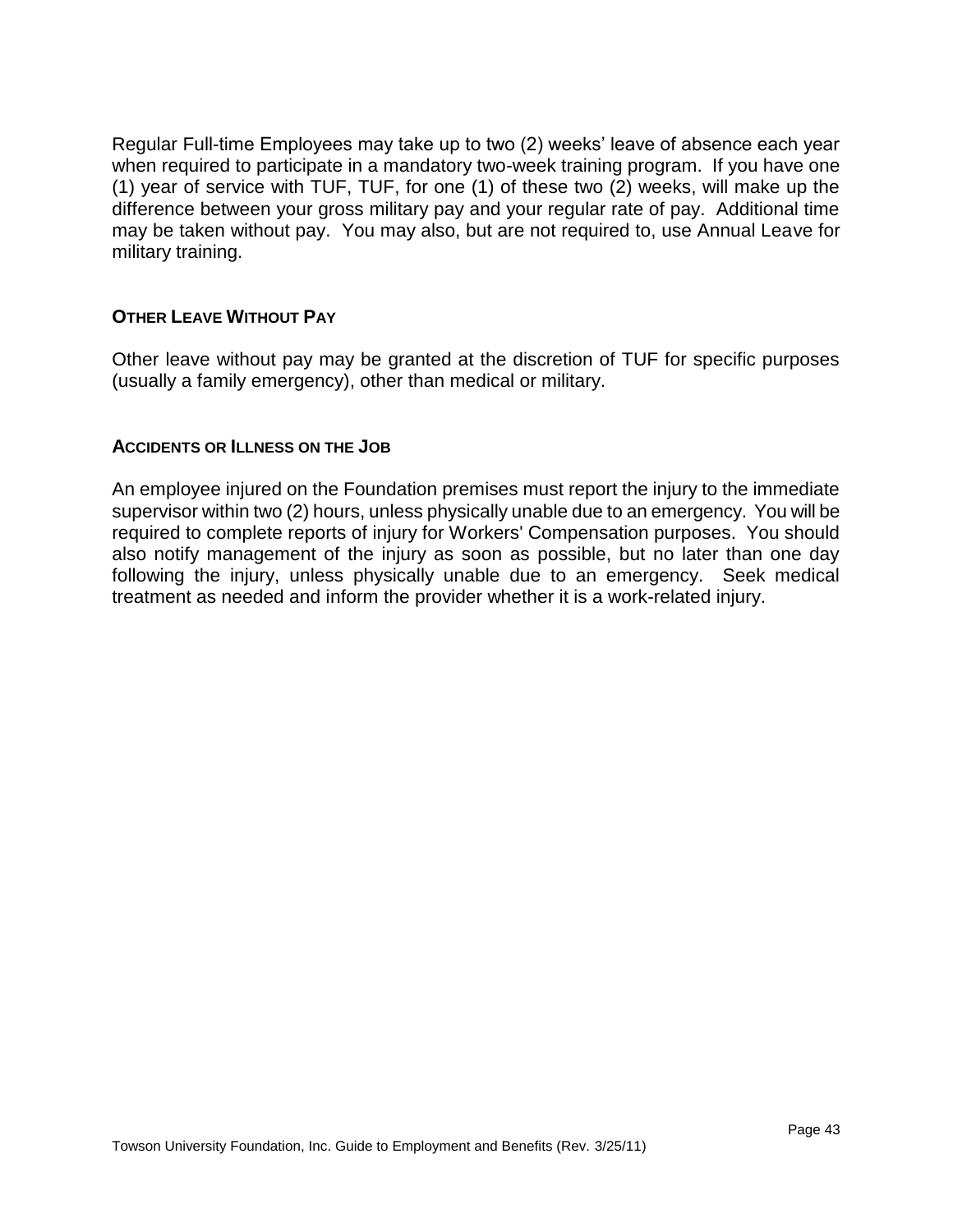# <span id="page-43-0"></span>**TERMINATION FROM EMPLOYMENT**

# <span id="page-43-1"></span>**VOLUNTARY RESIGNATION**

If you contemplate resigning from TUF, please consult your supervisor to explore possible ways to prevent your departure. Often, seemingly insurmountable problems can be resolved, or lessened, to the point where you are able to remain with TUF.

If you decide you must resign, you are expected to give at least two (2) weeks notice in writing, but are not required to provide advanced notice. The Foundation will appreciate the opportunity to make arrangements to cover the vacancy created by your departure. Upon termination, you will be paid on the regular pay date all wages earned in the course of your workweek. Inadequate notice makes you ineligible for rehire. You should give your scheduling manager a signed, written notice of your intention to resign as soon as you have made the decision.

The final paycheck may be a physical check. Departing employees who utilized direct deposit may not receive the final monies due via direct deposit.

### <span id="page-43-2"></span>**EXIT INTERVIEW**

You will be scheduled for an exit interview, and be asked to complete a form upon termination. In your exit interview you will be able to discuss the reasons for your leaving and to coordinate benefits for which you may be eligible for continuation following separation from employment at Towson University Foundation, Inc. Exit interviews are conducted confidentially to provide Towson University Foundation, Inc. necessary data upon which we may base future managerial decisions. We encourage you to take the opportunity to render your opinions on your employment experience with one of the members of TUF's Management Team at any time, but particularly at the time you leave employment.

#### <span id="page-43-3"></span>**RETURN OF FOUNDATION PROPERTY**

Keys, forms, office supplies, all Foundation material, Foundation credit cards, keys, PDAs, Foundation cell phone(s), computers, computer software, disks, and any other property belonging to Towson University Foundation, Inc. – including all copies of work products produced while in employment with Towson University Foundation, Inc., and all copies of software that may have been installed on your home computer system – must be returned no later than your final day of active employment with Towson University Foundation, Inc. The Foundation reserves the right to seek and recoup the costs of material not returned to Towson University Foundation, Inc. upon separation from employment, including the costs of reasonable attorneys' fees should legal action be required. Of course, in order to protect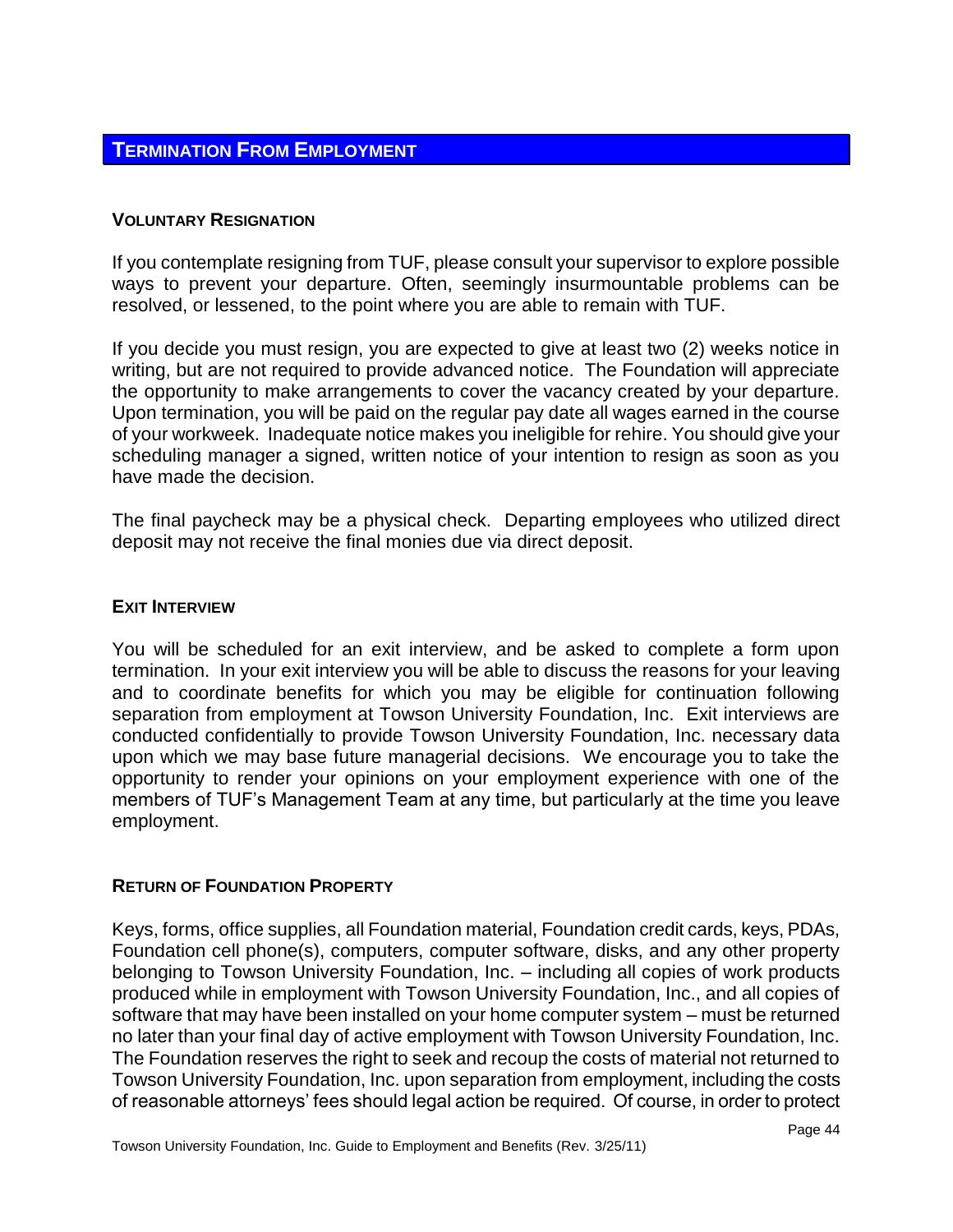your valuables, if you leave employment, Towson University Foundation, Inc. asks you to remove all personal property from the premises prior to your last day of work.

# <span id="page-44-0"></span>**DEATH**

In case of your death, the proceeds of any applicable benefit plans will be paid as designated therein. Your salary will be paid through the pay period in which your death occurs, as well as any remaining accumulated Annual Leave due you during the year of your death.

# <span id="page-44-1"></span>**RE-EMPLOYMENT**

Former employees who resigned in good standing may be eligible for rehire, provided TUF determines their qualifications are suitable for the vacant position sought.

# <span id="page-44-2"></span>**COBRA CONTINUATION COVERAGE FOR HEALTH BENEFITS PLANS**

# <span id="page-44-3"></span>**COBRA ELIGIBILITY AND RIGHTS**

On April 7, 1986, a Federal law was enacted (Public Law 99-272), Title X) requiring that most employers sponsoring group health plans offer employees and their families the opportunity for a temporary extension of health coverage (called "continuation coverage") at group rates in certain instances where coverage under the plan would otherwise end. This section of the Guide is intended to inform you in a summary fashion of your rights and obligations under the continuation coverage provisions of the law. Both you, and if you are married and your spouse is covered by the plan, your spouse should take time to read this passage of the Guide carefully.

If you are employed by an employer and are covered by the employer's group health plan (called "the plan" in this notice), you have the right to choose continuation coverage if you lose your group health coverage because of a reduction in your hours of employment or the termination of your employment (for reasons other than gross misconduct on your part).

If you are the spouse of an employee and you are covered by the plan, you have the right to choose continuation coverage for yourself if you lose group health coverage under the plan for any of the following four reasons:

- 1. The death of your spouse;
- 2. A termination of your spouse's employment (for reasons other than gross misconduct) or a reduction in your spouse's hours of employment with the Employer;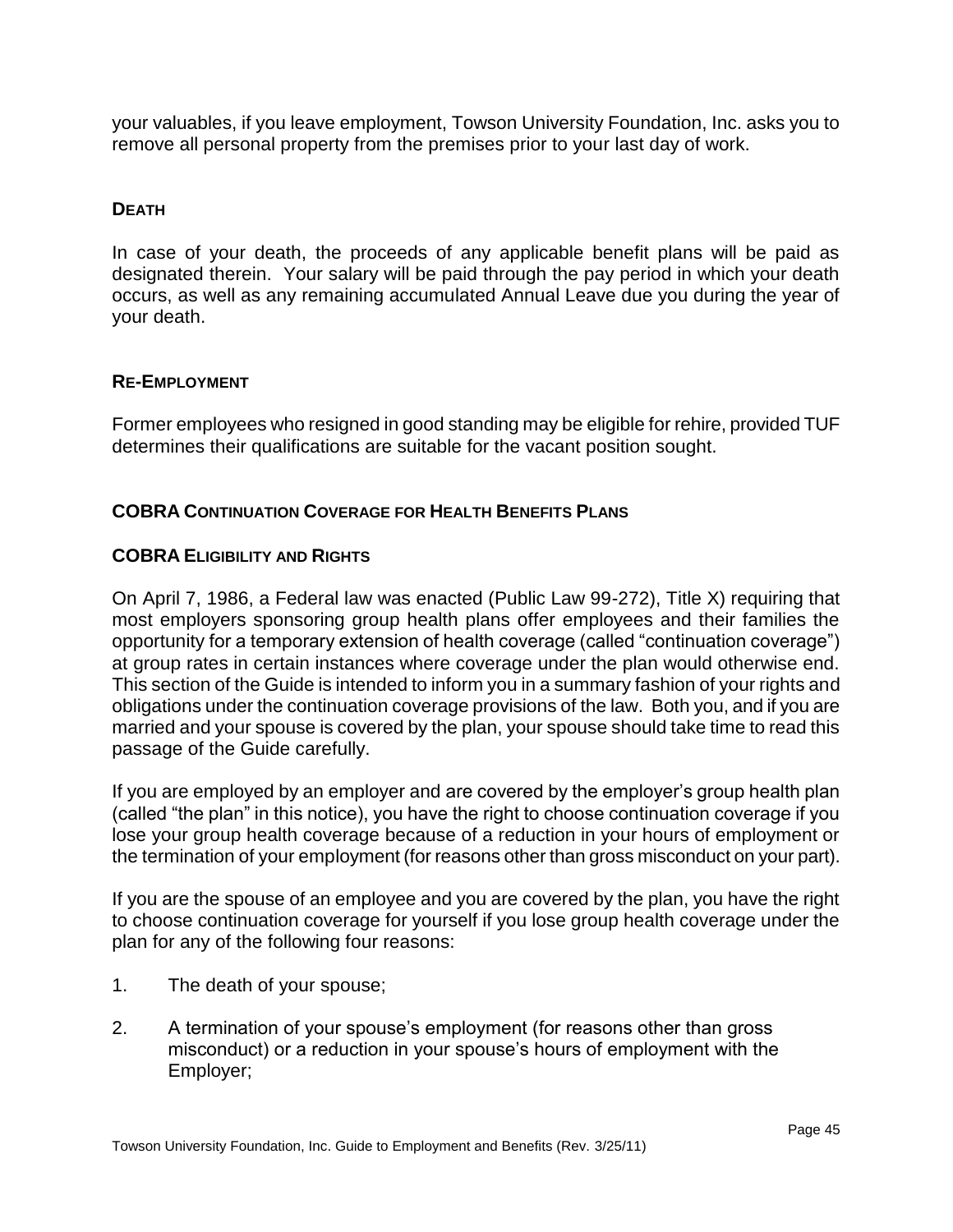- 3. Divorce or legal separation from your spouse;
- 4. Your spouse becomes entitled to (that is, covered by) Medicare.

In the case of a covered dependent child of an employee, he or she has the right to choose continuation coverage if group health coverage under the plan is lost for any of the following five reasons:

- 1. The death of the employee;
- 2. The termination of the employee's employment (for reasons other than gross misconduct) or a reduction in the employee's hours of employment with the employer;
- 3. The employee's divorce or legal separation;
- 4. The employee becomes entitled to (that is, covered by) Medicare;
- 5. The dependent ceases to be a "dependent child" under the plan.

Under the law, the employee or a family member has the responsibility to inform the Plan Administrator of a divorce, or a legal separation, or of a child losing dependent status under the plan, within 60 days of the event. The Employer has the responsibility to notify the Plan Administrator of the employee's death, termination, reduction in hours of employment, or Medicare entitlement. (Similar rights may apply to certain retirees, spouses, and dependent children if the Employer commences a bankruptcy proceeding and these individuals lose coverage.)

When the Plan Administrator is notified that one of these events has happened, the Plan Administrator will in turn notify you that you have the right to choose continuation coverage. Under the law, you have at least 60 days from the date you would lose coverage because of one of the events described above to inform the Plan Administrator that you want continuation coverage.

If you do not choose continuation coverage, your group health insurance coverage will end.

If you choose continuation coverage, the employer is required to offer you coverage which, as of the time coverage is being provided, is identical to the coverage provided under the plan to similarly situated employees or family members. The law requires that you be afforded the opportunity to maintain continuation coverage for 36 months unless you lose group health coverage because of a termination of employment or reduction in hours. In that case, the required continuation coverage period is generally 18 months. These 18 months may be extended for affected individuals to 36 months from the termination or reduction in hours of employment if other events (i.e., the employee's death, divorce, legal separation, or Medicare entitlement) occur during the original 18-month period. In no event will continuation coverage last beyond 36 months from the date of the event that originally made an individual eligible to elect coverage. The COBRA beneficiary must pay the entire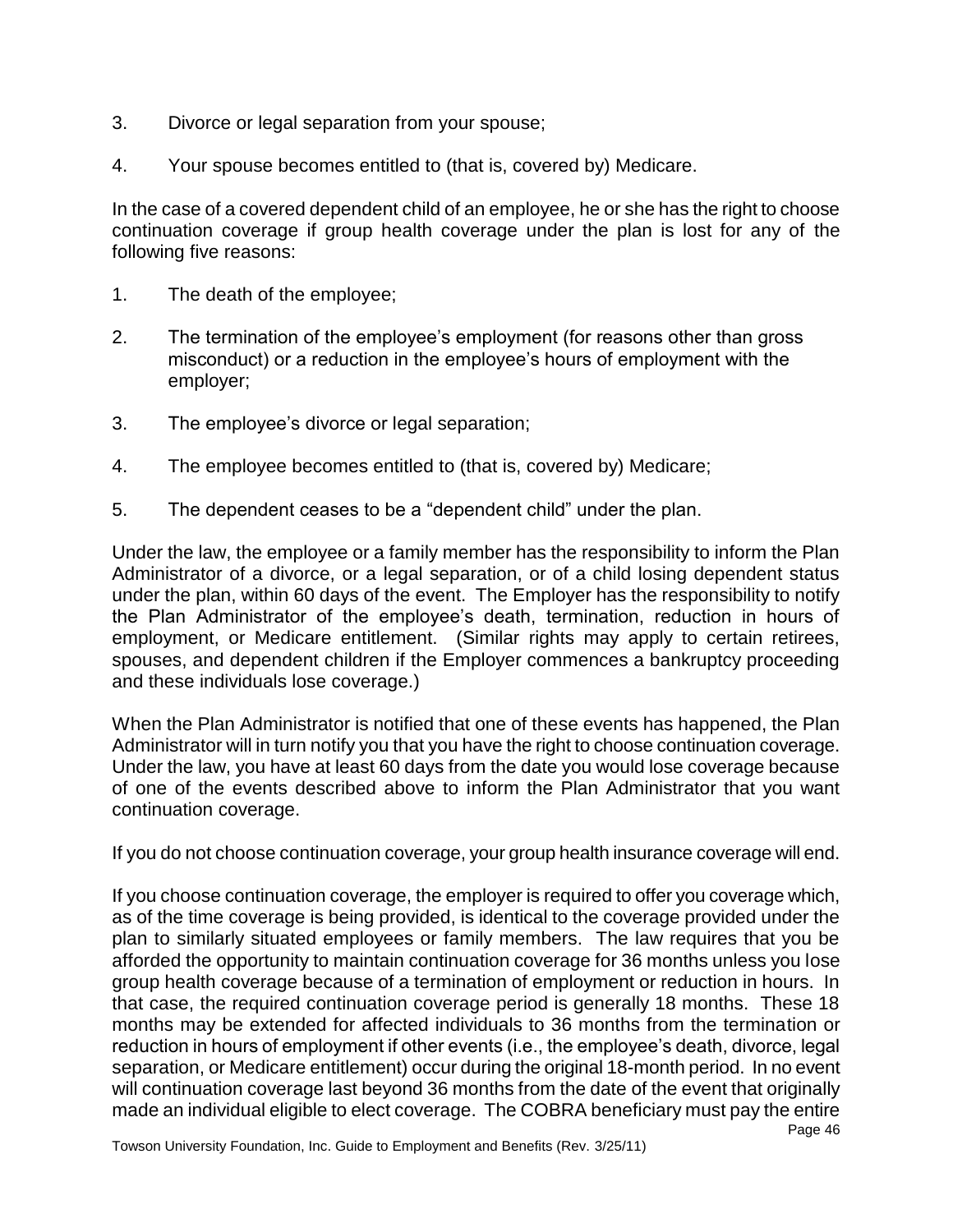premium for the COBRA coverage. The amount of such premium is 102% of the premium payable for an active employee, subject to the coverage desired.

The 18 months may be extended to 29 months if an individual is determined by the Social Security Administration to be disabled (for Social Security purposes) as of the termination or reduction in hours of employment or during the 60 day period thereafter. To benefit from this extension, you must notify the Plan Administrator of that determination within 60 days and before the end of the original 18-month period. The affected individual must also notify the Plan Administrator within 30 days of any final determination that the individual is no longer disabled. The premium for COBRA beneficiaries who qualify for the extension is 150% of the entire premium for an active employee. The extended premium will be paid from the  $19<sup>th</sup>$  through the  $29<sup>th</sup>$  month of COBRA coverage.

However, the law also provides that your continuation coverage may be cut short for any of the following five reasons:

- 1. The Employer no longer provides group health coverage to any employees;
- 2. The premium for your continuation coverage is not paid on time;
- 3. You become covered under another group health plan that does not contain any exclusion or limitation with respect to any pre-existing condition you may have;
- 4. You become entitled to (that is, covered by) Medicare; or
- 5. You extended coverage for up to 29 months due to your disability and there has been a final determination that you are no longer disabled.

Children born to or placed for adoption with a covered employee or a new spouse due to a recent marriage will have the right to elect COBRA continuation coverage provided the event happened during a continuation coverage period. You must notify your Employer within 31 days of the event of your desire to add your newly acquired dependent(s) to the COBRA plan.

You do not have to show that you are insurable to choose continuation coverage. However, continuation coverage under COBRA is provided subject to your eligibility for coverage. The Plan Administrator reserves the right to terminate your COBRA coverage retroactively if you are determined to be ineligible.

Under the law, you have to pay the entire premium for your continuation coverage. There is a grace period of at least 30 days for payment of the regularly scheduled premium.

If there are any changes to your marital status, you or your spouse's address(es), or the dependent status of any of your children under the plan, please notify the Plan Administrator immediately.

Please note that this Notice is merely a summary of a federal law designed to provide continuation coverage in the event you or a family member loses coverage under a group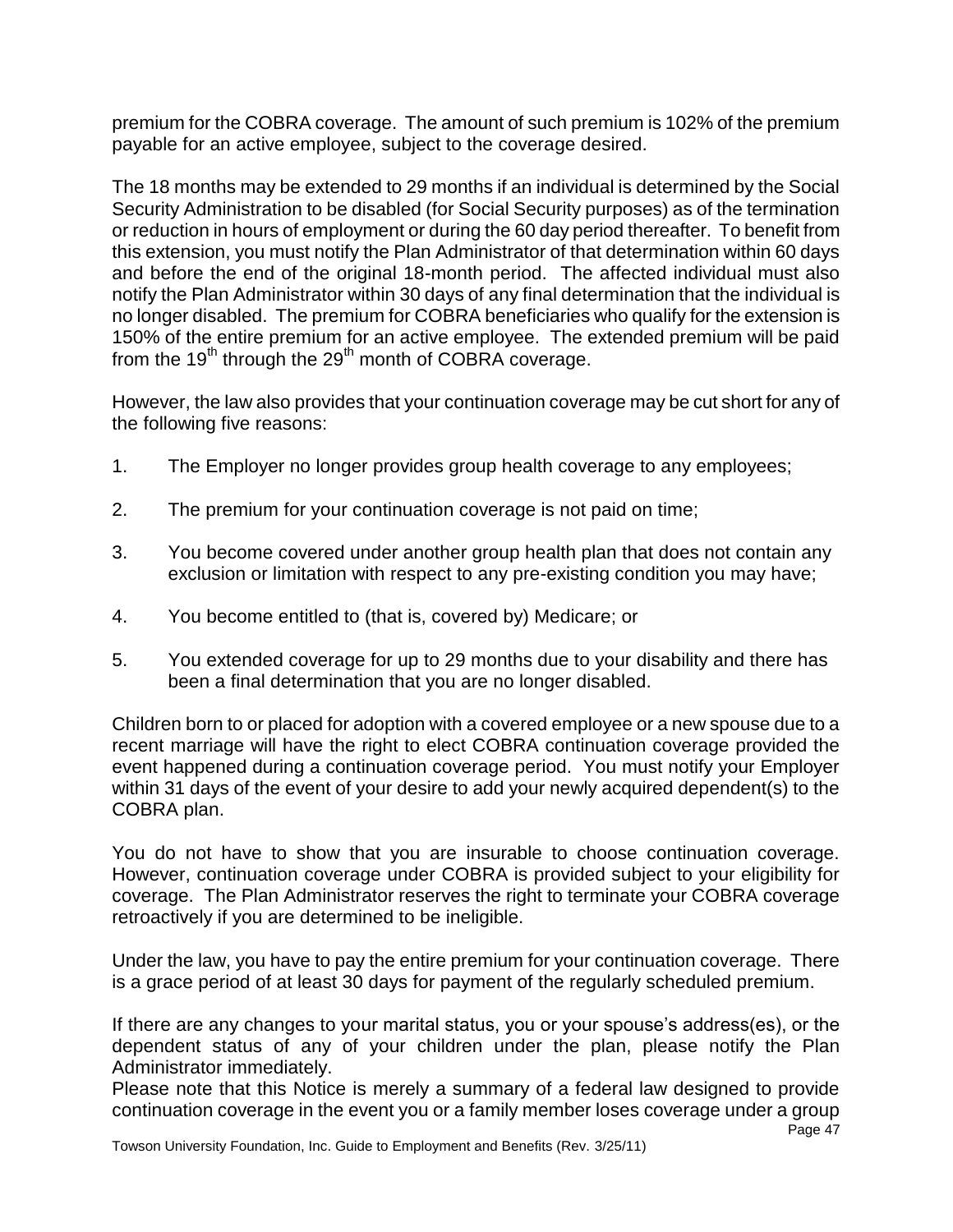health plan. This notice is not intended to inform you about any details of the plan. You should refer to your copy of the plan's Summary Plan Description, or request a copy of it or of the plan's governing document, for such details.

# <span id="page-47-0"></span>**COBRA NOTIFICATION PROCEDURES**

Within 14 days of your separation from employment (or the "qualifying event date"), we are to notify you or our COBRA administrator group of your qualifying event, which triggers COBRA notification. The third party COBRA administrator will notify you formally of your COBRA rights within 30 days of its knowledge of your eligibility for COBRA coverage.

If you have not received your COBRA notification letter and election package within a reasonable time period, please contact one of the members of TUF's Management Team to ensure that we have a proper forwarding address on file.

If you have any questions about COBRA or the plan, please contact one of the members of TUF's Management Team.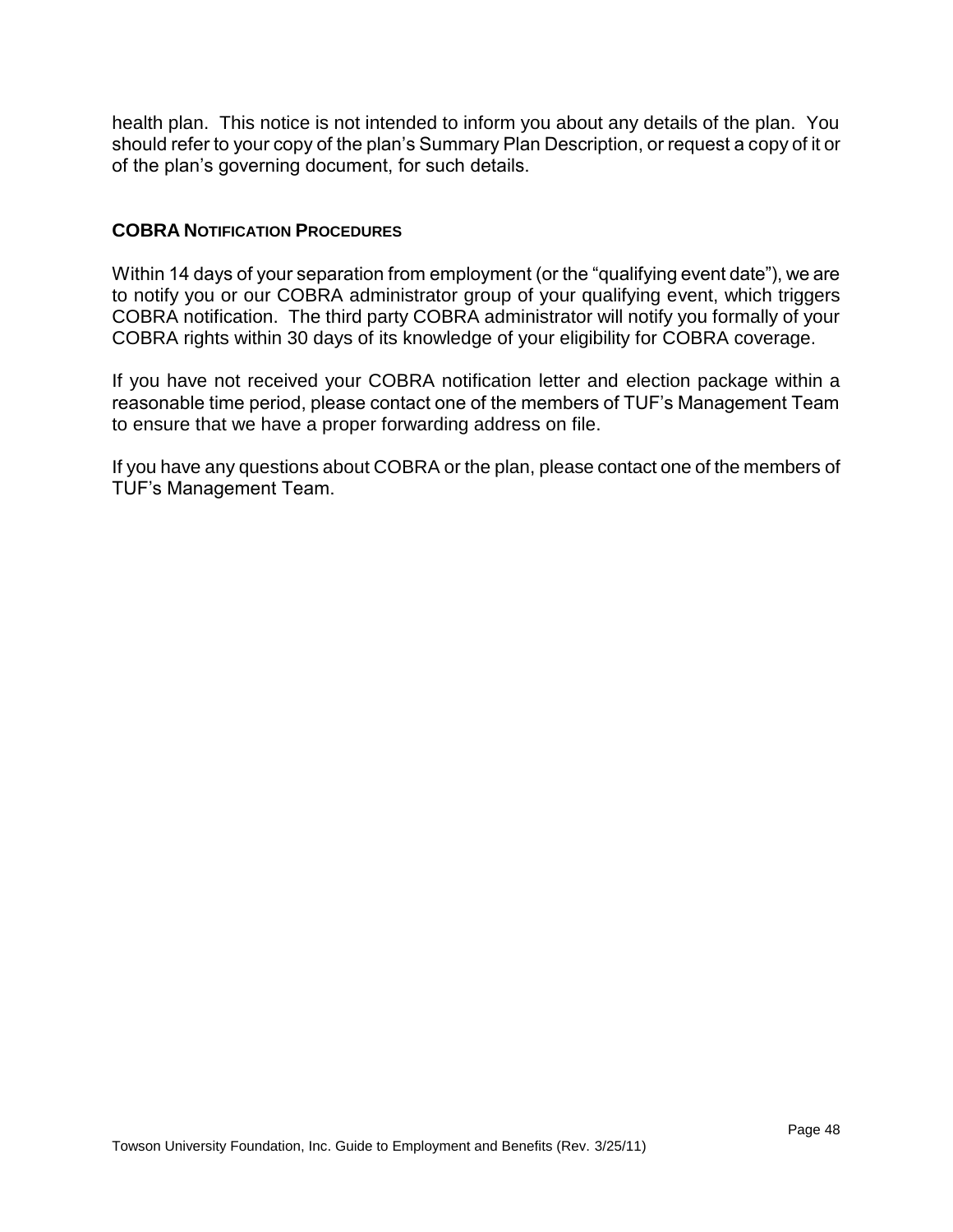# <span id="page-48-0"></span>**YOUR BENEFIT PROGRAM**

Please refer to the current benefits literature for more detailed descriptions of our current benefits plans. A brief summary of plans is included in this section.

# <span id="page-48-1"></span>**FOUNDATION SERVICES AND CONVENIENCES**

In addition to the regular paycheck you receive for working at our Foundation, we offer formal plan benefits, services and conveniences to help provide protection and assistance for you and your family. The value you and your family receive from these benefits and services is really part of your total compensation provided by our Foundation.

The following pages review some of TUF's benefits and a number of other services and conveniences our Foundation offers you in recognition of your value to TUF. Please be aware that TUF may change the formal plan benefits described below without prior notice, and the formal plan documents will govern. For specific details regarding costs, benefit maximums, covered and non-covered services, and related questions, please contact one of the members of TUF's Management Team.

# <span id="page-48-2"></span>**VOLUNTARY MEDICAL & DENTAL BENEFITS**

Towson University Foundation, Inc. offers medical and dental benefits to all Regular Fulltime Employees who are regularly scheduled to work 40 hours per week, and to all Regular Part-time Employees who are regularly scheduled to work 30 hours or more per week. Eligibility for enrollment begins on the first of the month following 90 calendar days of employment. The benefits are generally provided through TUF's group health plan. For details on your medical and dental coverage, please see a member of TUF's Management Team.

# <span id="page-48-3"></span>**EMPLOYEE CONTRIBUTIONS**

Eligible employees electing coverage may be required to contribute toward the premiums of the Medical Insurance plan. Employees interested in enrolling into the Dental Insurance plan will be 100% responsible for paying for the dental insurance premium. The amount to be contributed will depend on whether you select the medical and/or dental insurance benefit, and whether you select individual, employee & spouse, employee & child(ren), or family coverage under the plans. These employee contributions are deducted from your pay. Please consult one of the members of TUF's Management Team for the current employee premium contribution.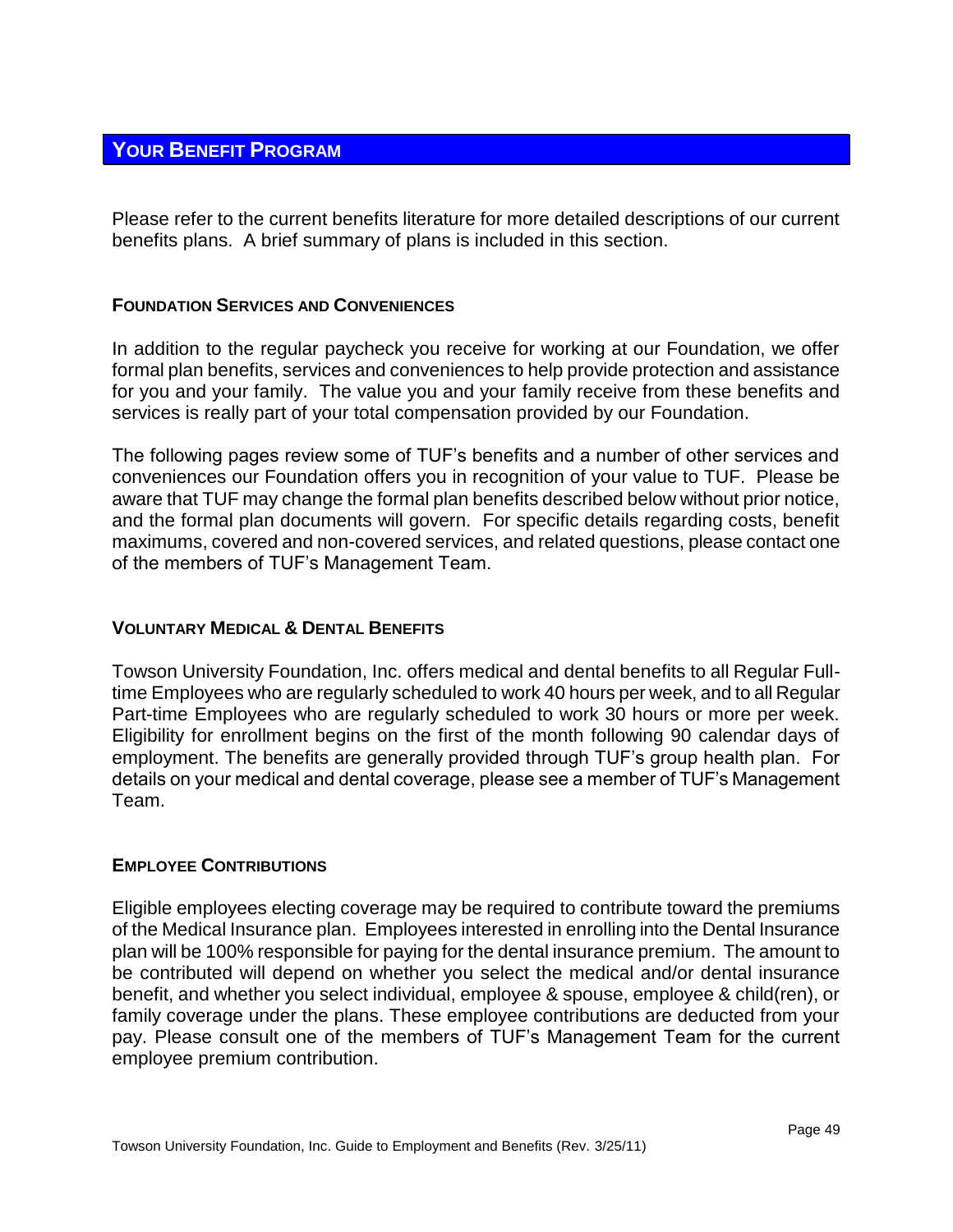# <span id="page-49-0"></span>**SECTION 125 PLAN**

All health benefits are covered under a Section 125 Plan, which allows all employee payroll deductions for these benefits to be pre-tax.

#### <span id="page-49-1"></span>**RETIREMENT PLANS**

The Foundation offers two (2) retirement plans: a Defined Contribution Retirement Plan, also referred to as DCRP, (employer contributions only) and a Tax Deferred Annuity, also referred to as TDA, (employee contributions only)*.* Employees who meet the eligibility requirements may, and are encouraged to, participate in the Foundation's retirement plans.

# <span id="page-49-2"></span>**DEFINED CONTRIBUTION RETIREMENT PLAN (DCRP):**

#### *Who is eligible?*

Eligible employee means all employees who work at least 1,000 hours in a consecutive twelve (12) month period.

#### *When do employees become eligible?*

If you are an eligible employee, you will begin participation in the DCRP on the first of the month after you complete six (6) months of service at The Foundation.

#### *What contributions will be made?*

When you begin participation in the plan, contributions will be made automatically to the funding vehicles that you've chosen. The contributions are based on a percentage of your compensation, according to the schedule shown below. If you participate in the plan for only a part of a year, your allocation will be based on the portion of compensation earned during the period in which you participate.

#### Plan Contributions as a percentage of Compensation

| From     | To                   | By The Foundation |
|----------|----------------------|-------------------|
| 7/1/2002 | Until Further Notice | 7.25%             |

Compensation means the amount paid to you by the Foundation that must be reported as wages on your Form W-2, including amounts deferred pursuant to Section 125 or Section 403(b) of the Code.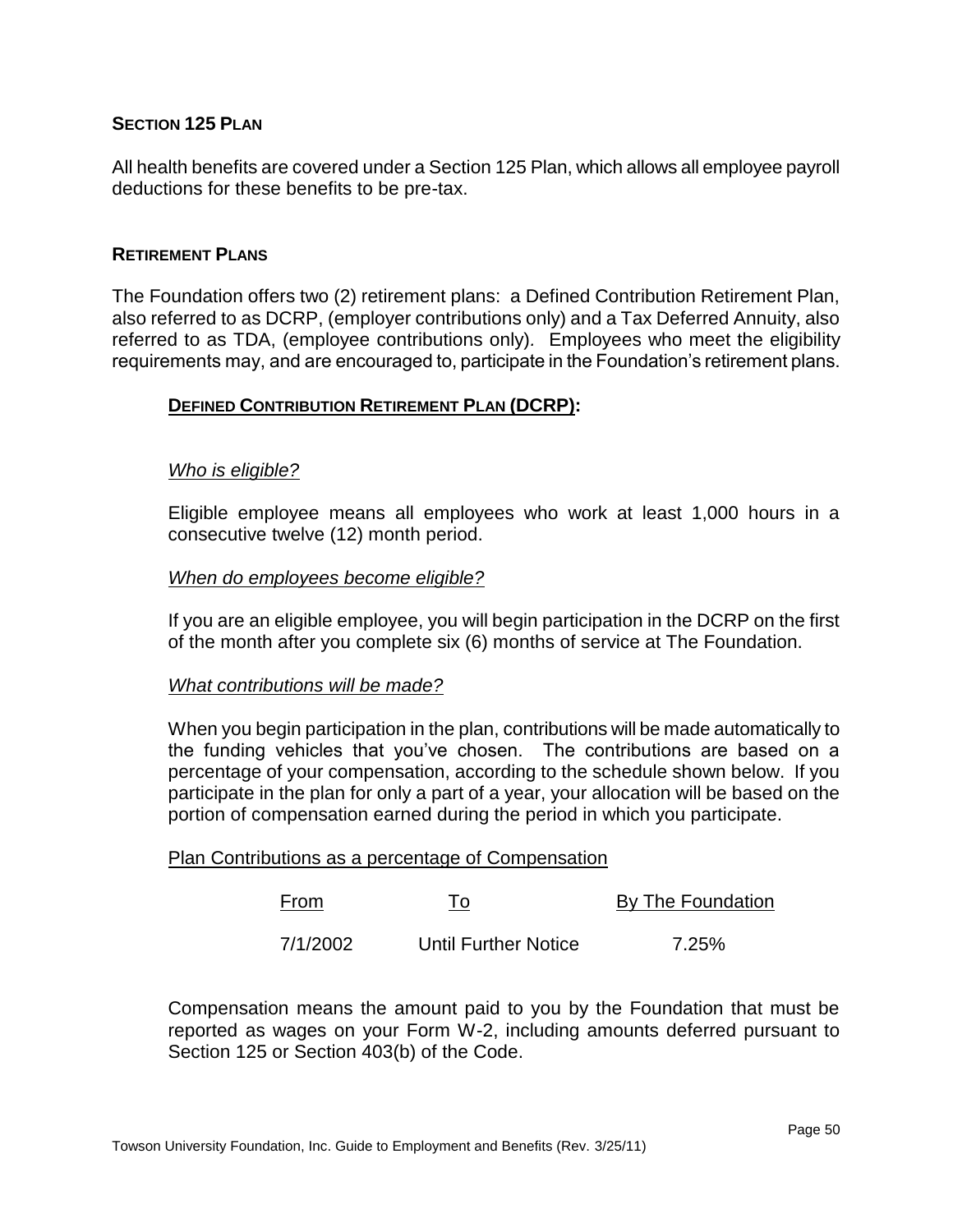# <span id="page-50-0"></span>**TAX DEFERRED ANNUITY (TDA) PLAN:**

# *Who is eligible*?

All eligible employees of the Foundation may participate in the TDA plan. Eligible employee means all employees, other than full-time students, who normally work more than twenty (20) hours per week.

# *When do employees become eligible?*

If you are an eligible employee, you may begin participation in this plan immediately upon employment at the Foundation. To participate in the plan, you must complete the enrollment forms, a well as a Salary Reduction Agreement, and return them to the Foundation.

Participation in the plan is voluntary. You are not required to join the plan. If you decide to participate in the plan, you will continue to be eligible for the plan until (a) you cease to be an eligible employee, (b) the plan is terminated, or (c) you stop contributing to the plan, whichever occurs first.

# *What contribution will be made?*

To participate you must enter into a written salary reduction agreement with the Foundation. Under the agreement, your salary paid after the agreement is signed is reduced and the amount of the reduction is applied as premiums to one or more of the funding vehicles you select that are available under this plan. You may terminate your salary reduction agreement at any time. Your ability to modify your agreement may be subject to such reasonable restrictions as established by the Plan Administrator. The salary reduction agreement will be legally binding and irrevocable with respect to salary paid while the agreement is in effect. A Salary Reduction Agreement must be in effect before deferrals will be made.

Participants cannot exceed the maximum contribution limits imposed by the IRS. TIAA/CREF will make those calculations for the Foundation on an annual basis. Participating employees are fully vested in the plan immediately.

Eligible employees contributing to the TDA plan may do so through pretax payroll deductions.

Refer to your copy of the Summary Plan Description for further clarification.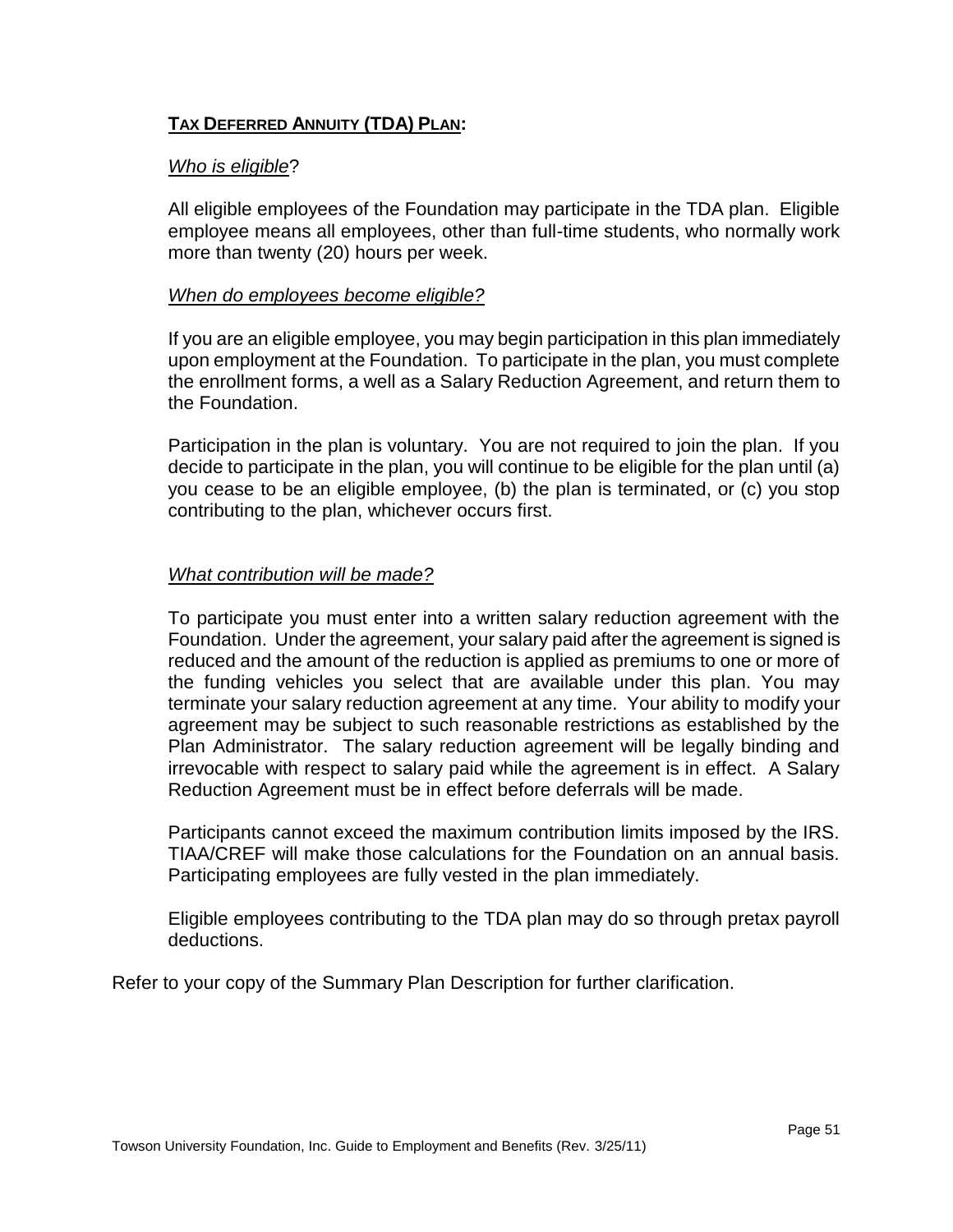# **VOLUNTARY SHORT TERM DISABILITY**:

Below is a brief overview of your plan of benefits.

### *Who is eligible?*

All eligible employees of the Foundation may participate in the Voluntary Short Term Disability plan. Eligible employee means all employees, other than full-time students, who work at least thirty (30) hours on a weekly basis (1,560 hours per year).

#### Benefit Schedule

1<sup>st</sup> Day Accident, 8<sup>th</sup> Day Sickness, 13 Week Maximum Duration The employee must use earned sick days for the first seven (7) days. If no sick time is available, the employee must use either earned personal or vacation days.

You select a weekly benefit amount ranging from \$100 to \$750 per week in \$50 increments not to exceed 60% of basic weekly income. Basic weekly income means the weekly compensation you earn from your normal occupation with your employer.

\*The amount paid to you may be reduced by other income amounts and any income you earn or receive from any form of employment. Some disabilities may not be covered under this plan.

Elimination Period = Ninety (90) days after the date disability begins.

# Waiting Period:

If you are in an eligible class on or before the plan effective date: ninety (90) days If you are entering an eligible class after the plan effective date: ninety (90) days \*effective date of coverage is July 1, 2001

#### Cost of Coverage:

This coverage is voluntary and is select and paid by you, the employee according to your age and salary. A Voluntary Short Term Disability Monthly Premium Cost schedule was given to you with your benefits package. Please refer to that schedule for your premium cost.

#### **LONG TERM DISABILITY**:

Below is a brief overview of your plan of benefits.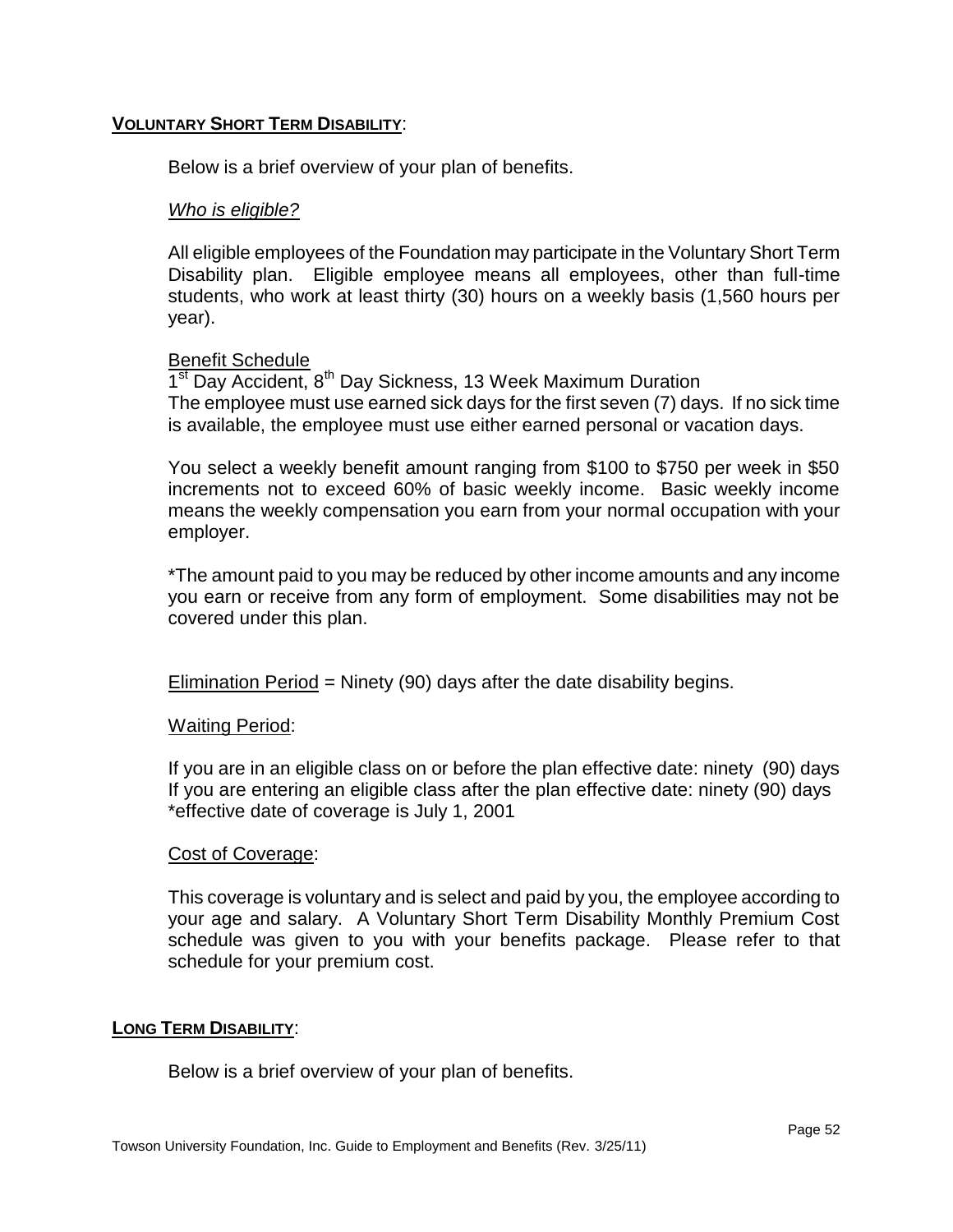# *Who is eligible?*

All eligible employees of the Foundation may participate in the Long Term Disability plan. Eligible employee means all employees, other than full-time students, who work at least thirty (30) hours on a weekly basis (1,560 hours per year).

Benefit Percentage – 60%

# Maximum Payment Amount =  $$6,000.00$  per month\*

\*The amount paid to you may be reduced by other income amounts and any income you earn or receive from any form of employment. Some disabilities may not be covered under this plan.

# Minimum Payment Amount  $=$  the greater of:

\$100.00; or 10% of your gross disability payment you receive from this plan

The Long Term Disability carrier may apply all payments to you toward overpayments.

Elimination Period = Ninety (90) days after the date disability begins.

# Waiting Period:

If you are in an eligible class on or before the plan effective date: ninety (90) days If you are entering an eligible class after the plan effective date: ninety (90) days \*effective date of coverage is July 1, 2001

# Cost of Coverage:

Your Employer pays 100% of the cost of your coverage.

The information cited above is not the actual contract. Benefits may vary by individual. For complete details, refer to your copy of the Group Disability Certificate of Coverage, which should have been given to you upon enrollment in this insurance program.

# <span id="page-52-0"></span>**BENEFIT OPTIONS UPON TERMINATION**

An employee terminating employment with the Foundation, voluntarily or not, is entitled to the following benefits:

 $\bullet$ Conversion of medical insurance to individual or family coverage if the employee qualifies under COBRA (see earlier section) and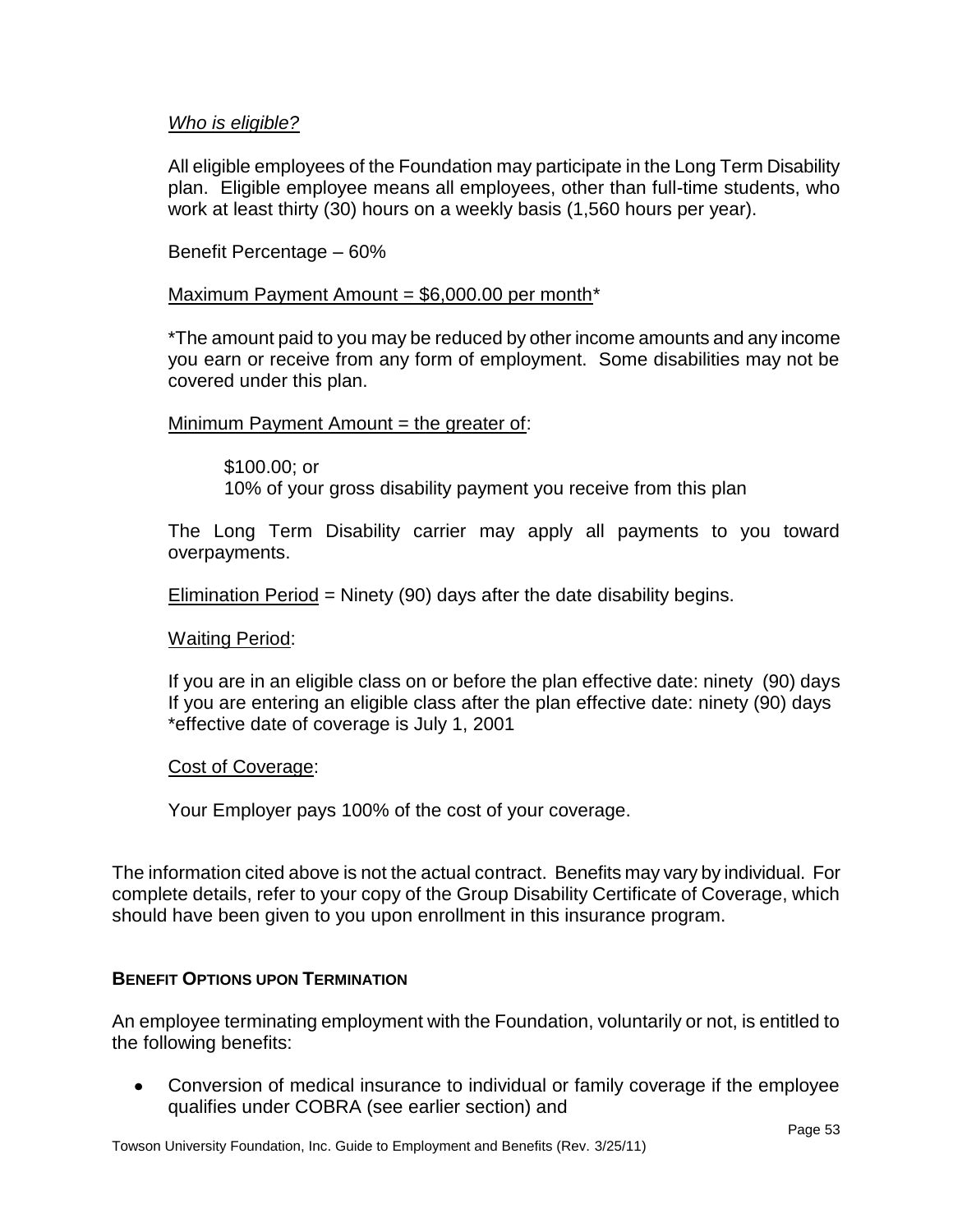Vested funds in the Foundation's Defined Contribution Retirement Plan (DCRP) and the Tax Deferred Annuity (TDA) Plan.

Long Term Disability – your coverage under this plan will end on the earliest of the following:

- $\triangleright$  the date the policy or plan terminates
- $\triangleright$  the date you are no longer in an eligible class
- $\triangleright$  the date your class is no longer eligible for coverage
- $\triangleright$  the last day for which premium for your coverage has been paid, subject to the grace period
- $\triangleright$  the date you cease active employment due to a labor dispute, including but not limited to, strike, work slowdown, or lockout
- $\triangleright$  the date you cease active employment with the employer, unless you are disabled or on an approved layoff or leave of absence.

(If your employment ends and you are retired by the same employer within one year, previous employment will be applied in an eligible class toward completing the waiting period.)

Since employment with the Foundation is "at will," employees may resign at any time, but are requested to give at least two weeks written notice.

# <span id="page-53-0"></span>**WORKERS' COMPENSATION**

If you are injured or become ill as a result of your work, you may be eligible to receive insurance benefits as provided under the State Workers' Compensation Act. Our Foundation pays all costs of providing this insurance protection. If you are injured or become ill as a result of your work, you should seek medical attention at once, report the injury to management immediately, and observe further procedures as dictated by TUF's Workers' Compensation insurance protection. It is important that you report within two (2) hours, to your immediate supervisor, any accident or injury that occurs on the job or that you believe is job-related.

# <span id="page-53-1"></span>**UNEMPLOYMENT COMPENSATION**

Our Foundation contributes, under the applicable State Unemployment Compensation Act, to insurance funds that may provide you with income in the event you become laid off and/or unemployed through no fault of your own. As an employee, you pay no part of the fund that provides you with this benefit -- the entire cost is paid by TUF.

Should you become unemployed through no fault of your own, contact your local State Unemployment Office. If there is no other work available for you, and you qualify for unemployment benefits, these benefits will be paid directly to you by the state.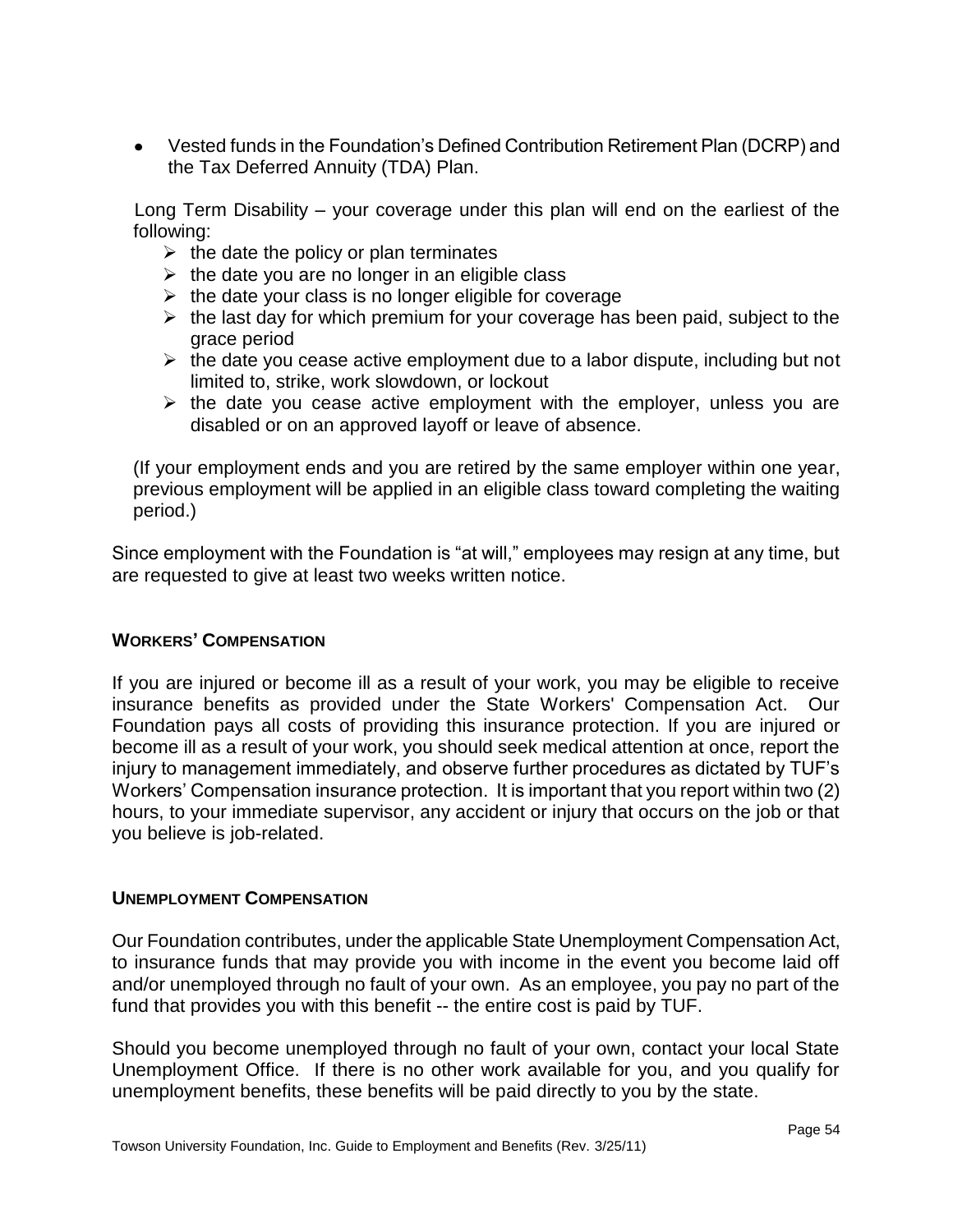# <span id="page-54-0"></span>**SOCIAL SECURITY (FICA)**

Social Security is a benefit to all employees with responsibility for contributions shared by TUF and you as an employee. Your share is deducted from your wages each pay period. The Foundation makes a similar contribution and sends the total (employer and employee) payment to the District Director of the Internal Revenue Service. Social Security payments made by TUF are not subject to federal or state income tax payments by you.

# **IN CONCLUSION**

We are very pleased to have you on board with us as an employee of Towson University Foundation, Inc. If at any time you have questions about your employment or about these policies in general, please feel free to contact one of the members of TUF's Management Team. Best wishes for success with our Foundation.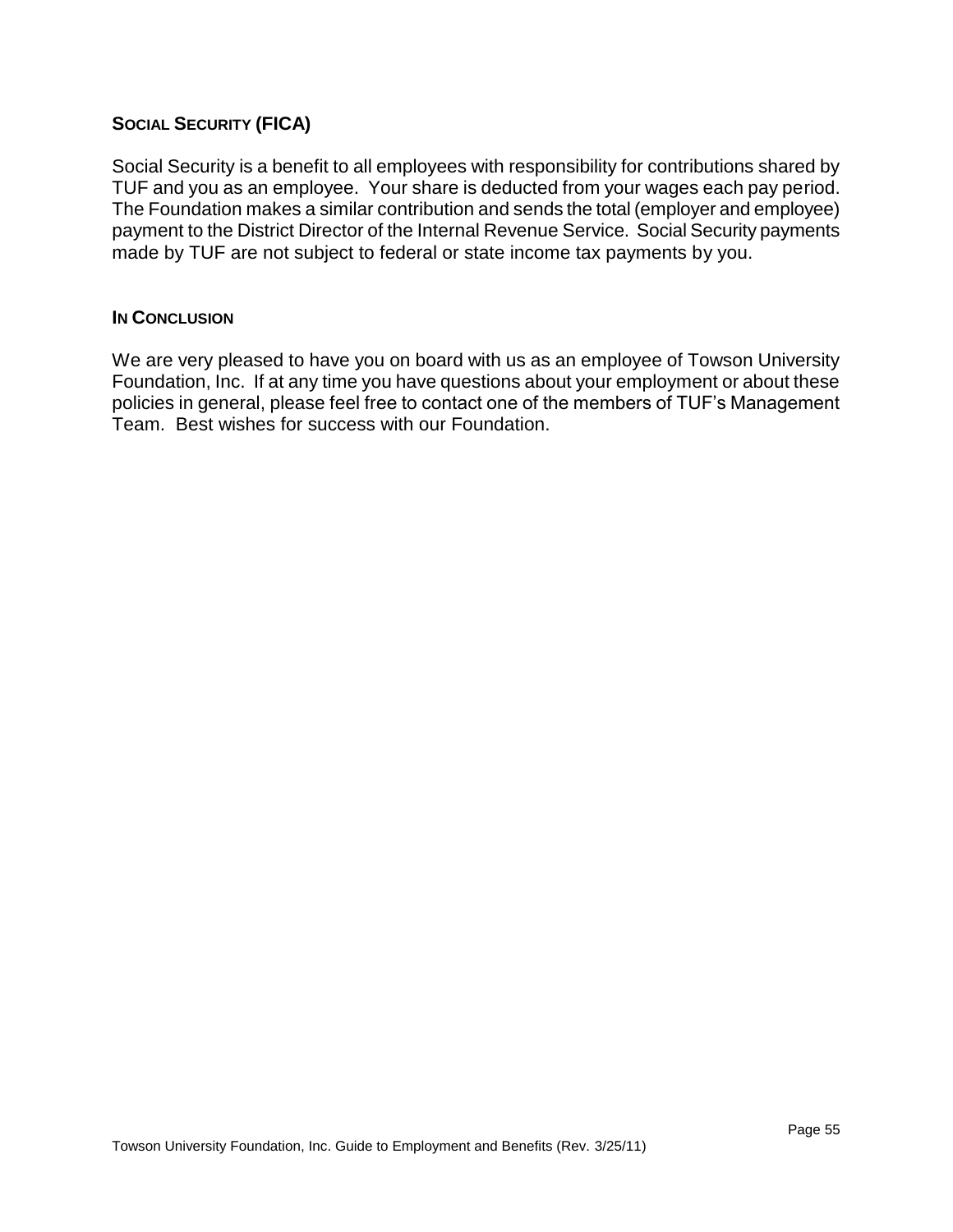# **ACKNOWLEDGEMENT OF HANDBOOK (EMPLOYEE'S COPY)**

<span id="page-55-0"></span>I hereby acknowledge the Towson University Foundation, Inc. *Guide to Employment and Benefits*, and I understand that I am expected to become familiar with its contents. I understand a copy of this Guide is available on-line at [www.towson.edu.tufoundation.](http://www.towson.edu.tufoundation/) I understand that this Guide is provided for informational purposes only, and is not a contract of employment between TUF, and myself nor does anything in this Guide constitute a guarantee of any benefit. I also understand that:

Certain of the policies, procedures, and formal plan benefits in this Guide are governed by formal written documents, which are on file with the Management Team of TUF.

If there is any conflict between the information in the Guide and the formal written documents, the contents of the plan documents and contracts will govern.

The Foundation may change the policies, procedures, practices, and formal plan benefits described in this Guide without prior notice to me, and that these changes will govern.

This Guide supersedes any and all prior Guides, handbooks, policies, procedures and practices concerning the matters addressed in the Guide.

Moreover, I understand that my employment with TUF is "at will," and that I may end my relationship with TUF with or without notice, and with or without cause, at any time, and TUF reserves the right to do the same.

I expressly allow Towson University Foundation, Inc. to deduct from my last pay any negative amount of paid leave to the extent allowable by law, and I agree to repay any balances owed in excess of this amount within 30 days of termination of employment.

| Signature:           |  |
|----------------------|--|
|                      |  |
| <b>Printed Name:</b> |  |

Date Signed:

This receipt is your copy, and should remain a part of your Guide.